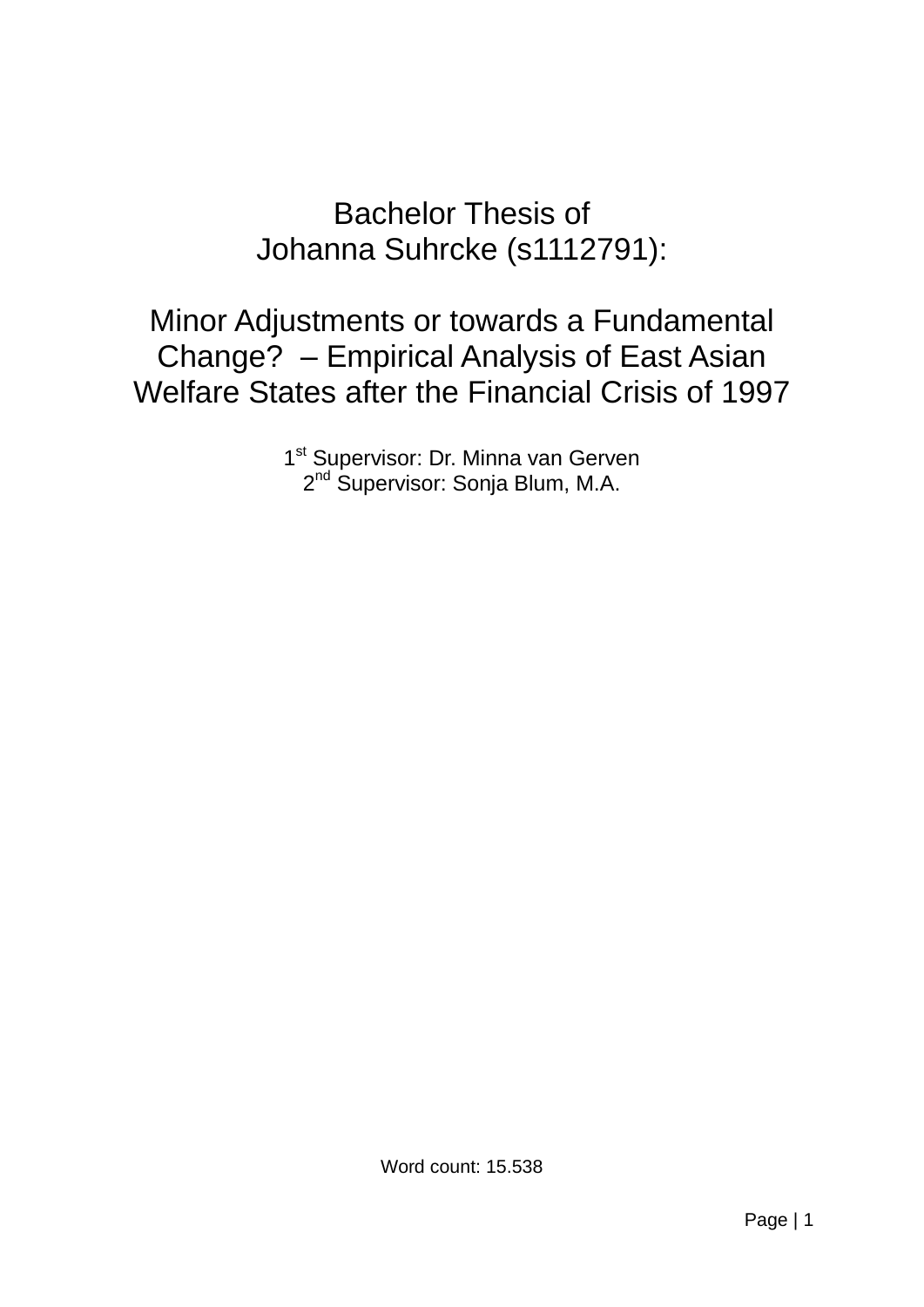## Table of contents:

| 1. The Asian Financial Crisis of 1997<br>page 03 |                                                       |                                                                                                                                                                       |                               |  |  |  |  |  |
|--------------------------------------------------|-------------------------------------------------------|-----------------------------------------------------------------------------------------------------------------------------------------------------------------------|-------------------------------|--|--|--|--|--|
|                                                  | 2. Theoretical Framework of East Asian Welfare States |                                                                                                                                                                       |                               |  |  |  |  |  |
| 2.1                                              |                                                       | <b>Welfare State Definitions and Typology</b>                                                                                                                         | page 05                       |  |  |  |  |  |
| 2.2                                              |                                                       | <b>Literature Review</b>                                                                                                                                              | page 07                       |  |  |  |  |  |
|                                                  |                                                       | 2.2.1 Similarities of East Asian Welfare States<br>2.2.2 A Distinct Welfare Regime in East Asia<br>2.2.3 Developments after the Financial<br><b>Crisis of 1997/98</b> | page 08<br>page 09<br>page 10 |  |  |  |  |  |
|                                                  | 3. Methodological Approach                            | page 12                                                                                                                                                               |                               |  |  |  |  |  |
| 3.1                                              | <b>Databases</b>                                      |                                                                                                                                                                       | page 12                       |  |  |  |  |  |
| 3.2                                              |                                                       | <b>Case Selection</b>                                                                                                                                                 | page 13                       |  |  |  |  |  |
| 3.3                                              |                                                       | <b>Construct Validity/Operationalization</b>                                                                                                                          | page 14                       |  |  |  |  |  |
| 3.4                                              |                                                       | <b>Statistical Method</b>                                                                                                                                             | page 17                       |  |  |  |  |  |
|                                                  |                                                       | 4. Research Hypotheses                                                                                                                                                | page 18                       |  |  |  |  |  |
|                                                  |                                                       | 5. Results of the Data Analysis                                                                                                                                       | page 18                       |  |  |  |  |  |
| 5.1                                              | <b>States</b>                                         | <b>Comparing European and East Asian Welfare</b>                                                                                                                      | page 18                       |  |  |  |  |  |
| 5.2                                              |                                                       | Cross-Asian Developments after the Asian<br><b>Financial Crisis of 1997</b>                                                                                           | page 26                       |  |  |  |  |  |
| 6. Conclusion                                    |                                                       |                                                                                                                                                                       | page 32                       |  |  |  |  |  |
|                                                  | 7. Bibliography                                       |                                                                                                                                                                       | page 34                       |  |  |  |  |  |
| 8. Appendix<br>page 37                           |                                                       |                                                                                                                                                                       |                               |  |  |  |  |  |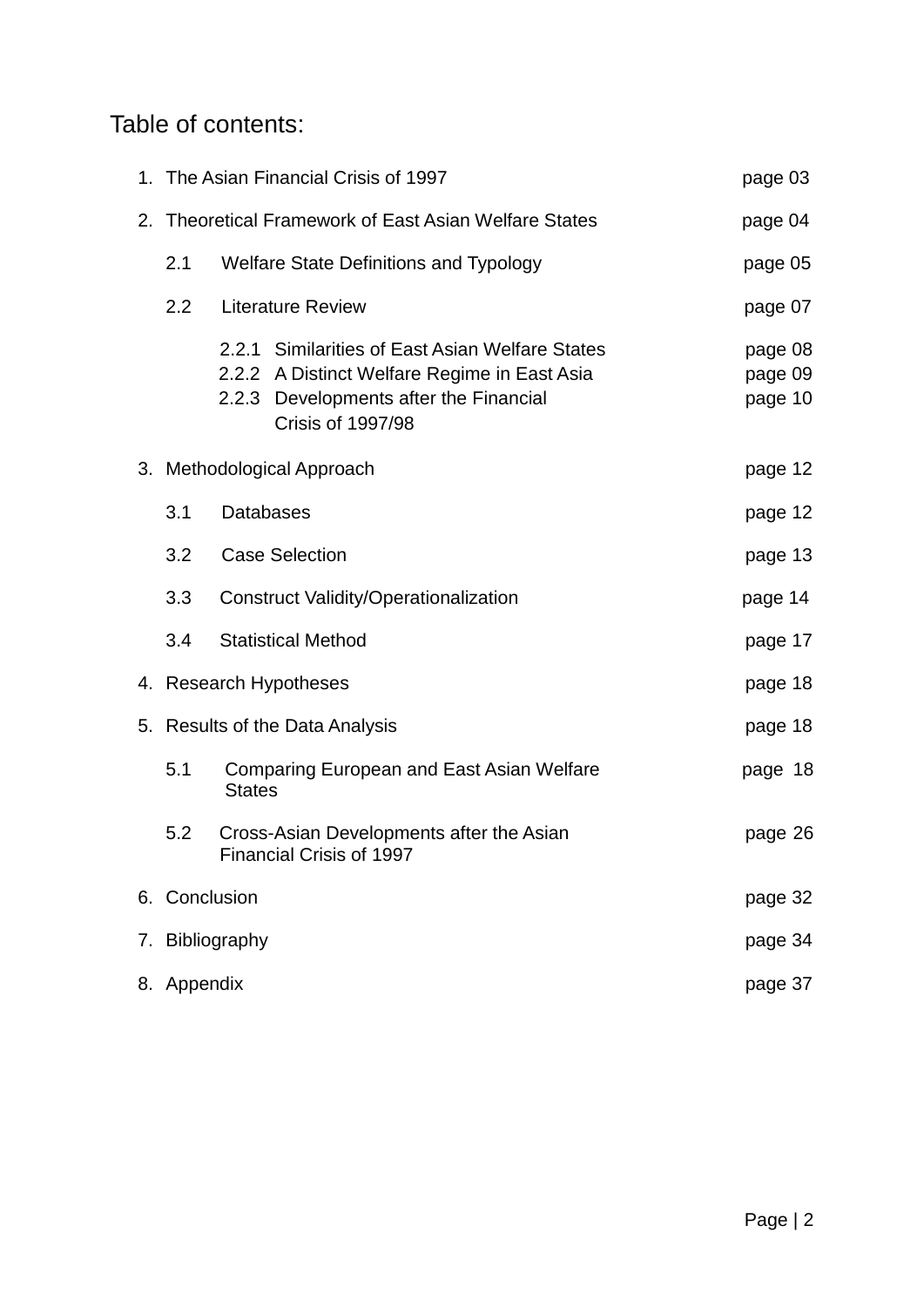## 1. The Asian Financial Crisis of 1997

While the world economy is still recovering from the recent harsh financial crisis of 2007-09 many people tend to easily forget about previous more regional located financial crises. This is not only shortsighted but also dangerous in a way that only few or no lessons at all have been learned. The so called "short selling", currency speculations of (especially) hedge funds attacking a currency as a whole, triggered dangerous economic unrests even before the current Euro crisis. Especially the severe Asian financial crisis of 1997 was primarily founded in these currency speculations. The economic consequences of the Asian crisis were server and therefore also affected welfare systems in the concerned countries.

An extensive review of the events of the Asian financial crisis in 1997/98 as well as its analysis can be found in Kaufman, Krueger and Hunter"s "The Asian Financial Crisis: Origins, Implications and Solutions" (1999). Additionally Dornbusch (2001) provides a good summary of other emerging market crises and comparisons to the Asian financial crisis. A short summary of the main events during the crisis can be read as following:

Previously to the crisis many of the striving Asian economies had pegged their currencies to the US dollar. Business in these countries had borrowed massively in dollar as its interest rate was much lower than the one of the national currencies. Therefore currency speculations with Asian currencies became a profitable option for hedge funds and other investors. In the first half of 1997 the Thai Baht came under attack of those speculations, which eventually resulted in its devaluation on July  $2^{nd}$ 1997. The Baht lost about half of its value and this event is commonly seen as the starting point of the Asian financial crisis. The economy in Thailand came to an abrupt halt and within months the Thai stock market lost about 75%. These effects were contagious to other countries in the region because in the eyes of investors they were very similar to Thailand in their broader outlook, although the concrete economies and governance structures were in reality very different. The fear that many of the previous loans in US dollar could not be repaid at all led investors to refuse new loans and to accept renewal of loans only on a short-term basis. This resulted in dreadfully high interest rates, higher import prices and general high inflation in the affected countries. With more and more foreign investment drenched out of the region the expected devaluation of other Asian currencies became reality like a 'self-fulfilling prophecy'.

The results of the crisis were disastrous. The annual GDP growth rates in the region experienced a sharp plunge, for example  $-6.7\%$  in South Korea in 1998<sup>1</sup>. Companies responded with wholesale firing and restructuring to enhance their productivity and adapt back to the world market. This put the governments in a critical position to deal with high unemployment rates, a large number of people who could not provide for themselves and a collapse of private consumption. The different governments took immediate action and introduced a variety of new social measures (cf. Chapter 2.2.3).

As the economic and social developments in Asia continue to be a very dynamic

<u>.</u>

 $1$  Gough (2004)

 $2$  This definition is not limited to Asia (cf. 'Celtic tiger').

<sup>&</sup>lt;sup>3</sup> Even though Vogel names these economies 'dragons' instead of the later introduced 'tigers'.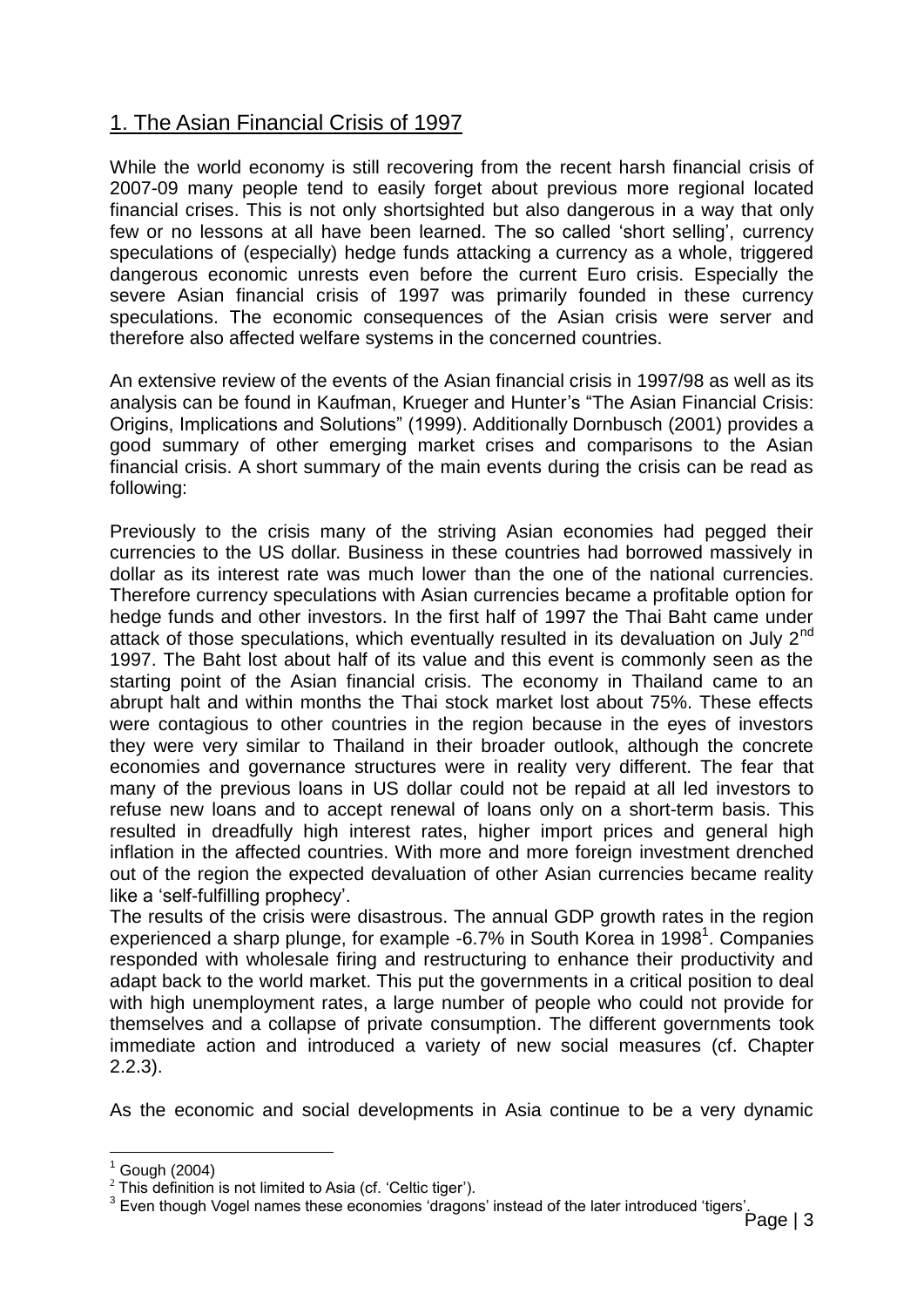process it is surprising that the available empirical research regarding East Asian welfare states in general is limited. Most of the research conducted in this field relies on field studies and fails to give an extensive regional but also international comparison. There are only few quantitative studies available researching these regimes and even the most current ones (see for example Lee & Ku, 2007) use data sets from the 1980ies and 1990ies.

Therefore the research question of this bachelor thesis is whether it is possible to prove with empirical data that there exists a distinct East Asian welfare regime in comparison to the ones found in Europe and how this specific type has changed over time due to the Asian financial crisis in 1997.

A theoretical part at the beginning will review the available research to conclude that a specific welfare regime type can be found in East Asia and that its provisions have been expanded over recent years.

This will then be tried to verify by quantitative date. It will be done by descriptive statistical comparison between the prominent European welfare regimes (United Kingdom, Germany, Sweden and the EU average) and countries in East Asia. It is important to note that most existing research trying to explain social welfare development in East Asia is focused on the so called "tiger economies". In general this definition describes economies with high and sustained rates of growth in the postwar period.<sup>2</sup> To be more specific this paper will focus on the 'first tier' of tiger states, initially described by Ezra Vogel in 1991.<sup>3</sup> Therefore it will guarantee comparability with most already conducted studies in this field and fully utilizes the available data. Namely, the countries researched will be Japan, South Korea, Hong Kong and Singapore.<sup>45</sup>

The quantitative analysis will show the difference between European and East Asian welfare states on a macro level regarding economic growth and the focus of social expenditure (cf. Chapter 5.1). Then the changes of the productivist welfare regime will be analyzed on an intra-Asian level. It will be proven that social provisions have been broadened across Asia and that these extended and new social policies constitute such eminent changes, that it can be argued that these countries develop from a productivist to a rather European regime type.

## 2. Theoretical Framework of East Asian Welfare States

This second chapter deals with the review of theoretical research regarding the two sub question drawn from the overall research question stated above:

1

 $2$  This definition is not limited to Asia (cf. 'Celtic tiger').

 $3$  Even though Vogel names these economies 'dragons' instead of the later introduced 'tigers'.

<sup>&</sup>lt;sup>4</sup> Although Singapore is geographically rather located in South East Asia than East Asia it's mostly included due to its similarities to the other researched countries in regards to economic and political conditions.

 $\dot{\rm b}$  On a side note it is important to mention that people within East Asia hardy perceive themselves and their country within this regional focus. They even try to rather distance themselves from their neighbors (Goodman & Peng, 1996, p.195).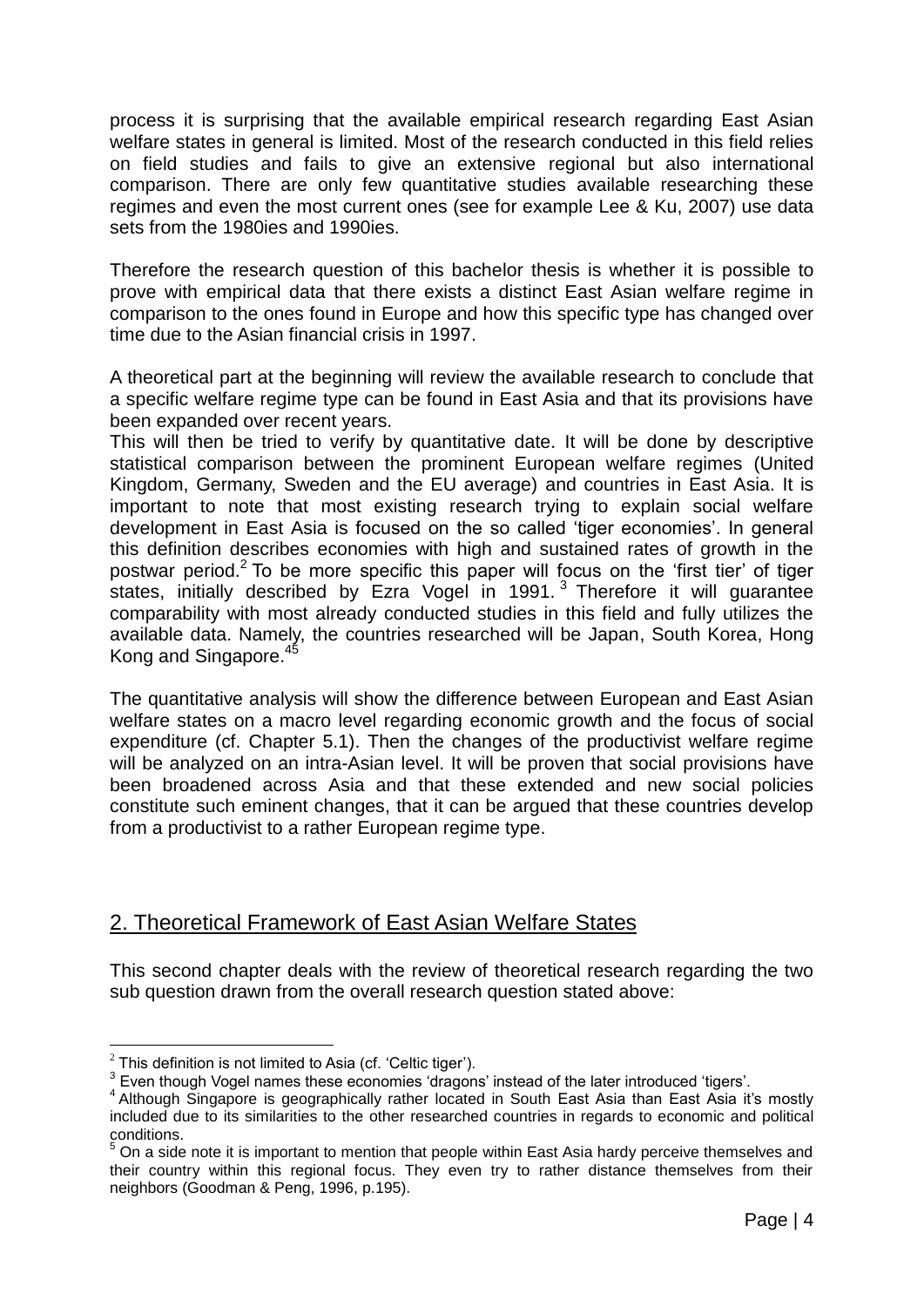1) Is there a distinct East Asian welfare state regime when compared with the European ideal types of Esping-Andersen"s typology?

2) How did this specific East Asian welfare state regime change over time, focusing especially on the consequences of the Asian financial crisis of 1997/98?

To answer these questions it is necessary to first define what a "welfare state" is and review which typology for welfare regimes has been found by previous research (cf. chapter 2.1). Then it is discussed if this typology is also applicable in East Asia. If East Asian countries don"t match with it, it needs to be discussed if there is a distinct Asian welfare regime and which unique features it has. Finally possible directions of welfare regime change in East Asia are reviewed (cf. Chapter 2.2.3).

## 2.1 Welfare State Regimes

In some European countries public social provisions target mainly and almost exclusively the poor. These programs are usually means tested and stigmatize the people who are eligible. In other countries the "welfare" provided to citizens can be extensive, including for example vocational training or measures that facilitate redistribution within the society. Despite these differences all western European countries were defined as "welfare states". Stating that there are even less social policies at force in Asia than in any of the European countries most people would negate to call them "welfare states" as well. However, several social scientists have argued that they can identify a type of welfare regime in Asia. But this one is different from any present in Europe.

Therefore the question arises: How to define a welfare state? And can a typology be found to cluster different scales of welfare states?

Numerous definitions exist of what a welfare state was, is or should be. Bonoli (2007) points out that in general almost any given explanation of a welfare state is in one sense too broad, in the other two narrow. This can be demonstrate by a randomly chosen definition of the Oxford dictionary (2010), which states that a welfare state is "a system whereby the state undertakes to protect the health and well-being of its citizens, especially those in financial or social need, by means of grants, pensions, and other benefits." Following Bonoli"s argumentation the first part is too broad as it is doubtful if there is any state policy that does not at least aim to improve people"s wellbeing. On the other hand giving an "unspecified listing" of policies and measures like in the second part of the above definition misses to show a clear criterion of defining what belongs to a welfare state and what does not. As Clasen and Siegel (2007) puts it: "The welfare state is a catch-all term which covers a broad range of governmental interventions into social affairs."

Despite these setbacks one needs to find an effective definition to structure the research and facilitate the operationalization later on. One particular definition of a "welfare state" is cited regularly in social policy textbooks. This very clear characterization by Asa Briggs from 1961 reads: "A 'welfare state' is a state in which organized power is deliberately used […] to modify the play of market forces." Therefore a welfare state is constituted by acts, which alter the distribution of goods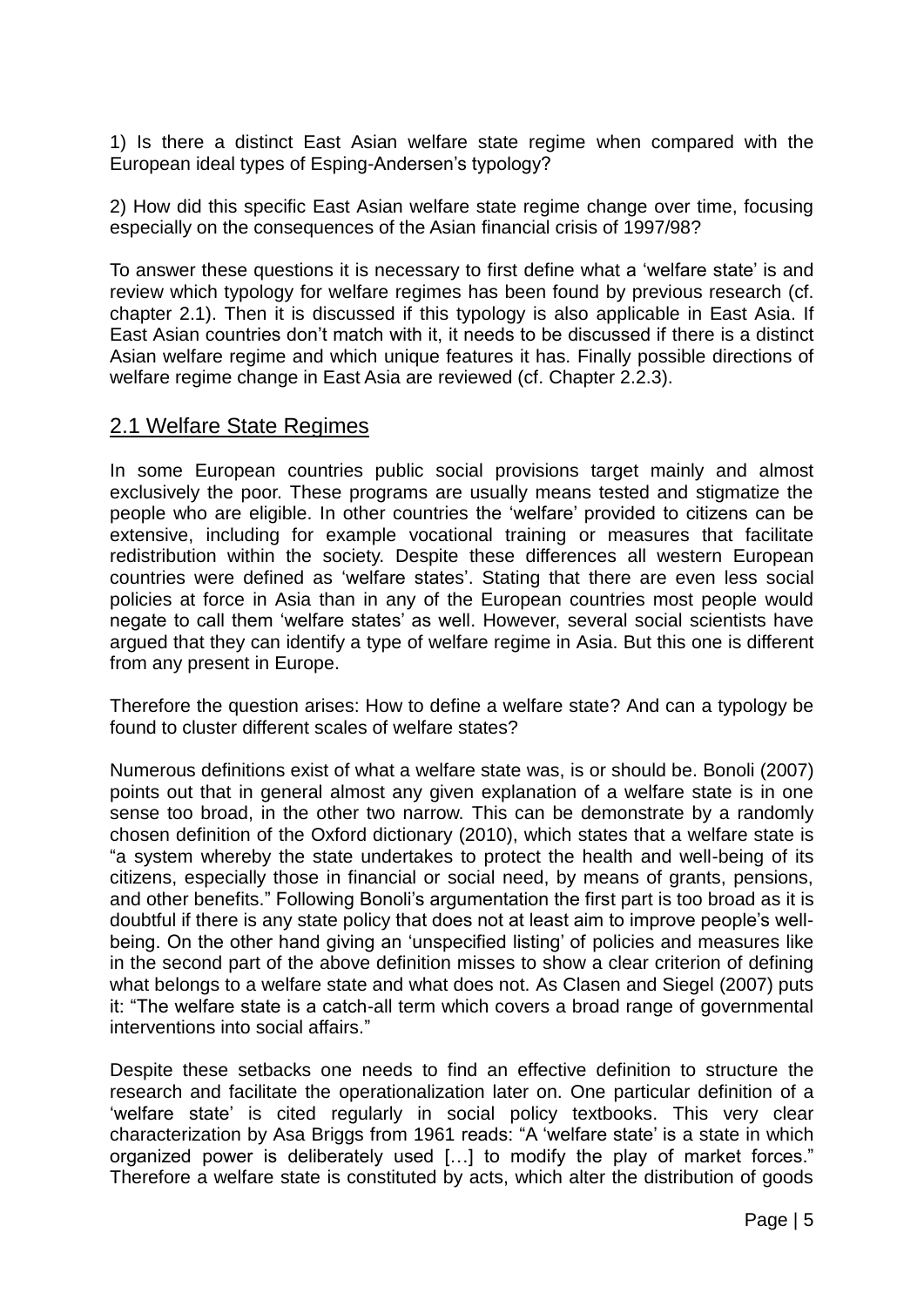and services that result from market exchanges by using political power. In regards to the East Asian countries this definition seems very useful as it does not include any statement in which way and with which goal these distributions should be changed. Hence it is still able to catch a social policy, which is subordinated under other policies and directed to help achieving other political goals. Keeping especially the risks of a too broad definition in mind this bachelor thesis nevertheless chooses to work with Brigg's explanation as it matches with the concept of 'productivist' welfare states, which is discussed in the next chapter.

After clarifying the notion of "welfare state" it is then important to determine how to classify different scales of welfare regimes. Not the first (cf. among others Richard Titmuss, 1974), but up until today the most extensive and commonly accepted approach to find a suitable typology of welfare regimes was developed by Gøsta Esping-Andersen. In his famous "Three Worlds of Welfare Capitalism" (1990) he argues for a tripartite typology of welfare regimes based on the dichotomy between residual and universal welfare.

Esping-Andersen uses three indicators to rank the different nations within this framework. Following Karl Polanyi he defines the criterion for social rights as the degree of "de-commodification". De-commodification is "the degree to which individuals, or families, can uphold a socially acceptable standard of living independent of market participation" (Esping Andersen, 1990, p.37), therefore without paid employment. The second indicator is the level of stratification in a state, therefore the "degree to which the welfare state differentiates between social groups" (Cochrane, Clarke and Gewirtz, 2001, p.13) and facilitates social redistribution. The third indicator and ultimately affecting the two others is the nexus between state, market and family as providers of welfare.

Esping-Andersen further argues that specific national social policies do not develop as isolated cases but can be clustered together in broader complexes. The so established (three) welfare regimes are ideal types, each with a distinct combination of the above mentioned indicators. Different countries are then classified by empirical research to the regime which their institutional framework resembles most.

The social-democratic (originally named "socialist") regime is characterized by a high degree of de-commodification, of state intervention and a strong commitment to social and gender equality. Countries typically identified within this regime are the Scandinavian nations. In sharp contrast to these the liberal welfare regime is described by low levels of de-commodification or social rights, only residual welfare and strong reliance on the market as provider of welfare. Great Britain, Canada or the USA seems to belong to this model. As a third kind the conservative (-corporatist) type is based on an insurance welfare system and a strong reliance on the family as provider of welfare. De-commodification lies not on such a high level as within the social democratic model, but still provides relatively generous income transfers. When Esping-Andersen published his work in 1990 it were especially Netherlands and Germany, which could be identified to belong to the conservative model.

Up until today Esping-Andersen"s data set and ideal types of welfare regimes remain the most widely used theory to analyze European welfare states. The models have been adopted to explain and cluster welfare states all over the world (for example Gough & Wood, 2004, or Haggard & Kaufman, 2008).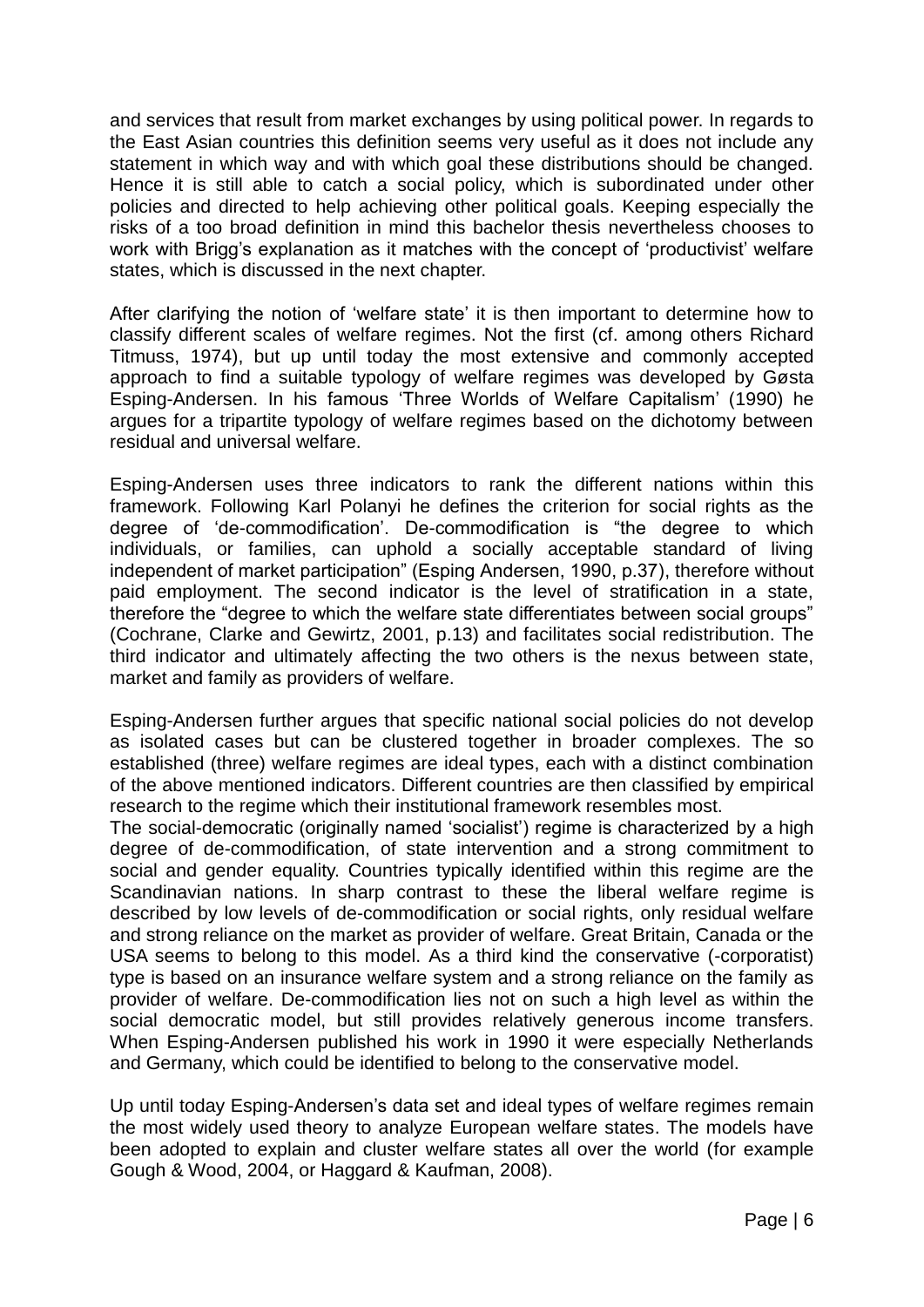But the ideal types developed by Esping-Andersen have also been extensively criticized since their first publication in 1990. In his review of "traditional welfare state theories" Christian Aspalter (2002, p.15) points out to the unsystematic identification of development causes of each regime type. "Andersen changes the criteria for regime identification from dominance of a political party to nature of a political system as a whole, and again to the dominant ideology of a country". Furthermore Esping-Andersen does not differentiate between antiwelfare and prowelfare conservative and liberal parties. While for example "pure" conservative parties are traditionally antiwelfare the democratic conservative parties tend to be rather prowelfare.

Calling it "including the excluded" Cochrane, Clarke and Gewirtz (2001, p.14-17) summarize another weakness of the model. Gender roles are not discussed by Esping-Andersen, mainly due to unavailable data, but play a significant role for in the labour market and domestic economy. Women's social position can be neither commodified (as employees) nor de-commodified (obtaining social benefits) if they decide to provide unpaid welfare to their family.<sup>6</sup> Another neglected domain remains ethnicity.

And Guiliano Bonoli (2007, p.24) highlights the "development of new policies, such as child care or active labour market policies, which have little in common with the traditional protective and de-commodifying function of postwar welfare states". These procedures do not support de-commodification but rather aim to improve the life of highly commodified employees. He questions if Esping-Andersen's typology is still contemporary to also match with the new developments within welfare-states. This already point out to issues of social investment, discusses in regards to East Asia later in this chapter.

Ian Holliday (2000) criticizes Esping-Andersen's definition of a welfare state as "a principal institution in the construction of different models of post-war capitalism" (p.707) as too narrow. It does not include "capitalist states that do engage in social policy, while also subordinating it to other policy objectives."

By these critics it becomes clear that Esping-Andersen's typology might has fit well during the time of publication and for the European welfare regimes only, but does not constitute a generally applicable concept for welfare states today and worldwide.

The last two of the above mentioned arguments already lead the way to a possible broadening of Esping-Andersen"s typology, at least in the East Asian context. And most researchers have indeed claimed that a distinct "Asian" welfare regime can be found. Nevertheless, a broad consensus of what identifies and shapes this model has yet to be agreed upon. Therefore the following literature review will help to organize the various research.

## 2.2 Productivist Welfare States in Asia

Studies about welfare states in East Asia are much diversified in their research approaches, studied countries and explanative arguments. Based on the previously discussed concept of Esping-Andersen's classification of welfare regimes the recent scientific debate whether there is a specific and self-contained further ideal type with regards to East Asia will be reviewed.

<sup>&</sup>lt;u>.</u>  $^6$  According to Cochrane, Clarke and Gewirtz (2001) it would cost about 15 to 24 billion pound per year to pay wages to those providing unpaid care in the UK.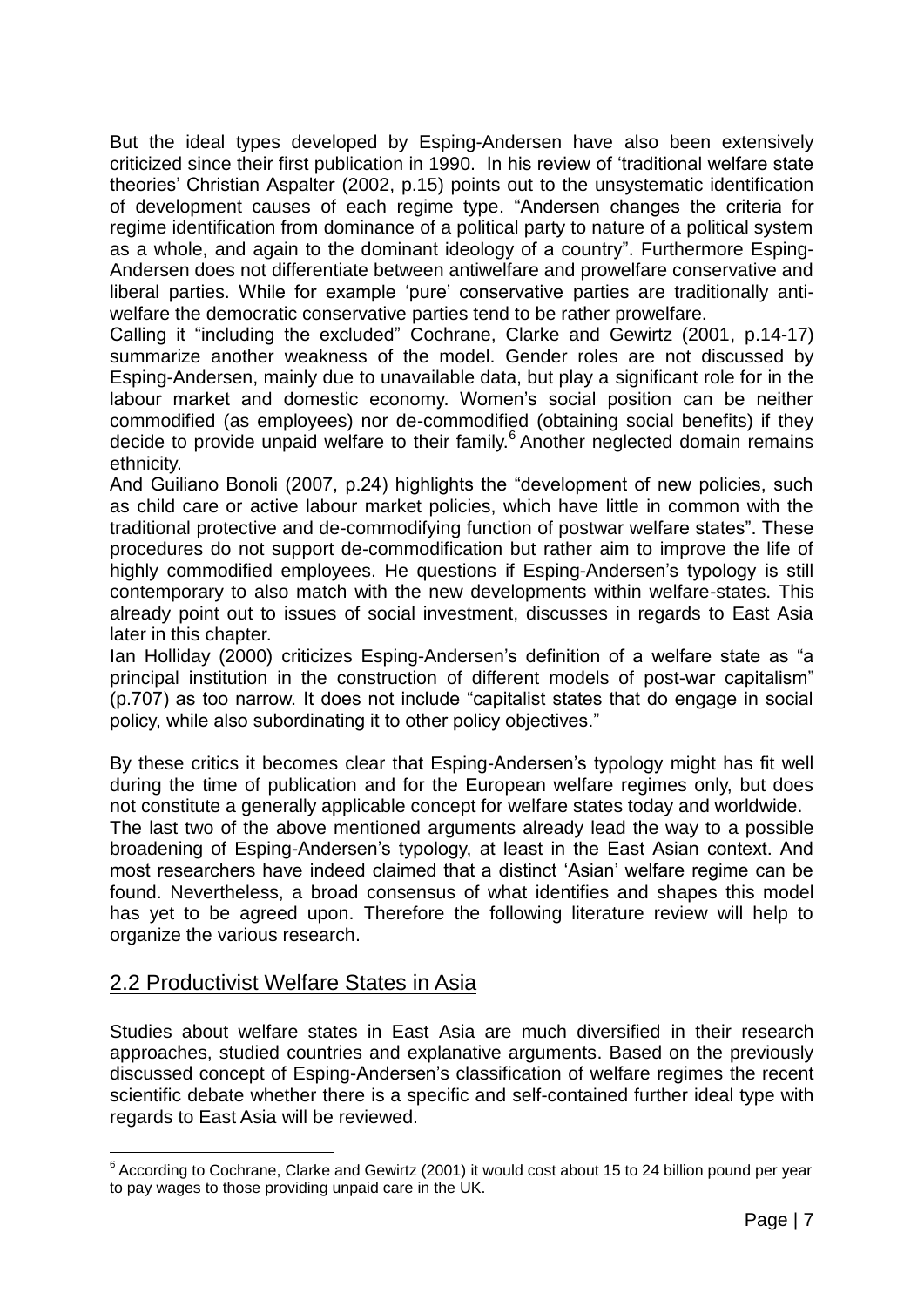## 2.2.1 Similarities of East Asian Welfare States

To judge whether there is a distinct East Asian welfare regime sufficient similarities between the different welfare states in East Asia must be found first. Then this type can try to be matched with Esping-Andersen's typology.

First of all East Asian country researched within this bachelor thesis are part of the so called "East Asian Miracle". They show rapid and persistent economic growth since the 1960s and simultaneously a declining social gap, which is unique in this scale. As the World Bank (1993) states: "If growth were randomly distributed, there is roughly one chance in ten thousand that success would have been so regionally concentrated. […] Moreover, the fastest growing East Asian economies, Japan and the Four Tigers, are also the most equal ones."

Christian Aspalter (2002, p.2) ascertains that all five researched welfare states (Japan, South Korea, Hong Kong, Taiwan and Singapore) are in general residual welfare states, having low level of welfare benefits and provisions and "were set up and extended by conservative governments with clear antiwelfare ideologies". And within his specific and extensive case studies he often emphasis the unstructured development of the national social welfare systems. As Goodman and Peng (1996, p.208) state: "the development of social welfare programmes in these particular East Asian societies can be described as "piecemeal", often in response to immediate political and economic conditions rather than as part of an overall, coherent plan".

Many authors (among others Goodman & Peng, 1996, Aspalter, 2002) have shown that social expenditure in East Asian countries is generally low. This is usually seen as a supportive argument for a residual welfare state, but it neglects the areas of social welfare, which might not fit into the classic definition of the western welfare state. Contrary to western societies the focus lies not on social security, but merely on social investment (Gough, 2004, p. 190). Education can be viewed as one of the main concerns of public policy in East Asia. "The allocation of public expenditure between -basic and higher education is the major public policy factor that accounts for East Asia"s extraordinary performance with regard to the quantity of basic education provided. The share of public expenditure on education allocated to basic education has been consistently higher in East Asia than elsewhere" (World Bank, 1993, p.199). In addition measuring social expenditure does not cover that the "private market for *social services* is substantial and fast growing" (Gough 2004, p. 176). This is especially true for the health sector, where two third of spending is privately financed, but also education and life insurances. Therefore the state remains in a 'regulatory' role rather than in a 'provisioning' (Kwon, 19987, p. 468–9). Besides the private market the family structure in East Asia is responsible for another

source of welfare. The saving level is 'extremely high' in East Asia and serves the families as a 'self-insurance' against risks of illness or unemployment (Gough 2004, p. 177). But it also redistributes money within families, inter and cross generational. For example children will take care of the elderly, mostly living together with them in one household. But according to Didier Jacobs (1998, p. 84) this is not primary due to "Confucian" or "Asian" cultural values, which for example uphold the respect for the elderly, but rather due to the lack of alternatives. Since the state is not providing welfare, the family has to do so.

The few offered welfare provisions are especially targeted at "employees of the state"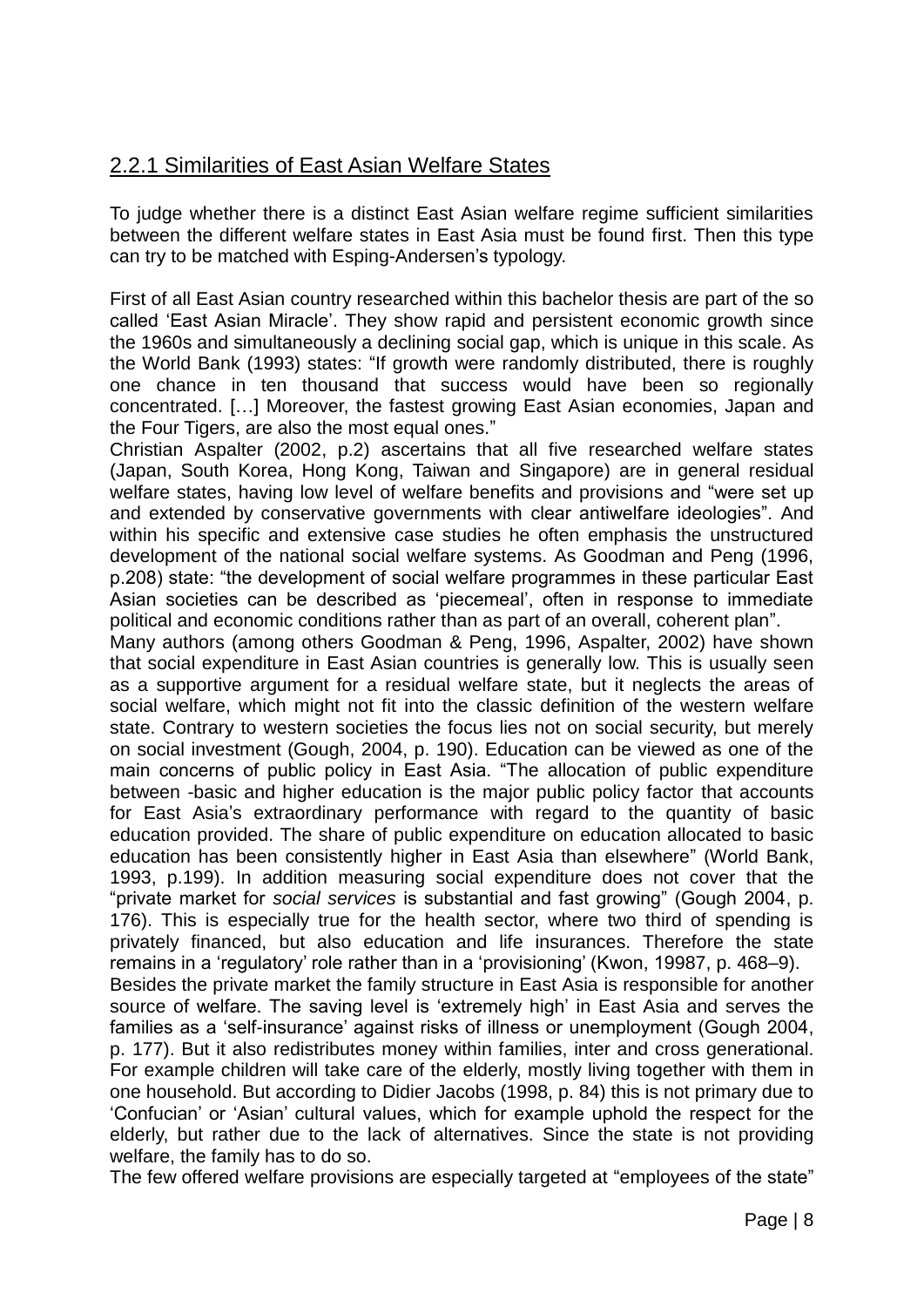(Gough, 2004, p.171), primary as a mechanism to secure support for authoritarian regimes (Goodman & Peng, 1996; p.211, Aspalter, 2006, p.294, p.298) or as tool for legitimization in political systems with one party dominance (Goodman & Peng, 1996, p.198, p.203; Haggard & Kaufman, 2008, p.226, p.243). Furthermore Ha-joon Chang (2004, p.255) states that social policies in the region also have the mission to generate social peace. Contrary to many other researchers, who believe that the region is rather peaceful due to the cultural background of Confucianism, he proves that at least until the late 1970s these societies were highly conflict ridden. Examples could be found in the fact that Japan lost more working days per worker on strike than western European nations during the 1950s and 1960s, in Hong Kong"s housing riots or Korea"s leftist student demonstrations.

One particular feature of East Asian welfare states is the notion of "corporate welfare". Especially strong in Japan and Korea up to two-third of workers were provided with a "lifetime employment guarantee", which established a long-term employment security. This did nonetheless allow job changes within a company and therefore facilitated technological advances as it was easier for employees to accept these, even if they came with less labour demand (Chang, 2004, p.256). But corporate welfare could also include many more welfare provisions like pensions, housing and health care (Goodman & Peng, 1996). In general this concept reinforces a "male-breadwinner model" (Jacobs, 1998, p.79), in which one working family member generates the benefits to sustain the family (e.g. costs of weddings and funerals).

In summary the following common features of social policy can be found in East Asia: strong residual elements; low public expenditure on social welfare; focus on social investment; pragmatic welfare development; private market provisions; crucial role of the family; legitimacy and stability function; and corporate welfare.

These characteristics will also build the basis of the operationalization in chapter 3.4.

## 2.2.2 A Distinct Welfare Regime in East Asia

The question remains how to match these characteristics of East Asian welfare states with the three ideal types developed by Esping-Andersen.

Concerning de-commodification Christian Aspalter (2006, p.298) states that its degree in East Asia is low. Ian Gough (2004, p.180) admits that it is not systematically measured within East Asia, but researchers could be confident that it is low, because "access to the *labour* market is a major resource in East Asia, as in the OECD, and the expansion of wage labour in the region has been remarkable" (p.175). Turning to stratification effects of the regime one sees "reinforcement of the position of capital, […] incorporation of the productive working and middle classes, and exclusion of nearly everyone else" (Holliday, 2000, p.715). Finally we need to define the nexus between state, market and family in East Asia. Although the market provides most of the social measures, the importance of the family remains. And while the state is only regulating the welfare provisions on the market it is not a weak state at all. Instead it has enough power to extensively shape other policy areas, especially the economy.

Concluding elements of more than one ideal type can be found in the "typical" East Asian welfare state. Emphasis of the family (although decreasing) and focusing on an occupational welfare system as well as the herewith reproduced "male-breadwinner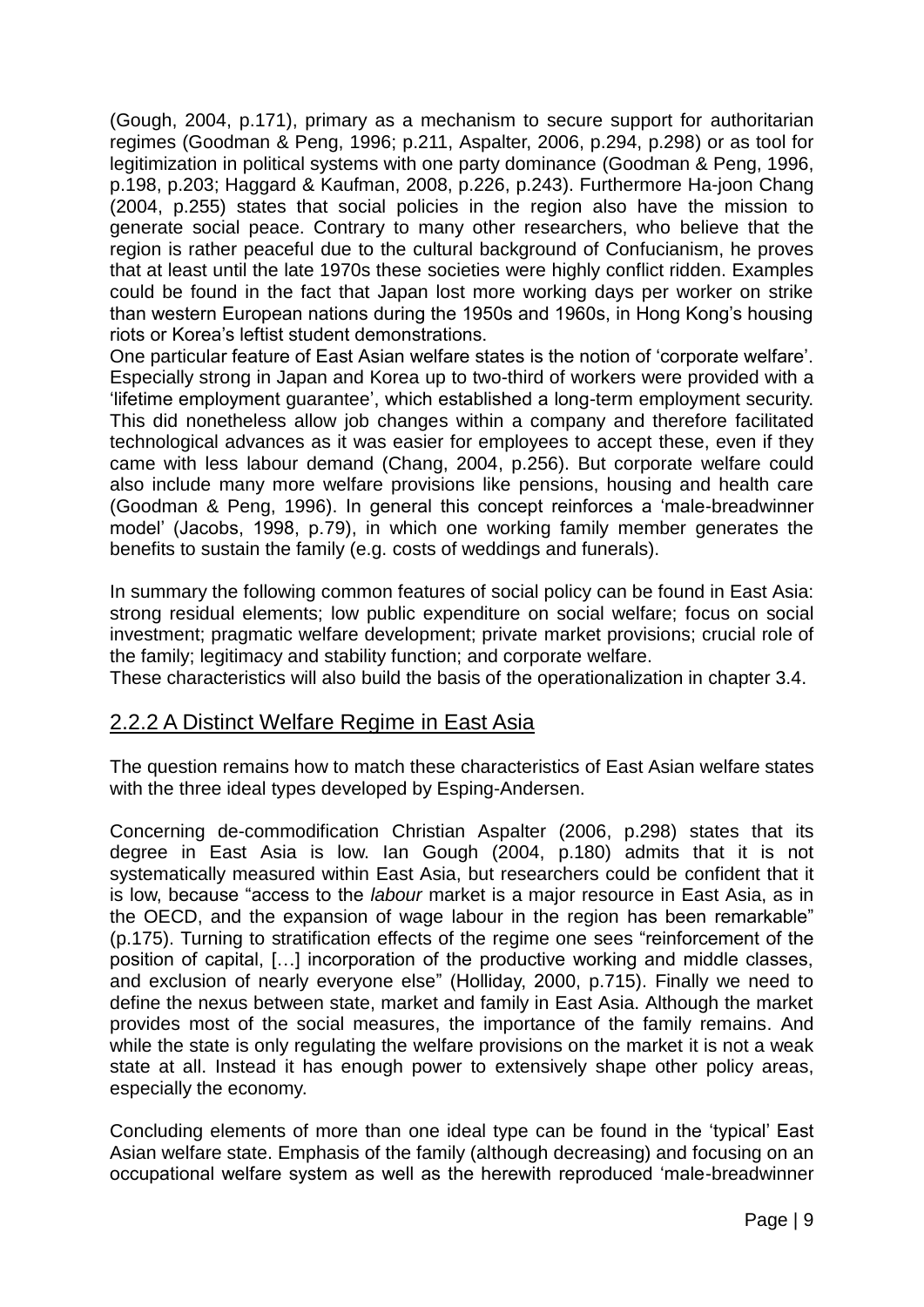model" shows similarity with the conservative model of Esping-Andersen. On the other hand minimal social rights, stigmatization and a preference for the market over the state as welfare provider point to the liberal archetype.

With the introduction of a further criterion besides de-commodification, stratification and market-family-state relations Ian Holliday (2000, p.708) proposed the broadening of Esping-Andersen"s typology and the addition of a "productivist world of welfare capitalism". This new criterion should be the status of social policy within the wider stance of state policies. Therefore it should answer the question, if social policy is privileged, subordinated or indifferent to other policy areas. For the already existing archetypes he defines the conservative and liberal models as neither privileging nor subordinating social policy and the social democratic model as privileging social policy over other areas.

To define the subordination of social welfare provisions under economic policies as the distinct feature of the productivist welfare regime is in line with other researchers" observation of East Asian welfare states (cf. Aspalter"s summary, 2006, p.209; Lee & Ku, p.201). In general this is referred to as developmental welfare approach. Within mostly authoritarian or undemocratic states technocrats could take charge of strategy development and noticeably prioritize economic policy over social policy (Holliday, 2000, p.715; Gough, 2004, p.186). Therefore social policies, such as social investment and provisions to encourage economic participation, become a means to achieve the goal of stable and high economic growth rates. Over time the tickle-down effect of stable economic development should benefit the population as a whole. Welfare provisions are not seen from the neo-liberal perspective to hinder economic development. Midgley and Tang (2001, p.246) nicely summarize this approach as following: "Its central premise, which is based on the need to integrate economic and social policy, posits that social expenditure in the form of social investments do not detract from but contribute positively to economic development".

Following the argumentation of Ian Holliday (2000), but as shown also by many other social scientists, it manifests that a distinct East Asian productivist welfare regime exists, which can't be matched with Esping-Andersen's original typology. It therefore must be expanded to include as further criterion: the importance of social policy in regards to other policy areas.

Unfortunately these claims have merely been made in theory, supported only by case studies and only few comparative statistical analyses which include Europe *and* Asian countries (cf. Park & Jung, 2009). Therefore this bachelor thesis will include a part in its empirical analysis that compares European and Asian welfare regimes on these aspects (cf. chapter 5.1).

## 2.2.3 Developments after the Financial Crisis of 1997/98

<u>.</u>

The above theory of a productivist welfare regime was merely developed along qualitative observations until the mid 1990s.<sup>7</sup> With the beginning of the Asian financial crisis in 1997 (cf. Chapter 1) the circumstances of the system changed. Stable

 $<sup>7</sup>$  Although the most important articles developing the theory were only published in the year 2000 or</sup> later.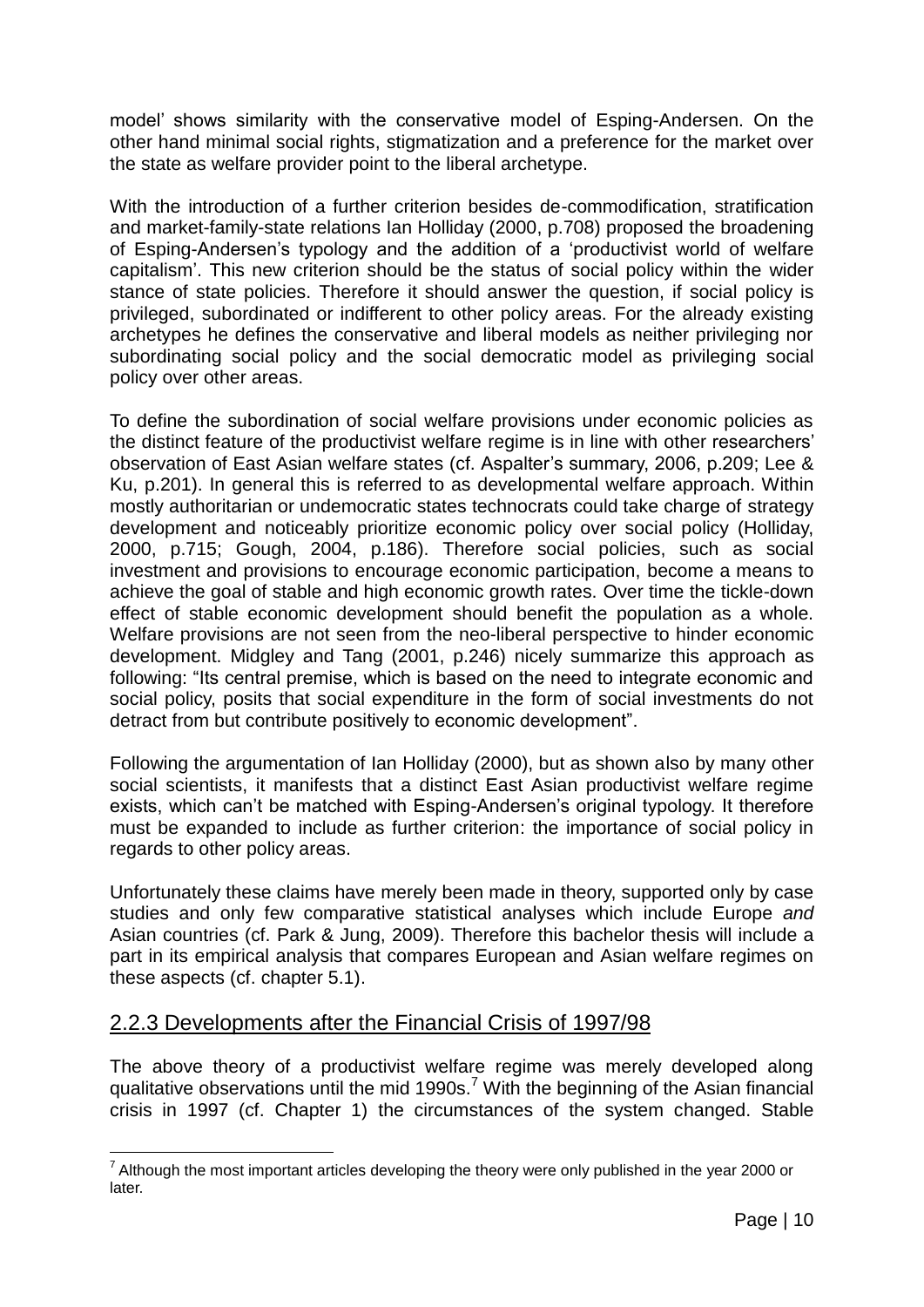employment and high private saving as compensation for lack of public welfare provisions were no longer present. And as the financial crisis occurred rather recently most comparative research on East Asian welfare states in the beginning of the  $21^{st}$  century touches the topic just briefly. If they do, then it remains a broad outlook or is focused on single country studies and with very few exceptions (Croissant, 2004; Lee & Ku, 2007) qualitative research.

Nevertheless it can be argued that in general a broadening of social welfare provisions evolved. In the following some examples are given, summarized from several case studies (among others Aspalter, 2002 & 2006; Gough, 2004; Chang, 2004; Kwon, 2007; Haggard & Kaufman, 2008):

Japan introduced the first national long-term care insurance system in East Asia shortly after being hit by the financial crisis. Hong Kong was faced with long term structural unemployment and decreasing wage levels. The government established a Mandatory Provident Fund copying the Singaporean model while in Singapore the degree of employer"s contribution to the Central Provident Fund was lowered by 50% during the years of crisis.

Kwon and Holliday (2007) analyzed the case of South Korea and came to the same findings as above mentioned authors in other countries: an enlargement of the welfare state had taken place (namely extended unemployment insurance, pension programs and the creation of the Minimum Living Standard Guarantee). But the main reason besides the window of opportunity given by the economic conditions was in their opinion a change in political leadership and policy process (especially the South Koran election held in 1997).

In general one does not expect that such a severe financial crisis with governments struggling to ensure their liquidity automatically results in the enlargement of welfare provisions and therefore higher public spending. Concerning the paradox nature of enlarging a welfare state during economic hardship Kwon and Holliday (2007, p.242) state that this phenomenon (at least in the South Korean context) "has been exaggerated by many observers and analysts" and that "the extensions that took place in the late 1990s turn out to have been rather modest." They dismiss the thesis that the productivist welfare state model in East Asia is no longer present or developing in a "western" direction and argue quite contrary to this that the adjustments, which have been made after the 1997 crisis, are indeed in line with the productivist theory. "[…] there has been a clear shift toward flexible labour markets designed to boost industrial competitiveness in the face of wage increases, strong labour unions and increased international competition. The productivist aspect of this change is clear". Besides a more flexible labor market the new invented social policy measures also allowed the industry to retreat from their corporate welfare programs as the state would fill the gap. This made it possible to restructure many companies and made them more comparative within global economy (Song, 2003).

Turning to more general predictions of how the productivist welfare regime in East Asia might develop the same two lines of argumentation are viable.

On the one hand side some authors argue for a future convergence of the East Asian welfare states towards one of the three models of Esping-Andersen. Hort and Kuhnle (2000, p.181) come to the conclusion that the "East and South-east Asian countries have introduced social security legislation in the same general sequence as was followed by the European pioneers", although earlier in "developmental time" than in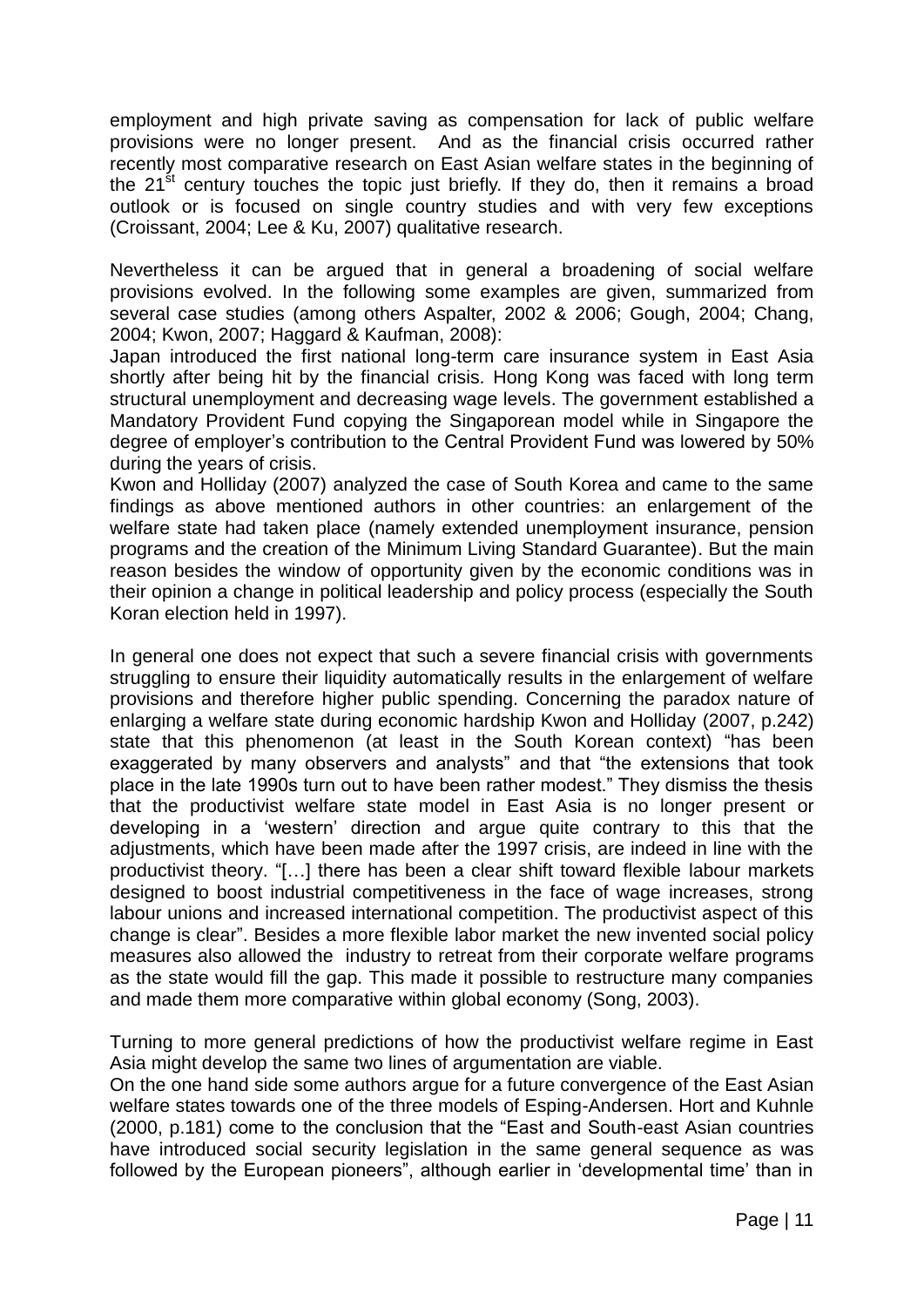Europe. And Croissant (2004, p.521) continues the argument when he points out that in the current debate of political elites in Asia the "European model of the "conservative welfare state" are influential", especially for health and pensions. While the Asian societies age the traditional family structures diminish, although the "familialistic welfare regime" (p.520) will remain. Therefore the ability to provide welfare shifts away from the families, especially women, and the state is the only actor to fill these gaps and continue to provide welfare for its citizens. As a result a future increase in the role of state welfare in East Asia is likely. The observed changes after the Asian financial crisis of 1997, for example the discussions of universal contribution-funded pension and health insurance systems in South Korea and Taiwan are for Croissant clear indicators of this development.

On the other hand researchers argue that even an enlargement of welfare provisions can still fit within the developmental framework. As Holliday (2000, p. 721) puts it: "This is not to argue that the brute facts of economic recession and an aging population will have no more than a negligible impact on East Asian welfare regimes. Clearly all of them will be forced to extend their reach. However, the important point is that they will almost certainly do so within productivist perspective." Perusing this line of argumentation the productivist welfare regime is still present in East Asia after the financial crisis of 1997.

Into which direction the productivist welfare states in East Asia changed in reality after the financial crisis will be the focus of the second part of the statistical analysis in Chapter 5.2.

### 3. Methodology

As this bachelor thesis aims to analyze various empirical data from East-Asian countries and Europe to compare the welfare regimes in these regions and the impact of the Asian financial crisis of 1997 on the national welfare systems scientifically standards of data acquisition and construct validity have to be met.

#### 3.1 Database:

Main focus when selecting the database for the following analysis is actual comparability of the data. If variables are measured on a national level it is not guaranteed that for example the definitions of the variables, the value classification or the time periods measured are identical. Therefore only international data sets provided by international organizations seem feasible. Nevertheless it should be noted that any "empirical comparison must be in some way superficial, as it generalizes to a large amount" (Esping-Andersen, 1990, p.15) and that "national statistics generally provide a finer-grained analysis" (Croissant, 2004, p.509). Every researcher has to define for himself how to deal with this trade-off between international and national data and this bachelor thesis will only rely on international data to aim for better comparability of the results.

The World Development Indicators presented by the World Bank cover a huge range of variables and several of them are directly or indirectly linked to social policy. World Bank (2011b) claims that this database provides the "most current and accurate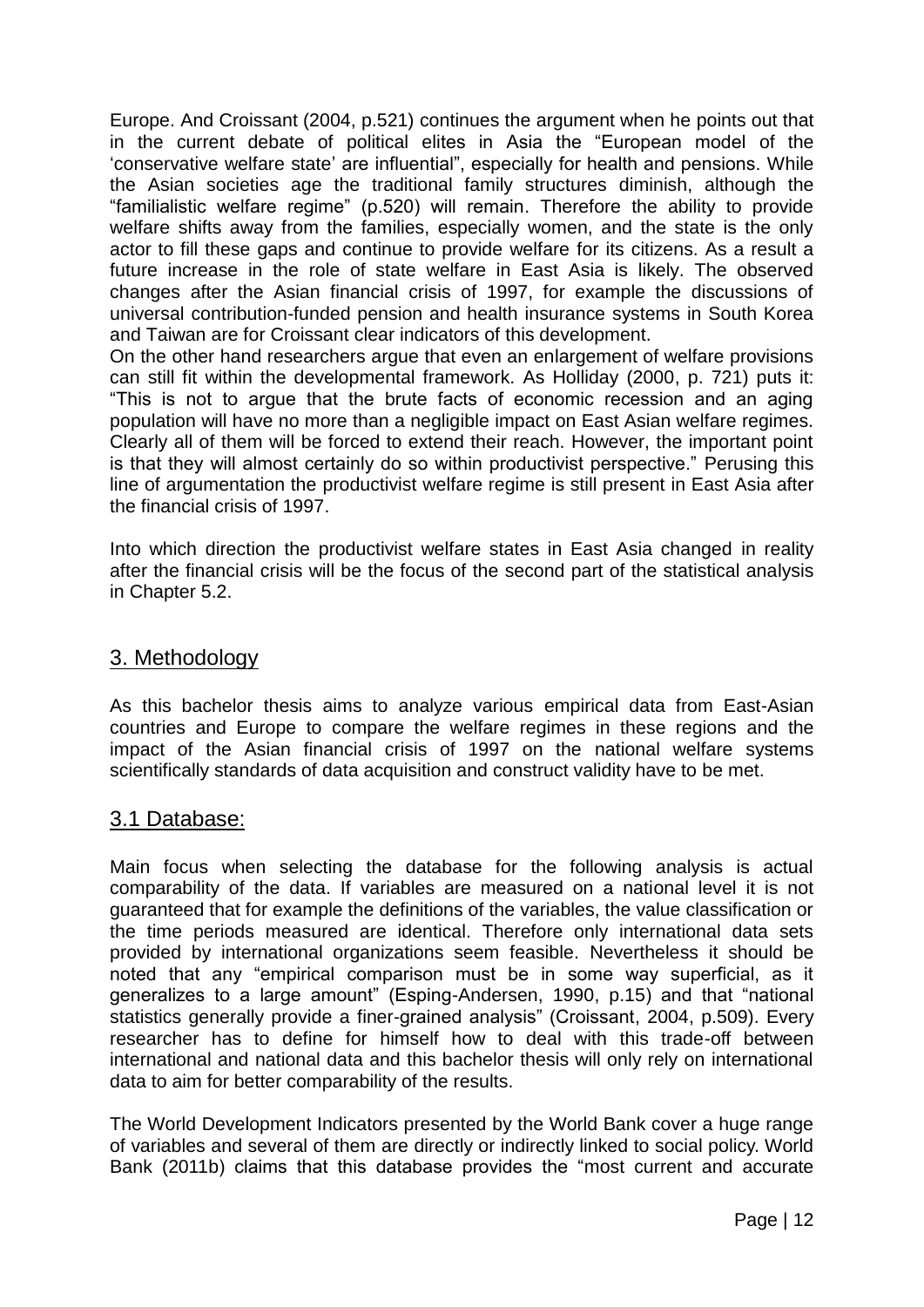global development data available" and is only "compiled from officially-recognized international sources". In conclusion researchers can be confident that the obtained data suffices the scientific standard.

Several other international organizations seemed promising in providing data on social policy and security in East Asia, but could not add new variables, which had not already been gained from the World Development Indicators. In some cases the data was exactly the same. This was for example true about statistical material from the United Nations Economic and Social Commission for Asia and the Pacific (UN ESCAP, 2011). On the other hand sources like the "Statistical Database System" of the Asian Development Bank provided the for this bachelor thesis important data on social expenditure (and its fragmentation into health, education, social security expenditure) only in values measured in the local currencies. This precluded the whole dataset as it was not comparable without further calculations on exchange rates and inflation. Other comparative resources like for example the volumes of "Social Security Programs Throughout the World" (Social Security Administration, 2010) turned out to be rather qualitative.

Another source of comprehensive data is the OECD (Organization for Economic Cooperation and Development). In addition to the general indicators for all OECD countries there is also the "Social Expenditure Database (SOCX)" providing specialized data in social security and expenditure variables. Unfortunately for the East Asian countries only Japan and South Korea are members of the OECD. Addressing the "lack of (comparable) social security statistics outside the OECD world" (ILO, 2011) the International Labour Organization founded the "Social Security Inquiry (SSI)" database. But this only covers data from 2000 onwards and is not comparable with the earlier surveys of the "Cost of Social Security 1990-96" reports as different variables were used.

## 3.2 Case Selection:

As already mentioned in the introduction the empirical analysis will select the "first tier" of tiger states as its cases. This includes the countries of Japan, Republic of Korea (South Korea), Hong Kong and Singapore. To compare these East Asian countries with the other welfare regimes prominent in Europe the cases of Great United Kingdom (liberal welfare regime), Germany (conservative welfare regime) and Sweden (social democratic welfare regime) were included. In addition data for the EU (27) average was obtained to allow comparisons on a rather macro level.

Unfortunately Hong Kong and Singapore show a great amount of missing values, merely because they are not part of the OECD and therefore not included in their statistical material. In consequence this bachelor thesis will for East Asian center around the cases with most available data, namely Japan and South Korea, and then where possible verify the results with data from Hong Kong and Singapore. This is coherent with the theory of the productivist welfare regime as Holliday (2000) presented it. He further distinguishes the main feature of the productivist welfare model, the subordination of social policy under economic policy, into "facilitative" and "developmental" relationships. The former meaning the usage of social policy to facilitate economic growth, while the latter sets economic growth as primary goal and sees social development as a consequence of economic advancement. In conclusion only Japan and South Korea are part of the "developmental-universalist" type. Hong Kong and Singapore developed differently due to their identity as city states and can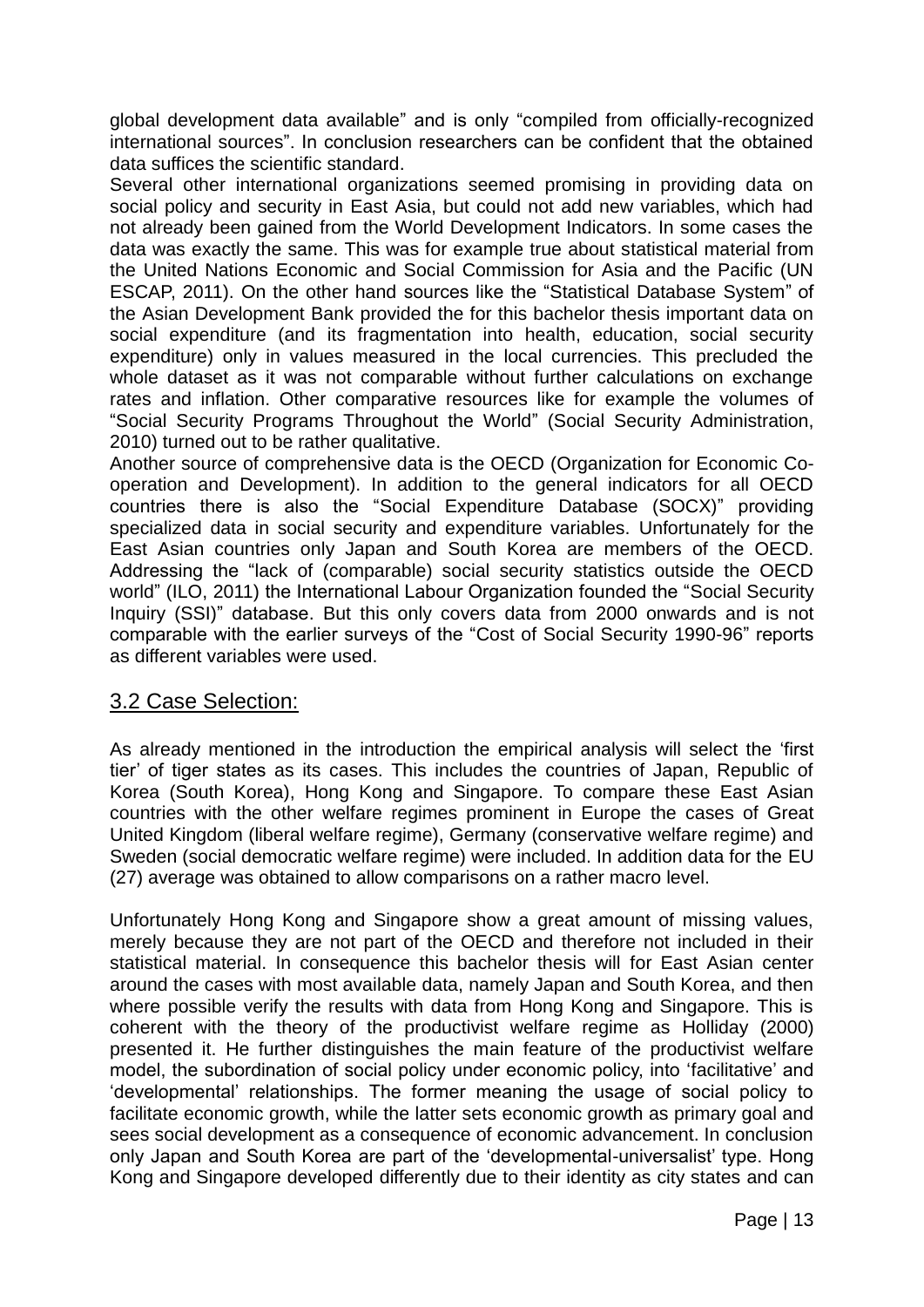be seen as "outsiders", although various similarities to the other East Asian nations can be drawn (Holliday, 2000, p.714). Also Lee and Ku (2007, p.198) exclude these two states as exceptions of the median state in East Asia. Taking into account that most other developing East Asian nations are territorial states it seems justified to concentrate on Japan and Korea as indicator for possible future developments in the region.

Concerning the timeframe of the data comparison a set from 1990 to 2005 was chosen. This covers seven years each before and after the financial crisis of 1997 and should therefore sufficiently shield the analysis against short term policy effects after 1997. Furthermore some databases only obtain data in two, three or five year intervals, so that a fifteen years framework will guarantee at least four possible values per variable.

## 3.3 Construct Validity/Operationalization

<u>.</u>

Concerning the planned analysis the construct validity is most important. Construct validity refers to the degree to which inferences are warranted from the observed cases "to the constructs that these samples represent" (Shadish, Cook & Campbell, 2002). This means that the analyzed variables should be a high-quality measure of the abstract construct that is the main focus of the research question. For this bachelor thesis it is therefore especially important to operationalize the construct of the "productivist" welfare regime carefully and to choose variables, which indeed are capable to cover different aspects of the construct. The foundation of the following operationalization lies within the characteristics of a productivist welfare state discussed in the earlier chapters 'and' data availability $8$ . An overview of all obtained variables (if used or not) can be found in Table 11 in the appendix.

Although researching a nation"s social expenditure as a comparative indicator for the degree of its welfare system and of developments over time is problematic in some aspects, this bachelor thesis will still be using several of the OECD expenditure data to analyze the welfare regimes in Europe and East Asia.

Social expenditure data has to be reviewed very carefully as it rather represents "policy outcomes […] than policy outputs" (Siegel, 2007, p.55). The actual increase or decrease (outcome) of public social expenditure does not only show political motivated changes in the concerned policy area (output), but also developments on the social need, as for example the number of people receiving aid, and the economic context, especially the growth of the GDP. "As soon as one or more of these three dimensions change, one may notify a change in total […]" (Siegel, 2007, p.54). Siegel continues that "a "spending only" based perspective of analysis can hardly capture a full picture of welfare state change" (p.67). Therefore it is important that expenditure based indicators are not the only ones researched in regards to the concept of a "productivist" welfare regime.

Despite these setbacks most influential studies in comparative social policy are using expenditure data as one of their primary measures to indicate welfare state sizes (cf. Siegel, 2007, p.51). To shield the figures against influences of the social need by 'welfare-to-need ratios' and 'standardized welfare efforts' was only slightly successful,

<sup>&</sup>lt;sup>8</sup> Cf. chapter 3.1. Therefore the final operationalization might not be the best fitting to the construct, but one that fits to an agreeable degree and which"s data is mostly available.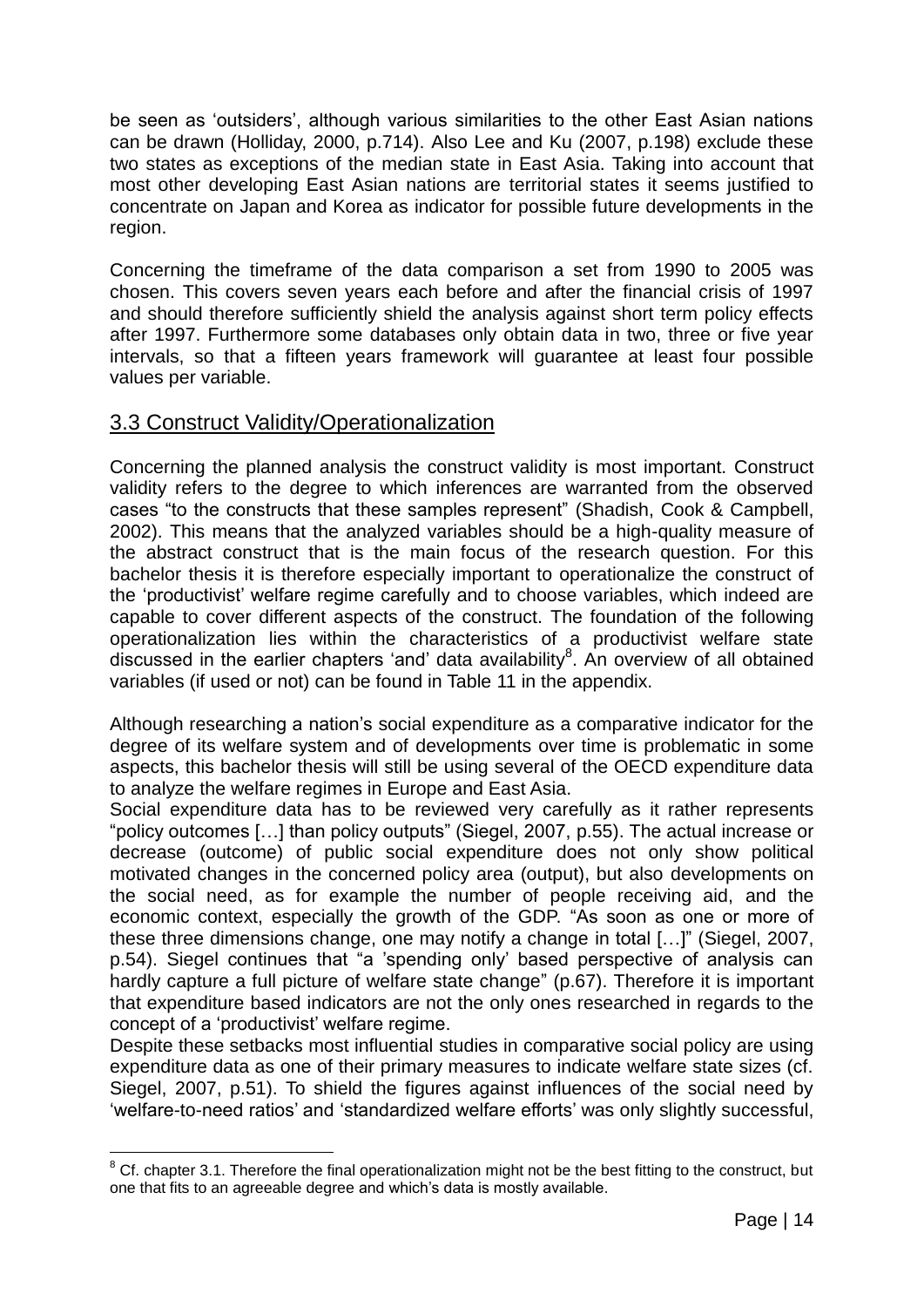as even these new measures are just estimations of the true influence. The ratios can"t be fully incorporate into the statistical analysis of this bachelor thesis, because of the advanced mathematical operationalization behind them. Nevertheless the variables "unemployment rate" and "population 65+" could explain an increase or decrease in people receiving aid. But it is important to note that especially the programs in East Asia are not universal, so that these figures remain a very rough estimation. Another way to increase the validity of expenditure figures to indicate welfare state sizes and changes is breaking the total public social expenditure down into program categories. "Disaggregation helps to dismiss generalized judgments about welfare state developments which ignore […] highly variable trends within individual social policy programs" (Siegel, 2007, p.52). The following operationalization in this thesis tries to mirror this in obtaining data for several subcategories of social expenditure.

Nico Siegel (2007, p.67) concludes that "in many research contexts expenditure sensitive approaches can indeed offer a valuable perspective for exploring welfare state dynamics", when it is handled carefully and with the above mentioned setbacks in mind.

The operationalization of a productivist welfare regime in comparison to European regimes reads therefore as follows:

#### 1) General economic indicators:

As stated in previous chapters one of the environment of the productivist welfare regime in East Asia is the high and constant economic growth. To compare this unique regional feature with Europe a set of more general variables, including "growth of the Gross Domestic Product (GDP)" and the total "unemployment" rate, are chosen. These will also be able to show the significance of the Asian financial crisis of 1997 for the East Asian countries and the low effect on European markets.

#### 2) Social spending and social investment

As it has been shown above the percentage of 'public social expenditure' can't be the sole source of welfare state comparison. But it nevertheless provides a good starting point and will be included as one of the variables in the following quantitative analysis. It is further split into several subcategories (hence different program types), so that a national government"s focus in welfare affairs can be researched. These will include education, health, old age, family and unemployment. To measure these variables in regards to total government expenditure and not to the GDP is trying to limit the effect of pure economic influences as seen in the growth of the GDP. Nevertheless a growth in GDP will probably also be followed by an increase of the governments total budget. In addition the unemployment rate and the share of the population above 65 years can help to estimate if the discovered developments are due to changes in policy or merely due to changes in the social need.

As mentioned in the theory section above one of the features of the productivist welfare state is the importance of social investment. Therefore the share of public education and health expenditure of the total public social expenditure has to be discussed separately, especially with regards to the comparison of East Asian and European countries. Social investment would also include investing in human capital through vocational training and job placement programs to strengthen employment opportunities (cf. Midgley & Tang, 2001, p.248). But detailed data in these areas is only available for Europe by the CEDEFOP (European Centre for the Development of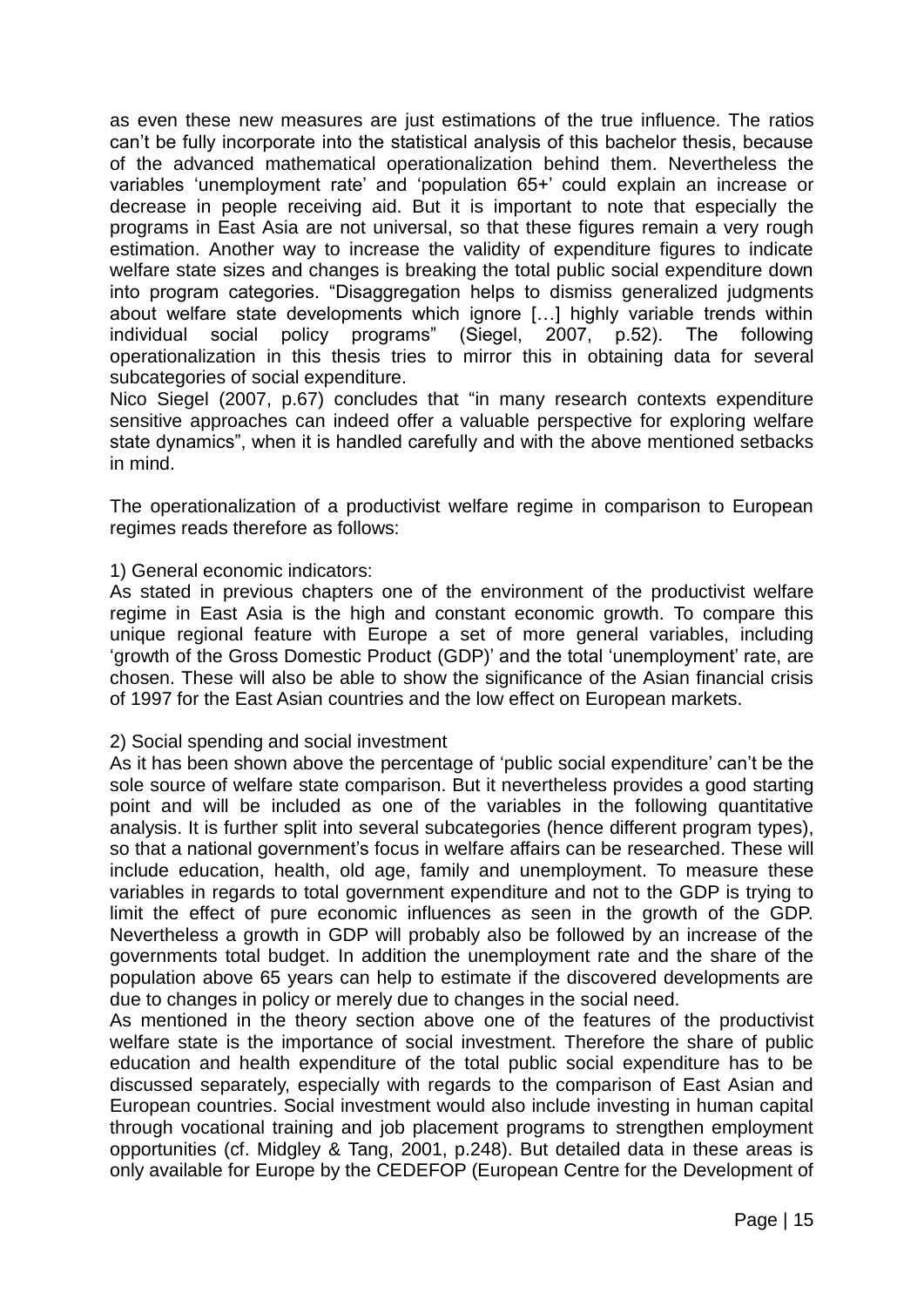Vocational Training, 2011), while the OECD only provides aggregated data labeled as "Active labour market programmes". As we need especially the Asian countries in the comparison, one has to work with the OECD data.

#### 3) Relations of private and public expenditure

Another important factor is the expected higher percentage of private market provisions of productivist welfare states in comparison to other welfare state regimes. For the health sector the variables will be the private health expenditure (as percentage of GDP) and the out-of-pocket health expenditure (as percentage of private or total health expenditure). Out-of-pocket expenditure on health is defined as "any direct outlay by households, including gratuities and in-kind payments, to health practitioners and suppliers of pharmaceuticals, therapeutic appliances, and other goods and services whose primary intent is to contribute to the restoration or enhancement of the health status of individuals or population groups" (World Bank, 2011c). In addition to this the total private health expenditure includes also firms' and non-profit institutions" expenditures on health and expenses for health insurances. Matched with the percentage of public health expenditure in relation to government spending but even more important in relation to the total expenditure on health these indicators can specify how significant private contributions are in the health sector.

To compare private and public social expenditures in general the variables "voluntary private social expenditure total" and "mandatory private social expenditure total" (both measured as percentage of government expenditure) are displayed. A comparison of these shares with the total public social expenditure should give an overview of the importance of private welfare provisions. Furthermore the relation of voluntary and mandatory private expenditure might indicate differences between European welfare regimes and the productivist type.

#### 4) The context of family relations

The importance of the family has been one of the features of the productivist welfare state regime (cf. Chapter 2.2.1). Unfortunately the public social expenditure on families is not very significant in the OECD database, at least for the East Asian countries, due to missing values. Data sets on child or elderly care could not be obtained from the selected databases, although its share would give a strong indication of how dependent families are on family members (generally the woman) staying home to care for relatives. Also the "Health Nutrition and Population Statistics by Wealth Quintile" database (World Bank, 2011f) does not display any data for the chosen European and East Asian countries during the timeframe of 1990 to 2005. Otherwise its variables, like "Mean ideal number of children (per woman)" or "Fertility planning messages in media", could be used to operationalize what the "ideal" family type is perceived by these societies and governments. Again no data is shown at the Gender Statistics database (World Bank, 2011f) for the selected countries and timeframe regarding variables like "Age at first marriage (female)" or "Female headed households", which could have been indicators for how dominant the male beadwinner model is in East Asia.

The only widely available data on family relations concerns the labour market and here especially the participation of the female population. Therefore the operationalization has to rely on female labour participation in the work force and unemployment rates in comparison with the male equivalents. As there is no variable about the composition of households in East Asia available the "Contributing family workers, total (% of total employed)' is used to indicate family ties. "Contributing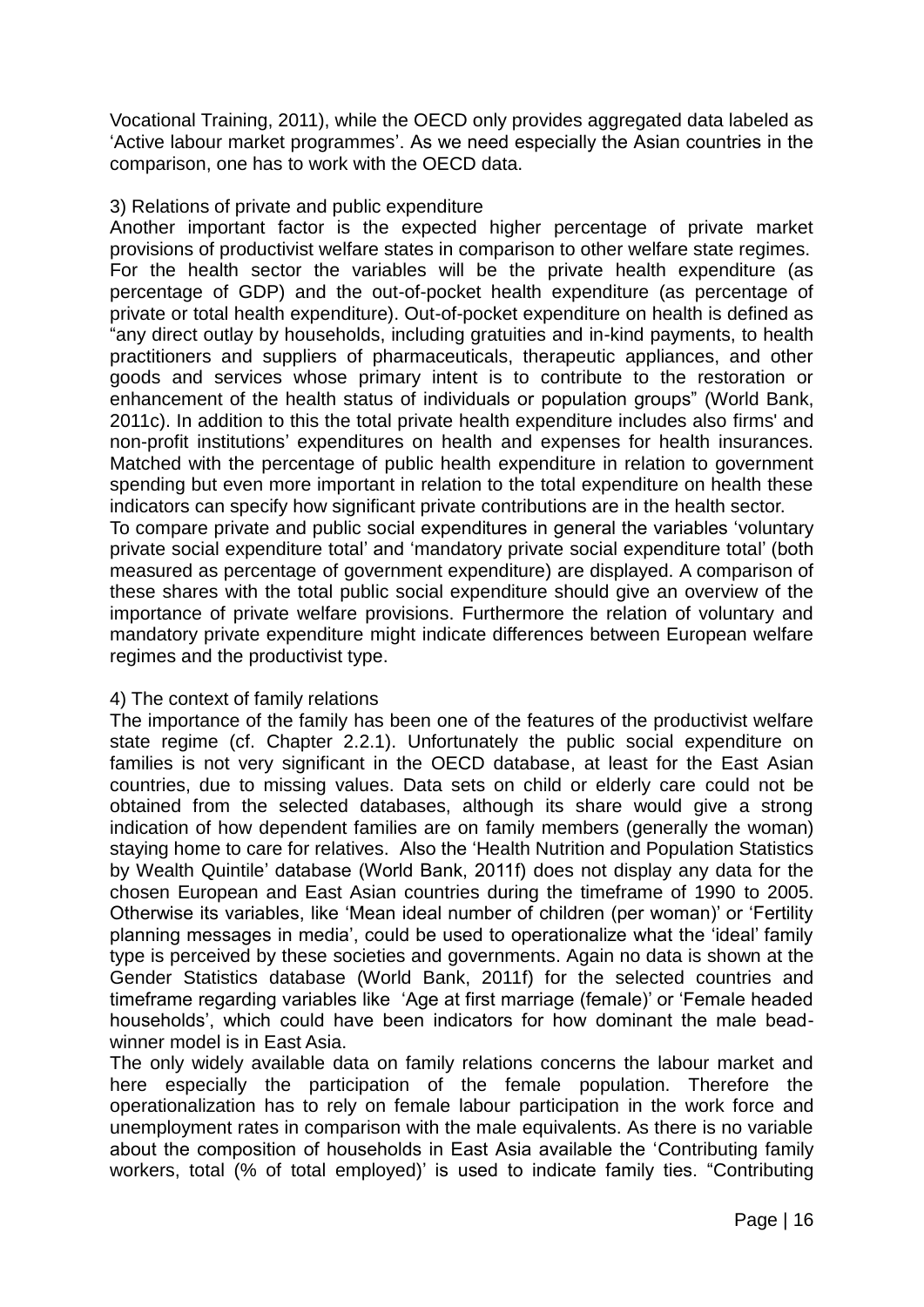family workers are those workers who hold "self-employment jobs" as own-account workers in a market-oriented establishment operated by a related person living in the same household" as defined by the World Bank (2011c). This few variables are a quite poor indication of the strength of family relations, but so far the only available measure.

#### 5) Corporate welfare

Measuring the weight of corporate welfare is even more difficult. The only two variable including cash and in kind payments of companies to its employees is the "Compensation of employees (% of expense)" and the "Social contributions (% of revenue)". Unfortunately the former variable also includes per definition (World Bank, 2011d) the government contributions to social insurance schemes for employees and therefore it is not a precise measure for this concept. The latter variable includes all non-public social security contributions, so that company welfare is again only accountable for a fraction of the obtained value. As this concept is very difficult to measure with the available data from World Bank and OECD this feature of a productivist welfare regime is excluded from the analysis. This seems justifiable as researchers have already proofed the declining significance for corporate welfare in Japan and Korea (for example Peng, 2000). As Ian Gough (2004, p.176) summarizes, enterprise welfare "has been steadily declined in Japan since the 1980s" and it is "insignificant across the rest of the region".

#### 6) Other indicators:

The remaining features of a productivist welfare regime, which were outlined in Chapter 2.2.1, can hardly be measured by purely quantitative data. To research the "pragmatic welfare development" in the East Asian countries one would need to zoom into each specific country to then qualitatively examine the historic process of how policy decisions have been made. The same holds true for the "legitimacy and stability function' of the productivist regime, as this can only be very roughly estimated by figures like number of street riots or working days lost in industrial disputes. Most of the East Asian states have been ruled by authoritarian regimes for an extensive time, so that public opinion and conflict were suppressed. Finally "strong residual elements" could only be found by separately reviewing all kinds of social provisions in all concerned countries. This examination could then mark the criteria, which make one eligible to receive help. As this bachelor thesis is concerned about aggregated data and does not research the outline of specific programs there can be made no indication about how residual the provisions are and about the scope of these programs, e.g. universal or means tested.

#### 3.4. Statistical Method

All statistical operations in this bachelor thesis were performed with IBM"s SPSS 19.

First of all the collected data was entered into the matrix. Here it is important to note that the cases were built by the years between 1990 and 2005. To differentiate the analyzed countries a variable was introduced with the values one to nine, each labeled as one of the researched countries and EU (27) respectively. Then the whole file was split by exactly this variable to "organize output by group" and therefore being able to commute analysis for each country individually. Once defined this feature can be easily turned on and off, so that aggregated analysis for all countries are still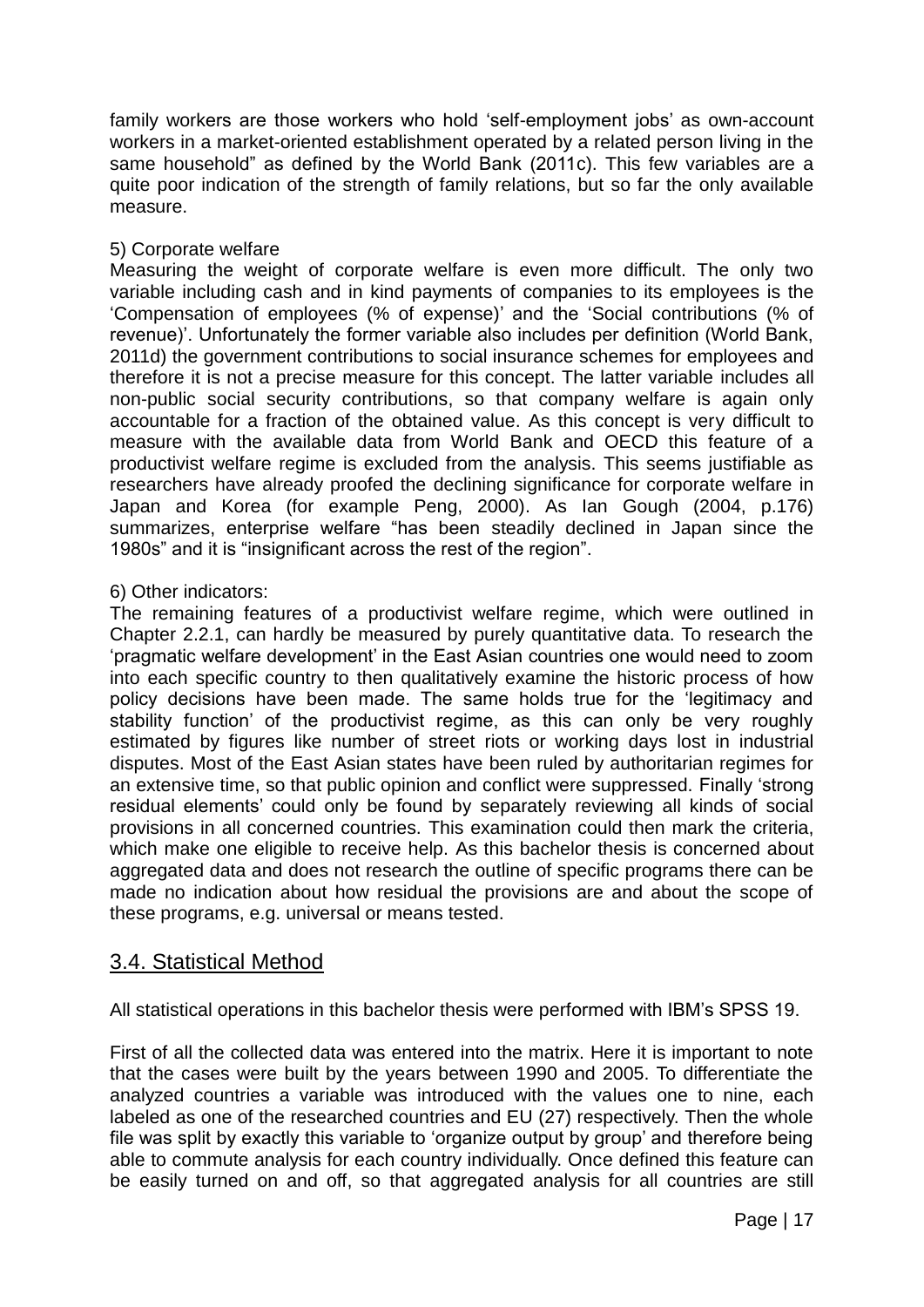possible. Nonetheless it is mostly not feasible to use aggregated data from various countries for descriptive statistics as value levels vary heavily.

Only descriptive statistics were used, because with few cases and many missing values correlation analysis did not seem feasible. To get a first overview over the available data frequencies, the median, the point at which 50 percent of the cases lie beneath and above, the standard deviation, as a measure of variation from the mean, and the range of values was broadly calculated. Especially for the social expenditure variables shares and growth rates were calculated to indicate how much of the total spending was caused by the different sectors. These results were summarized in tables created by the author. Charts were drawn by Microsoft Excel, as it allows including different countries to be shown in only one Figure.

## 4. Research Hypotheses

1) The statistical comparison of the European (United Kingdom, Germany, Sweden, EU 27) and East Asian (Japan, South Korea, Hong Kong, Singapore) welfare states will show that a distinct productivist welfare regime exists. The Asian countries will have higher economic growth rates, lower unemployment, lower social expenditure, focus their social expenditure more on social investment, give a high importance to family and provide their social programs merely through private and voluntary programs rather than mandatory ones.

2) The long term developments and the consequences of the Asian financial crisis of 1997/8 will be seen through an inter-Asian comparison. The crisis is marked by a steep fall of the GDP growth rates and an increase in unemployment in the region. Over time the productivist welfare states will show a decrease in family ties, an increase in overall social spending, especially for newly introduced unemployment and pension programs, and a shift to more public programs, therefore increase in mandatory private or public spending in relation to private social spending.

## 5. Results of the Data Analysis

It follows an overview of the results regarding the two hypotheses. The whole dataset can be obtained from the author and additional tables are included in the appendix.

## 5.1 Comparing European and East Asian Welfare States

This part of the statistical analysis deals with the first hypothesis and researches if the empirical data can proof the existence of a distinct East Asian welfare regime. To make it easier to follow the analysis was divided by the individual claims made by the first hypothesis.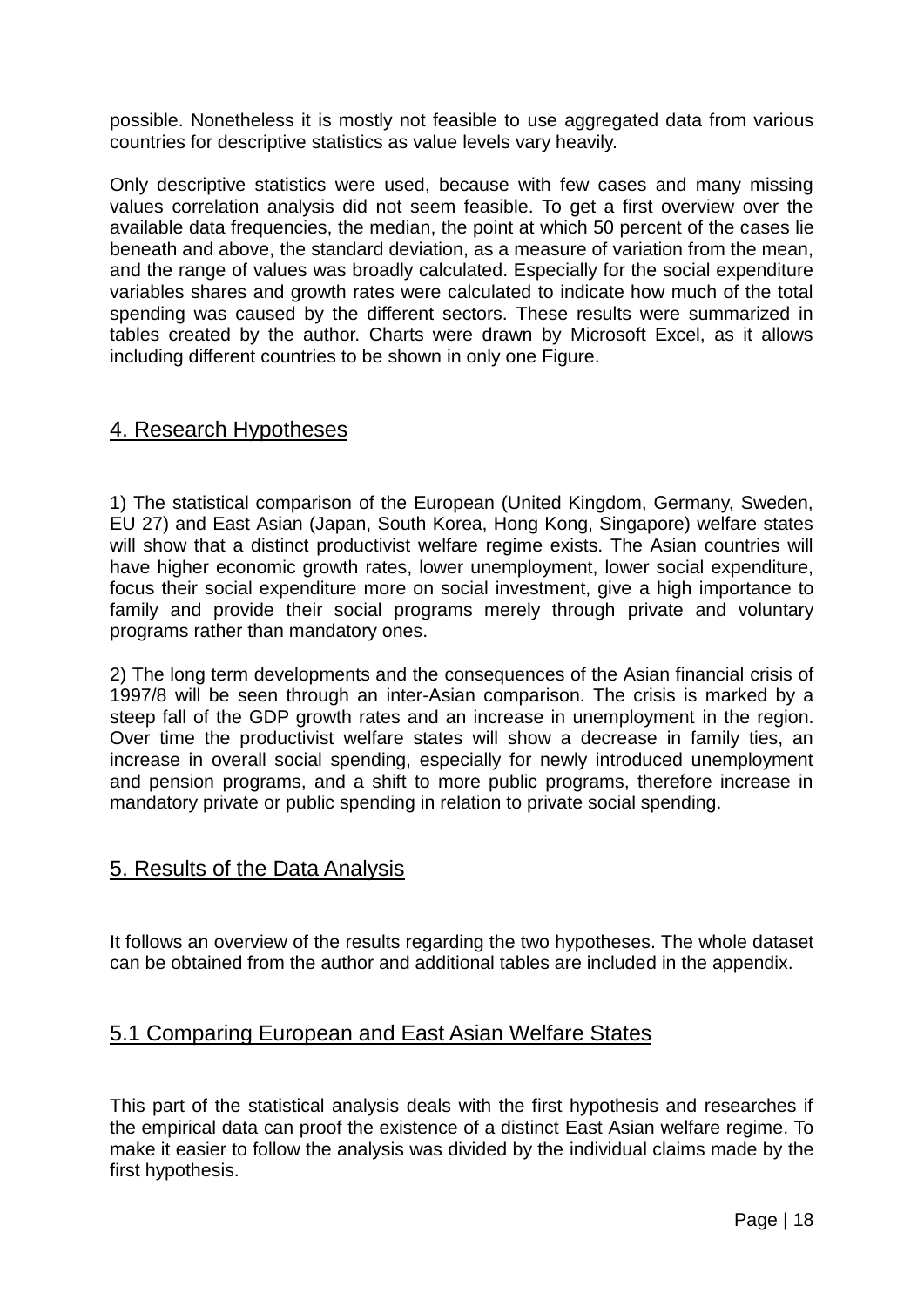a) GDP growth:

If the annual GDP growth rate of the European and the East Asian countries in the analysis were compared by descriptive statistics, the results become most evident when the following chart is drawn.<sup>9</sup>



Figure 1.1: GDP growth per annum, 1990-2005. Source: World Bank (2011f).

Except for the years of the Asian financial crisis and a worldwide recession in 2001 Japan"s GDP growth rate is the only one of the East Asian countries, which lies under the EU average. This is also seen when the means of the years 1990 until 2005 are compared. Japan is the only Asian nation with an average growth rate (1,5%) even below the lowest European country (Germany with 1,83%), while all other countries in the region show growth rates at least as double as high as that.<sup>10</sup>

That Japan had a lower GDP growth than its Asian neighbors in the 1990s is rooted in the fact that a huge stock crash hit the Japanese industry in 1990 as a consequence of a bubble in property speculations (cf. Watkins, 2011), which was followed by a period of deflation. Japan can in this relation seen as an outliner, at least for the period 1990-2000, as its crisis only affected Japan itself.

Therefore the prediction about a higher GDP growth in East Asian welfare states has been proven.

1

 $9$  As the GDP growth rates of the European countries lie rather near to the EU average, they are not included in the chart, to guarantee a clearer view. They can be found in figure Figure 1.2 in the appendix.

Cf. Table 1 in the appendix.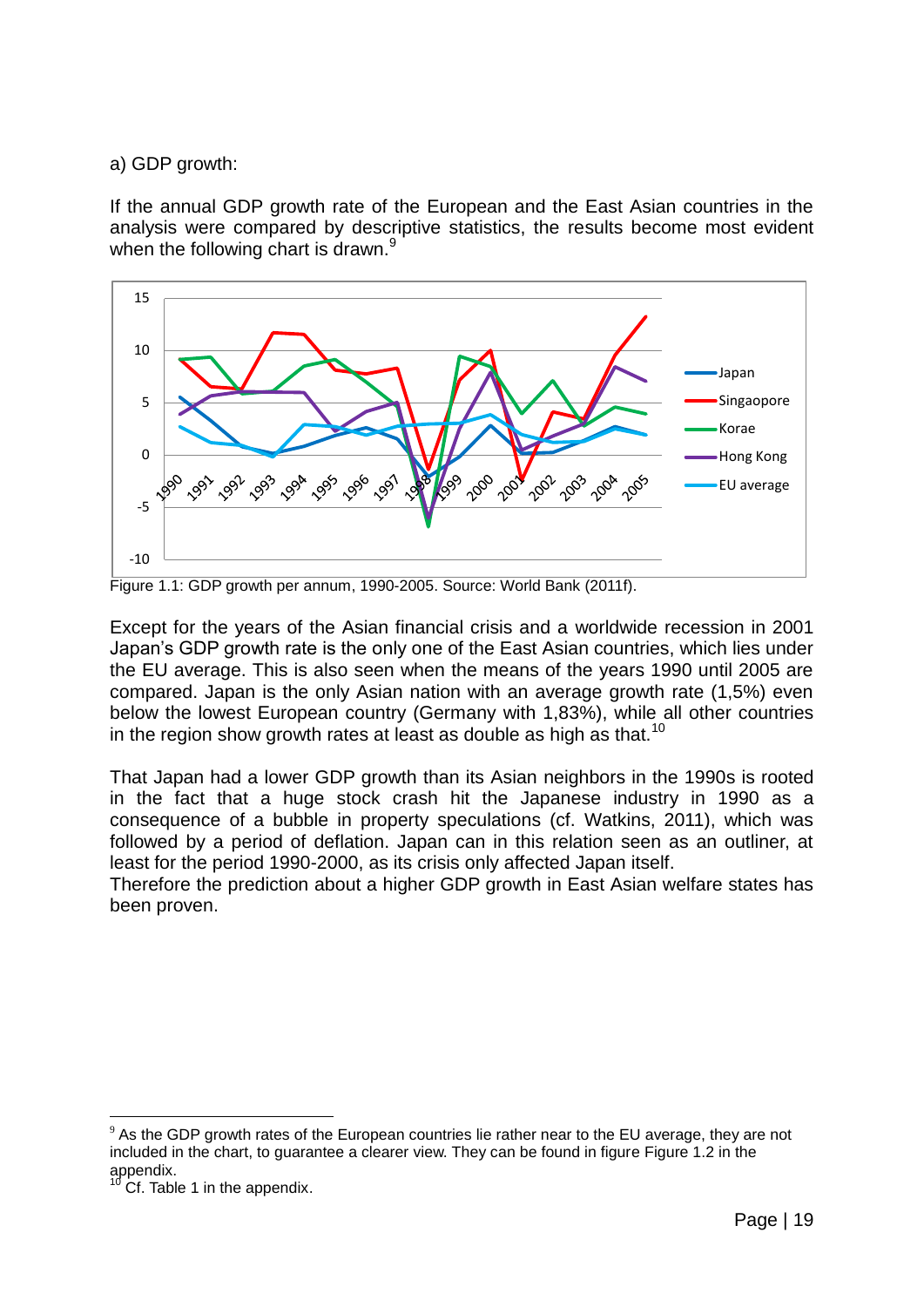#### b) Unemployment rates:

The following Figure (2.1) shows the unemployment rates for the EU average and the East Asian countries. The rates across Asia are at any given point below the EU average. This even holds true through the East Asian financial crisis of 1997/8, which is marked by a steep increase of the unemployment rates in Singapore, Korea and Hong Kong, while Japan only shows a moderate increase and the EU is not influenced.



Figure 2.1: Unemployment (as % of workers), 1990-2005. Source: World Bank (2011f).

If the European countries in this analysis (United Kingdom, Germany and Sweden) are separately outlines (cf. Figure 2.2 in the appendix) only the unemployment rates of Sweden and the United Kingdom slightly touch the rates of Hong Kong and Japan in the years between 2000 and 2004. But these are also the ones with the highest unemployment rates on average of the four Asian countries as seen in Table 2 below. It also shows clearly that the average unemployment rates in Europe are double as high as in East Asia.

|                       | Minimum | Maximum | Mean | Std. Deviation |
|-----------------------|---------|---------|------|----------------|
| Japan                 | 2.06    | 5.38    | 3.7  | 1.17           |
| Singapore             | 1.95    | 5.96    | 3.64 | 1.4            |
| Korea                 | 2.05    | 6.96    | 3.46 | 1.43           |
| Hong Kong             | 1.31    | 7.86    | 4.09 | 2.2            |
| EU average            | 8.15    | 11.28   | 9.63 | 0.95           |
| <b>United Kingdom</b> | 4.6     | 10.27   | 6.86 | 1.98           |
| Germany               | 5.57    | 11.15   | 8.51 | 1.38           |
| Sweden                | 1.83    | 10.01   | 6.88 | 2.42           |

Table 2: Descriptive statistics for Unemployment rates, 1990-2005. Source: World Bank (2011f).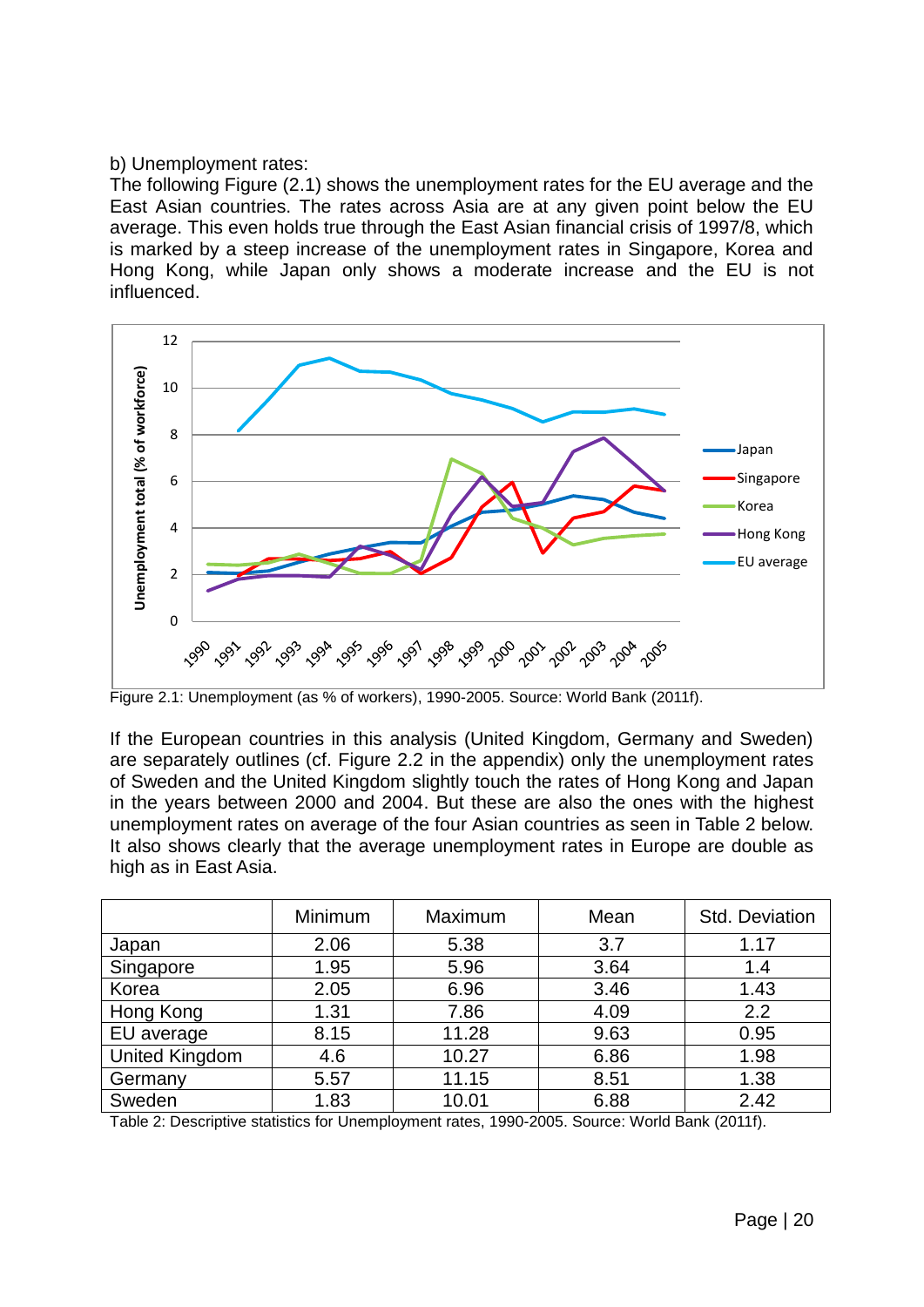#### c) Social expenditure:

As explained during operationalization the general social expenditure of a nation is a problematic indicator for measuring welfare state sizes. Therefore this section will be kept brief to then further focus on social investment as a disaggregated part of social expenditure.

|                       | Minimum | Maximum | Mean  | Std. Deviation |
|-----------------------|---------|---------|-------|----------------|
| Japan                 | 35.7    | 49.1    | 41.7  | 5.66           |
| Korea                 | 14.5    | 24.2    | 19    | 4.57           |
| <b>United Kingdom</b> | 40.3    | 47.3    | 45    | 3.19           |
| Germany               | 48.9    | 58.9    | 55.3  | 5.56           |
| Sweden                | 49.3    | 54      | 51.63 | 2.35           |

Table 3: Descriptive statistics for total public social expenditure (as % of government expenditure),1990-2005. Source: OECD (2011).

Table 3 indicates that Korea has an extremely low social expenditure in comparison to all other countries. Although it does not show the widest standard deviation the social expenditure in Korea also has the highest growth rate, with an increase of almost 67% from 1990 to 2005. But even with such a tremendous expansion the overall social expenditure remains low compared to the European counterparts. Japan"s average social expenditure lies still under the European countries, but only slightly under the United Kingdom's. As hypothesized the total social expenditure in the East Asian countries lies greatly (for the case of Korea) or at least slightly (for the case of Japan) below the European ones.

#### d) Social investment:

Social investment operationalized as investment in education, health and active labour market programmes is compared between the European welfare regimes and East Asia by the share these policies hold within the national governments total expenditure. But these numbers alone are not a good indicator for comparison as the percent of social expenditure within the different government's expenditure might be different. If for example a nation like Germany spends a heavy 58.1% (2005) of its government expenditure on social provisions then it's not surprising that this results in a relatively high value for the share of health provisions (17% of government expenditure). But to indicate if Germany really focuses more on social health policy than Korea (in 2005 11.2% of the total government expenditure) one also needs to take into account how much was spend on social policy in general. In Table 4 the percentages of the total social expenditure (as measured in % of government expenditure) are indicated in brackets. It then becomes clear that in Korea health provisions make up to 46.4% of the public social expenditure, while it is only 29.26% in Germany. Comparing these newly calculated shares it is seen that Korea spends a lot more of its social expenditure on education and health than the European nations. For Japan the figures are not as clear, especially as the portion of health expenditure of the whole social expenditure decreased over the years (from 40% in 1990 to 34% in 2005). Japans education expenses are on one level with United Kingdom and Sweden.

There is no clear direction of observation for the labour market programmes as its values vary heavily by time and countries. Only Germany remains stable and in general Sweden spends more on these policies than the other countries.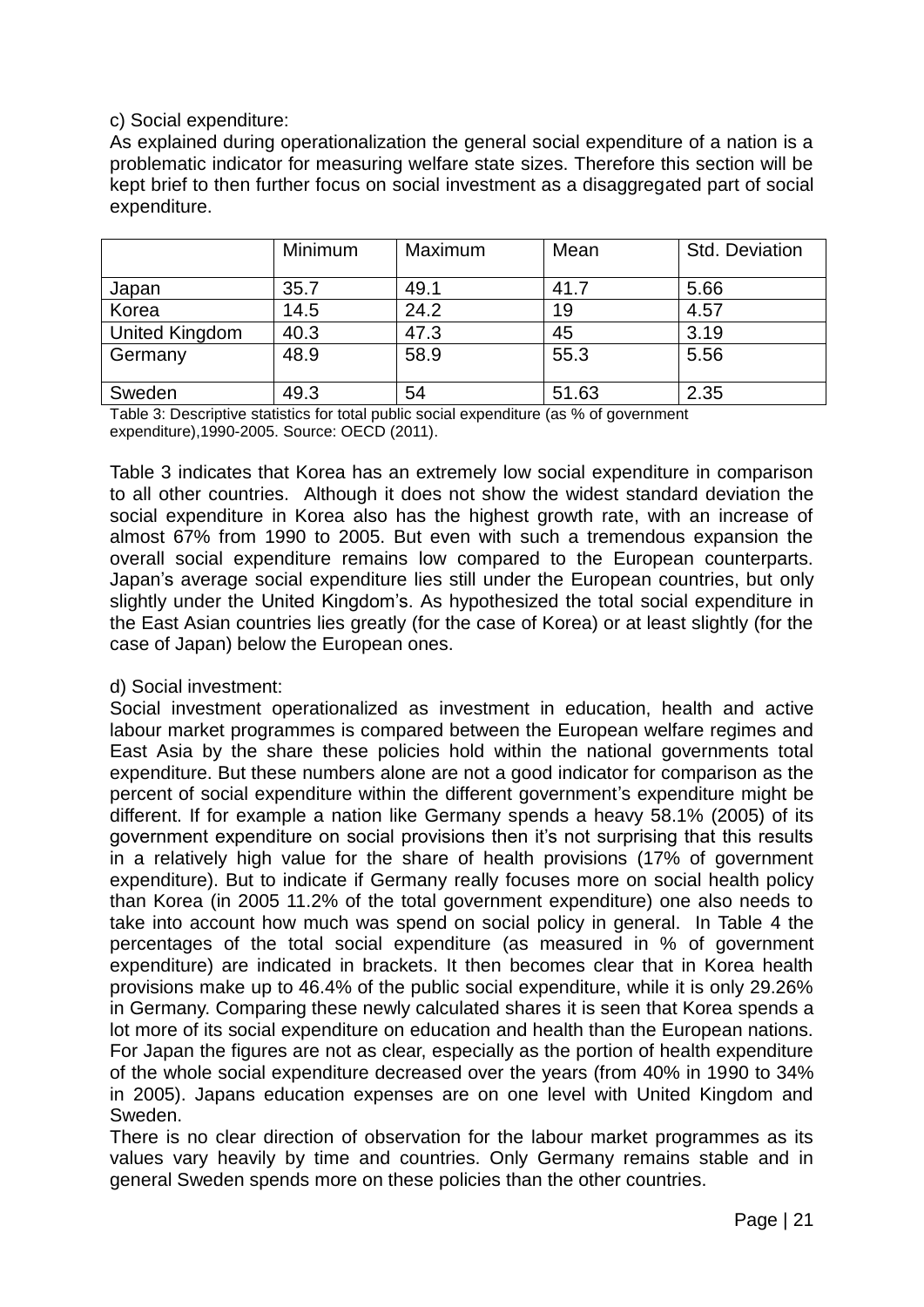|                          |      |      | Public social expenditure on<br>education as percent of<br>government expenditure <sup>11</sup> |                    | Public social expenditure on health as<br>percent of government expenditure |                  |                    |                    | Public social expenditure on active<br>labour market programmes as<br>percent of government expenditure |                |                   |                   |
|--------------------------|------|------|-------------------------------------------------------------------------------------------------|--------------------|-----------------------------------------------------------------------------|------------------|--------------------|--------------------|---------------------------------------------------------------------------------------------------------|----------------|-------------------|-------------------|
|                          | 1990 | 1995 | 2000                                                                                            | 2005               | 1990                                                                        | 1995             | 2000               | 2005               | 1990                                                                                                    | 1995           | 2000              | 2005              |
| Japan                    | N.A. | N.A. | 10.49<br>(24.7%)                                                                                | 9.48<br>$(19.3\%)$ | 14.3<br>(40%)                                                               | 15.7<br>(39.7%)  | 15.2<br>$(35.8\%)$ | 16.7<br>(34%)      | $(2.8\%)$                                                                                               | 0.9<br>(2.28%) | 0.7<br>(1.65%)    | 0.7<br>(1.43%)    |
| <b>Korea</b>             | N.A. | N.A. | 13.92<br>(65%)                                                                                  | 15.33<br>(63.3%)   | 7.9<br>(54.5%)                                                              | 7.1<br>(44.7%)   | 9.7<br>(45.3%)     | 11.2<br>$(46.4\%)$ | 0.1<br>(0.69%)                                                                                          | 0.2<br>(1.26)  | 1.7<br>$(7.94\%)$ | 0.5<br>(2%)       |
| <b>United</b><br>Kingdom | N.A. | N.A. | 11.35<br>(24%)                                                                                  | 12.49<br>(26.8%)   | 11.7<br>(29%)                                                               | 13<br>(28.38%)   | 14<br>(29.6%)      | 15.1<br>$(32.4\%)$ | 1.3<br>$(3.22\%)$                                                                                       | 0.9<br>(1.97%) | 0.6<br>(1.27%)    | (2.15%)           |
| Germany                  | N.A. | N.A. | N.A.                                                                                            | N.A.               | N.A.                                                                        | 14.9<br>(30.47%) | 17.9<br>$(30.4\%)$ | 17<br>(29.26%)     | N.A.                                                                                                    | 1.2<br>(2.45%) | 1.5<br>$(2.55\%)$ | 1.6<br>(2.76%)    |
| <b>Sweden</b>            | N.A. | N.A. | 13.4<br>(25.97%)                                                                                | 12.95<br>(24%)     | N.A.                                                                        | 9.6<br>(19.47%)  | 11.3<br>(21.9%)    | 12.4<br>(22.97%)   | N.A.                                                                                                    | 3.3<br>(6.69%) | 3.2<br>(6.2%)     | 2.4<br>$(4.44\%)$ |

Table 4: Subcategories of public social expenditure, 1990-2005. Source: OECD (2011), World Bank (2011f)

 $\overline{a}$ 

The percentages in brackets indicate the percantage of the public social expenditure on education/health/labour market programmes on the total public social expenditure. An example for reading the table: in the year 2000 the Japanese government spent 15.2% of its expenditure on education. This sum of money equals at the same time 35.8% of the japanese total public social expenditure. These percantages can be an indicator for the focus of social policy in different countries.

<sup>&</sup>lt;sup>11</sup> Unfortunately the data on education expenditure is obtained from the World Bank, while the data on health and labour market programmes are from the OECD. Therefore the sum does not match up completely as seen in the case of Korea, in which education and health expenditure add up to more than 100%.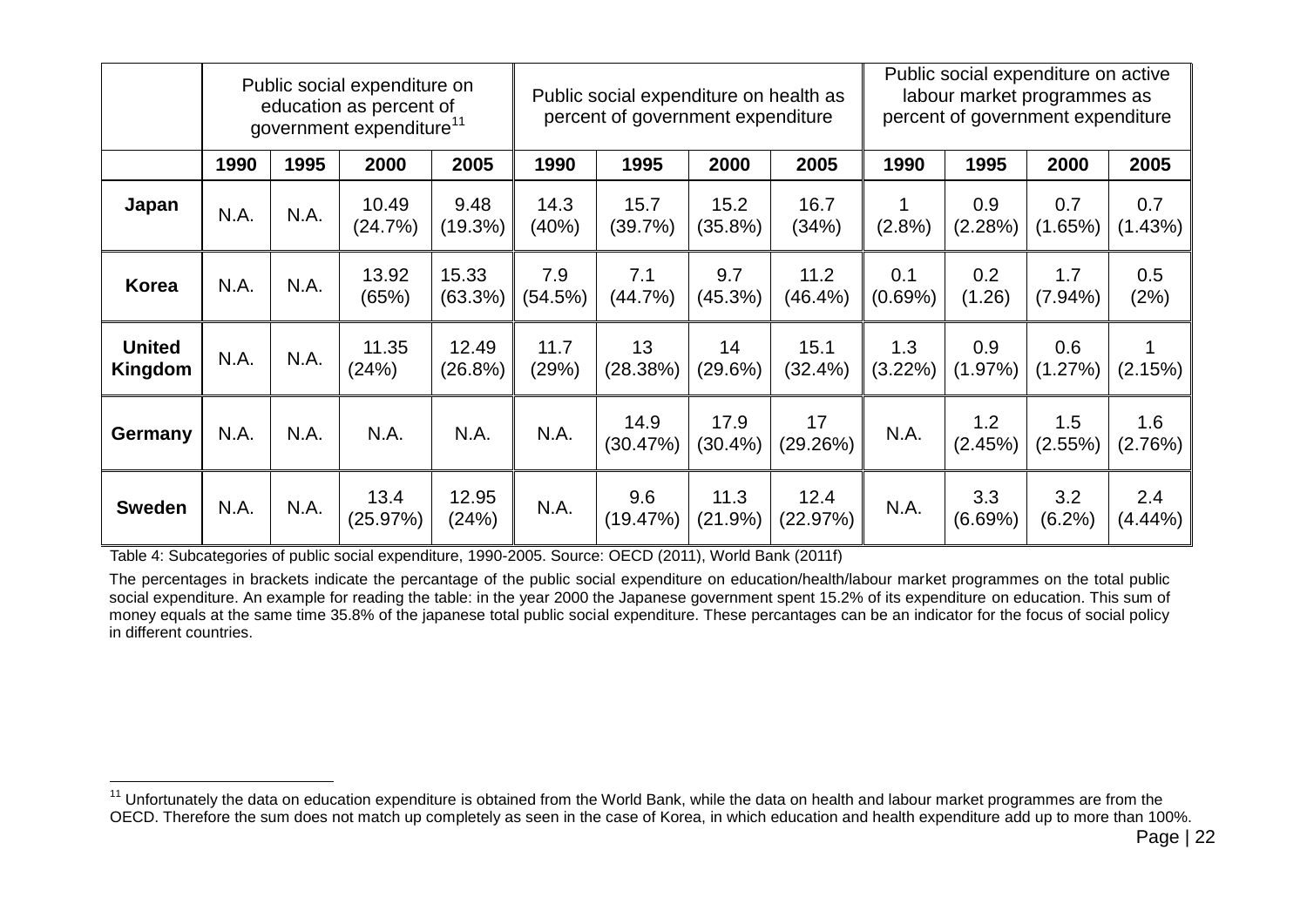Disregarding the unclear results for the labour market programmes it can be argued that at least Korea fulfills the hypothesis that East Asian welfare states spend a higher share of their social expenditure on social investment than the European regimes. Japan shows again a lot less distinct results in this regard. Only its social expenditure rate on health provisions lies above the European countries.

#### e) Family relations:

Looking at the public social expenditure on family displayed in Figure 3 it is evident that the European welfare states spend more money on family affairs than their Asian counterparts. But it also attracts attention that Germany as substitute for a conservative welfare regime has the lowest family expenditure of the European nations. Following this line of thought one could argue that low expenditure on family matters is an indicator for an in general strong family bond. The state does not need to provide the welfare for e.g. child care as this is done within the families itself. Respectively an even lower expenditure on family in East Asia could indicate strong family bonds as well. Unfortunately this argument is quite weak as the social expenditure in East Asia is also generally lower than in Europe.



Figure 3: Public social expenditure on health (as % of total government expenditure),1990-2005. Source: OECD (2011).



Figure 4: Female labour participation rate (as % of female population above 15),1990-2005. Source: World Bank (2011f).

Concerning the female labour participation rate (measured as % of female population above 15years) one can relate to Figure 4. While Sweden and the United Kingdom have higher participation rates, Japan and Korea seem to rather reassemble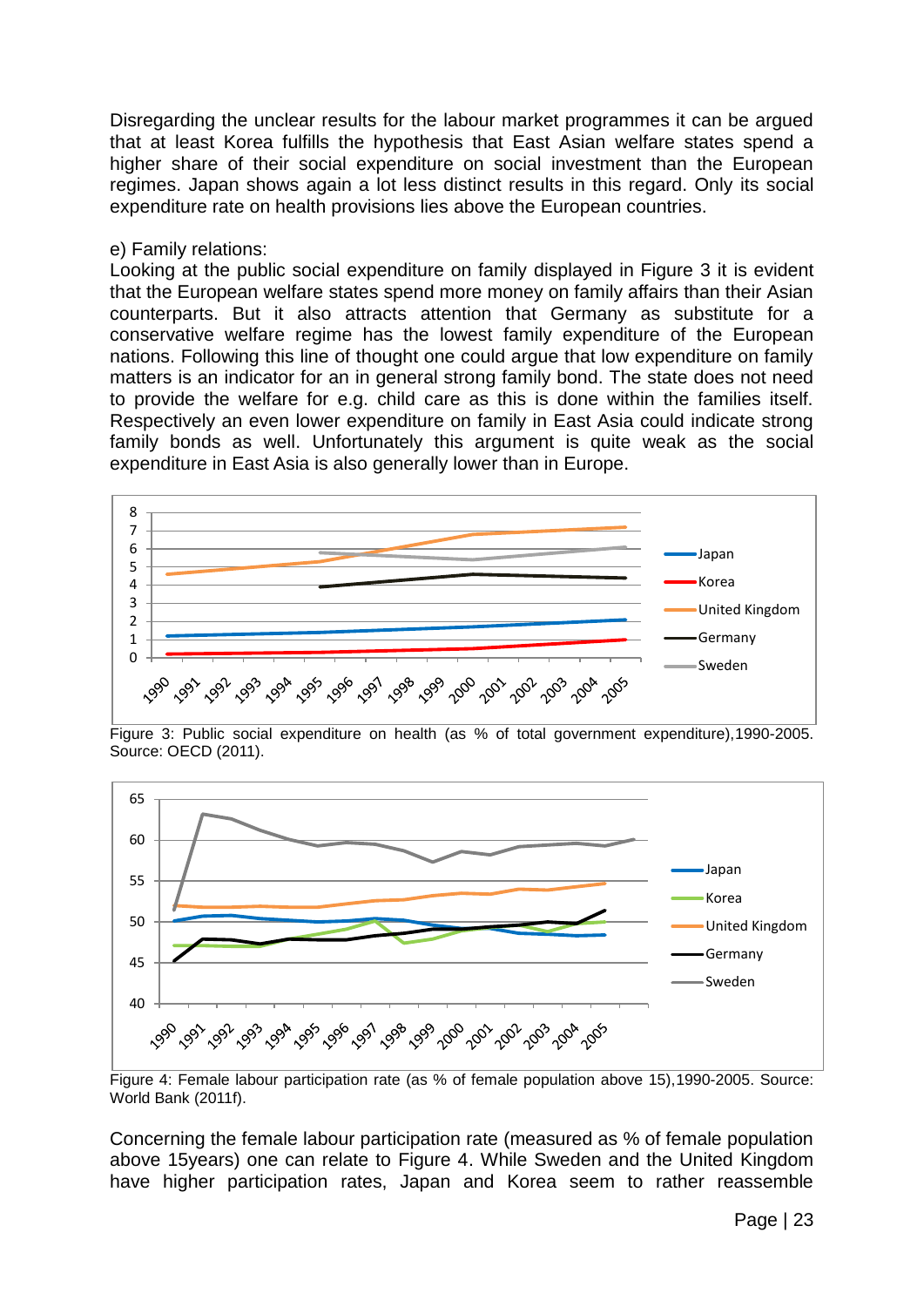Germany"s average. As the conservative welfare regime is usually regarded as the one with the highest importance of the family (cf. Aspalter, 2006, p.299) it can be argued that the East Asian countries pay at least the same importance to family. Concerning contributing family workers about 2-4 times more people in Japan and Korea are working together with relatives of the same household than in Europe (cf. Figure 5 below and Table 5 for descriptive statistics in the appendix). This is often seen as indicator of "family loyalty" and helping the relatives, which otherwise might be unemployed. This would be a sign for strong family ties. On the other hand it could be argued, that in the longer industrialized countries of Western Europe less people work in family controlled businesses in the first place, so that there is a lower chance to bring family members into the company.



Figure 5: Contributing family workers (as % of total employment),1990-2005. Source: World Bank (2011f).

Although all three measures are not perfect to research family relations it becomes evident that family plays an important role in East Asia. The extent reassembles the conservative welfare regime (female labour participation) or even goes beyond its notion of the family (contributing family workers).

f) Relation of public and private provisions:

Researching the relationship between public and private/market provisions in the welfare states in Europe and East Asia the analysis turns once again to the disaggregated data. It is argued that especially in the social policy areas most important in Asian welfare states the productivist regime will show its "typical" behavior. Furthermore the values and margins for most of the other program categories are too small to allow clear observations. Provisions on education and health are especially important in the East Asian countries (cf. d)). As there is no data available on private education expenditures one needs to rely on the health sector.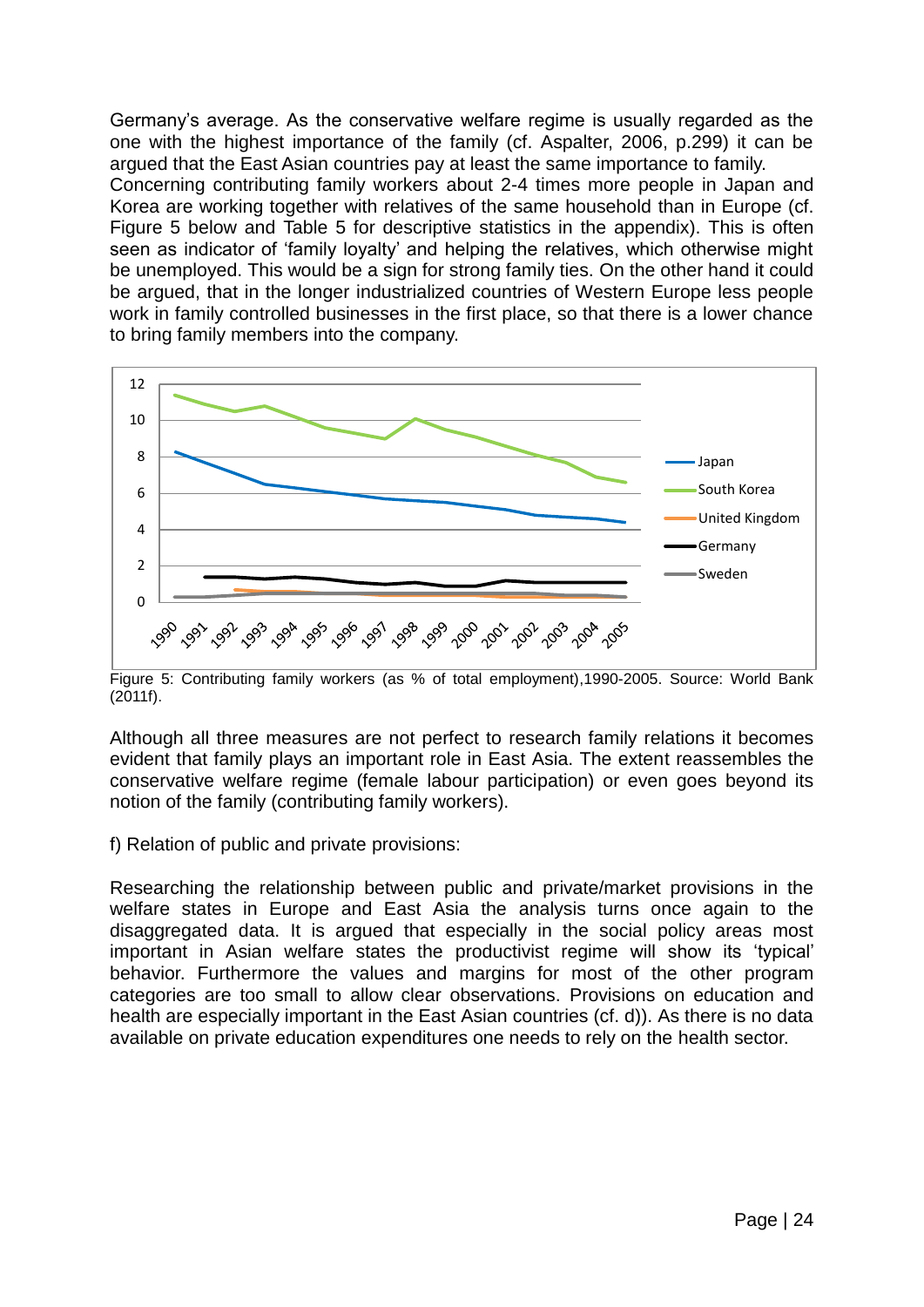

Figure 6: Public health expenditure (as % of total health expenditure),1990-2005. Source: World Bank (2011f).

Figure 6 shows that the portion of public social expenditure on health in comparison to the total health expenditure in Singapore and Korea lies greatly below Japan"s and the one of the European countries'. In 2002 only 32% of the total health expenditure in Singapore was provided by public authorities. Japan on the other hand resembles once more rather the European countries, the United Kingdom in particular. If the two cases of Korea and Singapore are taken to outweigh Japan, then it can be argued that in East Asia the private welfare provisions play a far more important role than in Europe.

Coming back to the first hypothesis of this bachelor thesis the analysis showed that indeed the East Asian welfare states show higher economic growth rates as measured through GDP, except for Japan. Also the prediction about the lower unemployment rates and lower total social public expenditure were right. The focus on social investment in East Asia was not as clearly proven as the previous indicators, but at least for Korea it holds true. Keeping in mind that the measures on family relation are rather imprecise it was shown that family plays at least as an important role for Asian welfare states as in the conservative regime. And finally despite limited data and with the exclusion of Japan it was shown that European welfare states rely to a greater deal on public provisions.

Therefore the hypothesis can"t be proven wrong and there exists a distinct East Asian welfare regime type, labeled as productivist welfare regime.

Japan remains the most debatable case of the East Asian nations. Regarding GDP growth it's an outliner, while the volume of education expenditure and the share of private expenditure in general more assemble the European countries (especially the liberal regimes of United Kingdom and the conservative welfare regime in Germany).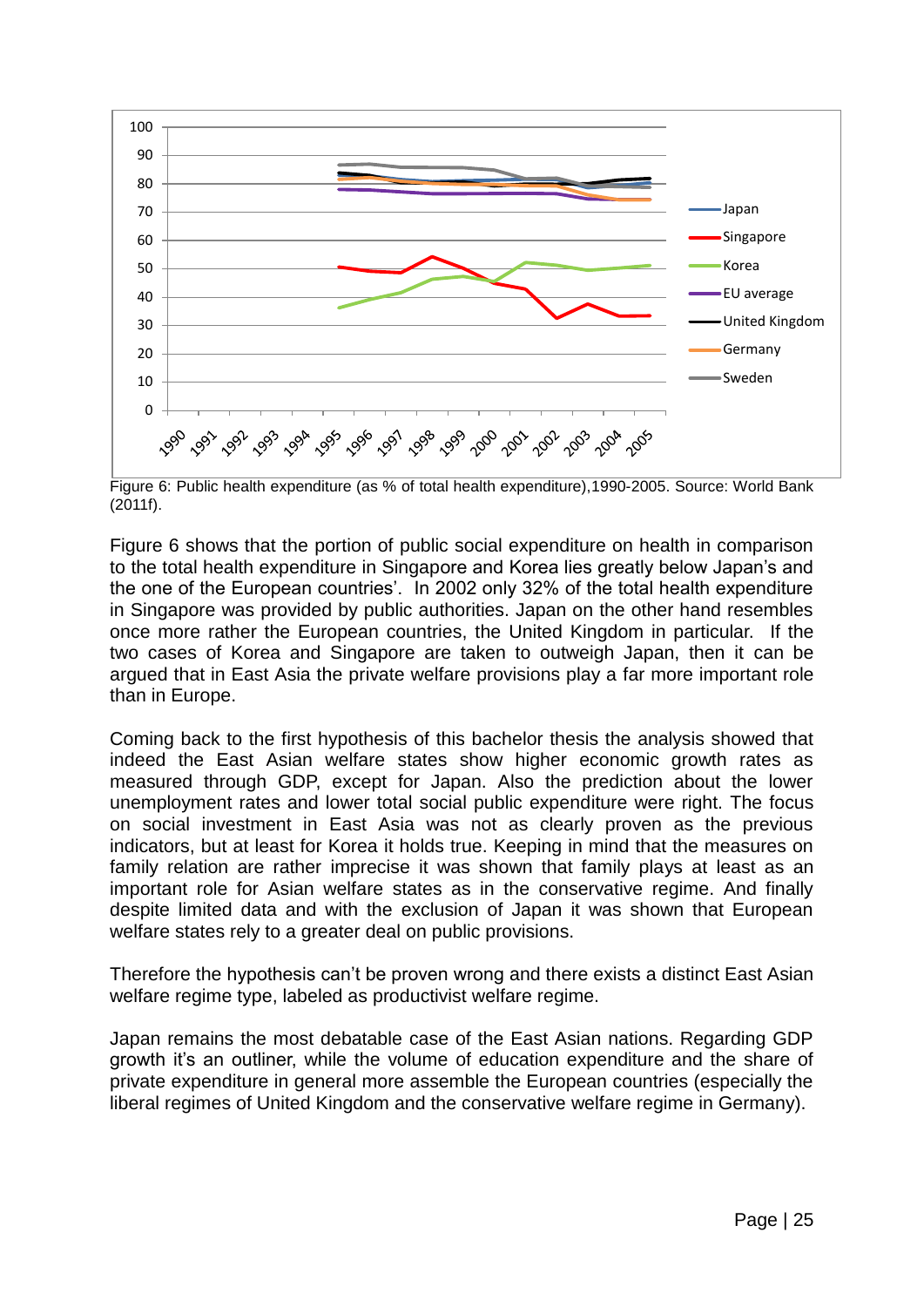## 5.2 Cross-Asian Developments after the Asian Financial Crisis of 1997

After the previous chapter has been proven that a productivist welfare regime exists in East Asia the second hypothesis deals with the expected long term developments and the consequences of the Asian financial crisis of 1997/8 for this regime type. Again the particular claims of the hypothesis are dealt with separately to structure this chapter.

a) The significance of the Asian financial crisis:

Concerning GDP growth and unemployment in the region one can first of all refer back to the above section a) and the Figures 1.1 and 2.1.

Japan"s growth rate was hit least of the East Asian nations with only a low point of - 2.05% in the year 1998, while South Korea experienced a breaking down of 6.9%. The Japanese economy experienced lower GDP rates in the 1990s in general due to its previous crisis. All economies picked up rather fast and the GDP growth began to increase again in 1999. Except for Singapore the growth in 1999 was even higher than in the year 1996 before the crisis. Concerning the unemployment rates Korea was once again affected first and most harshly, but was soon followed by Singapore and Hong Kong. Unemployment started to decrease again latest by 2000. Japan had a more static increase in its unemployment rate, which was only lightly affected by the crisis in 1997. Descriptive statistics about these two variables can be found in Table 6 In the appendix.

Except for Japan, which has in this regard already been marked as an outliner in the previous chapter, all East Asian nations show a significant fall of their GDP growth rates in1997/8 and an increase in unemployment. It is therefore evident that they have been hit by the Asian financial crisis. As the European nations do not show the same impacts it is apparent that they were not affected by the regional crisis.

#### b) Family relations

As first indicator for the importance of family relation the analysis turns to the public social expenditure on family affairs. In general the public expenditure for family lies on a low level and even with a steep increase of 75% (from 1.2% of government expenditure in 1990 to 2.1% in 2005 in Japan $^{12}$ ) the expenditure remains low in comparison to other policy areas like education, health or old age provisions. As already argued in the previous chapter a low level of public family expenditure could indicate strong family ties. But the question remains if the state is not providing welfare, because it is already given in the families or if the families need to provide welfare for their relatives, because the state does not do so. An increase of the public provisions could therefore represent a decrease of family importance.

<sup>1</sup>  $12$  Cf. Table 8 on page 29.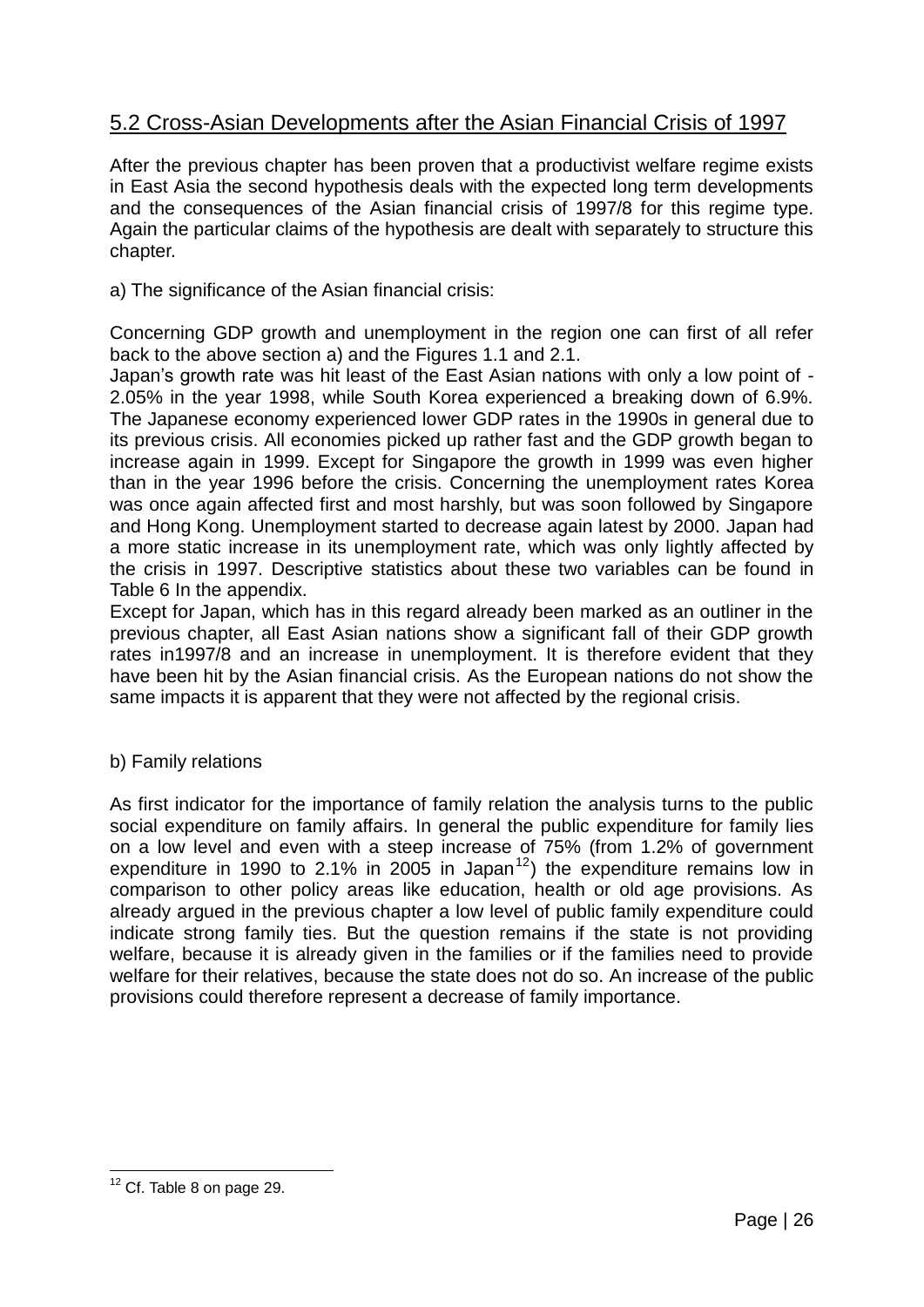Contributing family workers as a possible indicator of family loyalty has decreased in Japan and Korea during the 15 years period. For Japan the plunge from 8.3% to 4.4% of the workers equals a reduction of 53%, while Korea experienced a similar drop of 58%. During the financial crisis an increase in family workers in Korea could indicate that family ties are still quite strong and relatives help each other within their own businesses in times of unemployment. With this exception the development can almost be described as linear, as seen in Figure 7. This would then show a slow but steady loosening of family ties.



Figure 7: contributing family workers (as % of total employment), 1990-2005. Source: World Bank (2011f).

The ratio of females within the total labour force is quite homogeneous over all countries during all times; the standard deviation lies at 1.6. When Hong Kong and Singapore as city states are excluded the standard deviation drops to 0.6 and the range only covers 2.3 units (cf. Table 7). There are no significant developments over time and no big changes around the years of the financial crisis. The female share of longterm unemployment did not raise above average during these times either. Female worker are treated equally with men in the labour sector, which then does not seem to support the idea of a solely male bread-winner model.

Judging carefully, as these indicators are not excellent operationalizations of the concept of family relations, one could interpret the data on public family expenditure and contributing family workers in a way that family bonds in East Asia are declining and that the male bread-winner model is not prominent. But again said, the overall explanatory value in this regard is weak.

|                                                     | Minimum | Maximum | Mean | Std. Deviation |
|-----------------------------------------------------|---------|---------|------|----------------|
| Japan, Singapore,<br>Korea, Hong Kong<br>aggregated | 36.3    | 45      | 40.3 | 1.64           |
| Japan and Korea<br>aggregated                       | 39.22   | 41.57   | 40.5 | 0.63           |

Table 7: Descriptive statistics for female labour force (as % of total labour force), 1990-2005. Source: World Bank (2011f)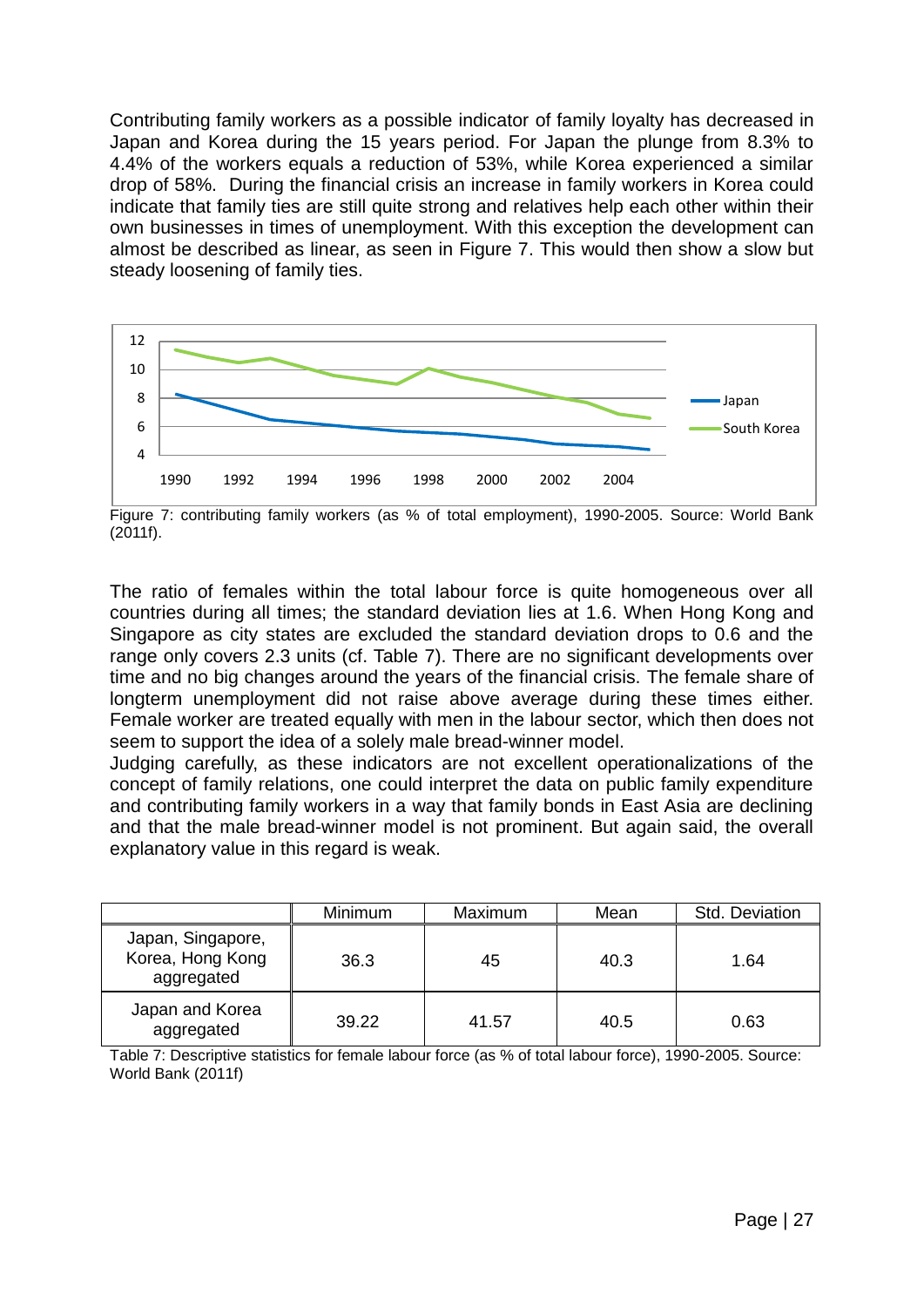#### c) Social spending

To research developments on social spending in East Asia this thesis has to solely rely on the cases of Japan and Korea, as only the OECD provides these data sets. The data for social spending on education is obtained from the World Bank, which collects the data slightly differently (cf. footnote 10).

As seen in Table 8 on the next page the total public social expenditure in Japan increased from 35.7% of total government expenditure in 1990 to 49.1% in 2005. This is a total increase of 37.5% within 15 years. The highest increase (15.5%) can be measures in the interval from year 2000 to 2005. For South Korea the total growth of public social expenditure from 1990 to 2005 lies with 66.9% even a lot higher than in Japan. Here the largest raise is measured from 1995 to 2000. An enlargement of 34.6% stands against growth of 9.7% from 1990 to 1995 and 13.1% from 2000 to 2005. This fits well with the occurrence of the Asian financial crisis.

As the social expenditure is only a very vague indicator the analysis then turns to the subcategories of public social expenditure. First the pensions (old age welfare) in Japan and Korea are compared. In Japan the expenditure for old age increased in the 15 years researched from 12.9% to 22.8% of the government expenditure. But it is also marked by an increase of the share of old age provisions of the total social expenditure (36.1% to 46.4%). Together this could show an greater importance of old age provisions for the social policy Japan"s, but to support this claim one needs to consider the variable "population above 65 years" as well. Maybe an increase in the social need due to more old people was what caused the enlargement of old age expenditure in the first place. In 1990 11.95% of the Japanese population was above 65years old, in 2005 19.85%. This marks a raise of 66% while the social spending on old age increased 76% in the same timeframe (measured by government expenditure). Consequently a big portion of the expenditure raise can be explained by a higher share of old people in the system. Nevertheless an increase of 10% seems to be policy driven. In Korea the share of "old" people rose from 4.98% in 1990 to 9.28% in 2005, which is an increase of 86.4%. This increasing demand is only partially met with the raise of the social expenditure on old age of 74.2%.

The shares of social provisions on health and education are especially important for the East Asian countries (cf. previous chapter). The table shows a decrease for health and education shares in Korea as well as in Japan. While for example in 1990 the health expenditure in Korea lay at 54% of the entire social expenditure it was only 46% in 2005. This might be a sign that the state shifts its social policy away from the "typical" social investment provisions into new programs. On the other hand the table does not clearly show where these shares are transferred to as the total decrease for all subcategories does not match up with the total increase.

Finally for the unemployment subcategory it is easily to see that the raise of shares in the years 1995/2000 was due to the financial crisis as for example in Japan the social public expenditure for the unemployed in 2005 lay even below the value of 1990. In Korea the unemployment expenditure is marginal.

Summarized the public social expenditure enlarged in East Asia especially after the financial crisis, while the increase in old age shares was for the most part due to an aging population. And while the importance of social investment decreases, the unemployment programs have not significantly increased either.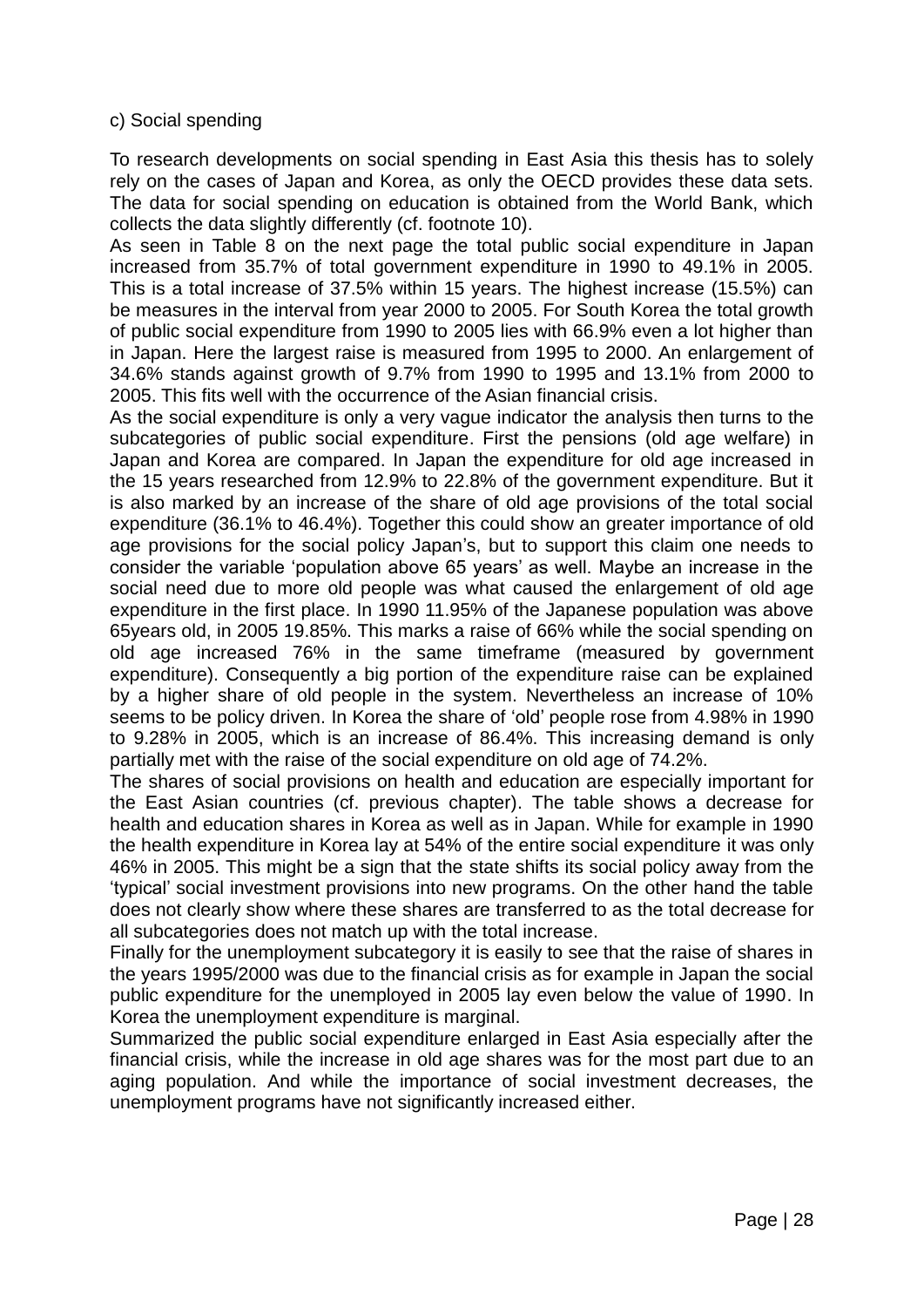|                                                                                                                                                           |                    | Japan              |                          |                    | Korea             |                    |                    |                     |  |
|-----------------------------------------------------------------------------------------------------------------------------------------------------------|--------------------|--------------------|--------------------------|--------------------|-------------------|--------------------|--------------------|---------------------|--|
|                                                                                                                                                           | 1990               | 1995               | 2000                     | 2005               | 1990              | 1995               | 2000               | 2005                |  |
| <b>Total public</b><br>social<br>expenditure as<br>percentage of<br>government<br>expenditure<br>(as percentage of<br>total public social<br>expenditure) | 35.7<br>$(100\%)$  | 39.5<br>$(100\%)$  | 42.5<br>$(100\%)$        | 49.1<br>$(100\%)$  | 14.5<br>$(100\%)$ | 15.9<br>$(100\%)$  | 21.4<br>$(100\%)$  | 24.2<br>$(100\%)$   |  |
| Public spending<br>on education as<br>percentage of<br>gov. exp.                                                                                          | N.A.               | N.A.               | 10.49<br>(24.7%)         | 9.48<br>$(19.3\%)$ | N.A.              | N.A.               | 13.92<br>(65%)     | 15.33<br>$(63.3\%)$ |  |
| Public social<br>expenditure on<br>health as<br>percentage of<br>gov. exp.                                                                                | 14.3<br>(40%)      | 15.7<br>(39.7%)    | 15.2<br>(35.8%)          | 16.7<br>(34%)      | 7.9<br>(54.5%)    | 7.1<br>(44.7%)     | 9.7<br>(45.3%)     | 11.2<br>$(46.4\%)$  |  |
| Public social<br>expenditure on<br>old age as<br>percentage of<br>gov. exp.                                                                               | 12.9<br>$(36.1\%)$ | 14.7<br>(37.2%)    | 17.8<br>(41.9%)          | 22.8<br>$(46.4\%)$ | 3.1<br>(21.3%)    | 5.2<br>(32.7%)     | 5.5<br>(25.7%)     | 5.4<br>(22.3%)      |  |
| Public social<br>expenditure on<br>unemployment<br>as percentage<br>gov. exp.                                                                             | 0.3<br>(0.8% )     | 0.5<br>$(1.2\%)$   | 0.6<br>$(1.4\%)$         | 0.3<br>$(0.6\%)$   | 0.0<br>(0%)       | 0.0<br>(0%)        | 0.1<br>$(0.5\%)$   | 0.1<br>(0.4% )      |  |
| Public social<br>expenditure on<br>family as<br>percentage of<br>gov. exp.                                                                                | 1.2<br>(3.4%)      | 1.4<br>(3.5%)      | 1.7<br>(4% )             | 2.1<br>(4.3%)      | 0.2<br>(1.4%)     | 0.3<br>(1.9%)      | 0.5<br>(2.3%)      | 1<br>(4.13%)        |  |
| Sum of<br>subcategories of<br>public social<br>expenditure as<br>percentage of<br>gov. exp.                                                               | 28.7<br>$(80.4\%)$ | 32.3<br>$(81.8\%)$ | 45.8<br>$(107.8\%)^{13}$ | 51.4<br>(104.7%)   | 11,2<br>(77.2%)   | 12.6<br>$(79.2\%)$ | 15.8<br>$(73.8\%)$ | 33<br>$(136.4\%)$   |  |

Table 8: Public social expenditure according to subcategories, 1990-2005. Sources: OECD (2011), World Bank (2011f).

 $\overline{a}$ 

<sup>&</sup>lt;sup>13</sup> Cf. footnote 10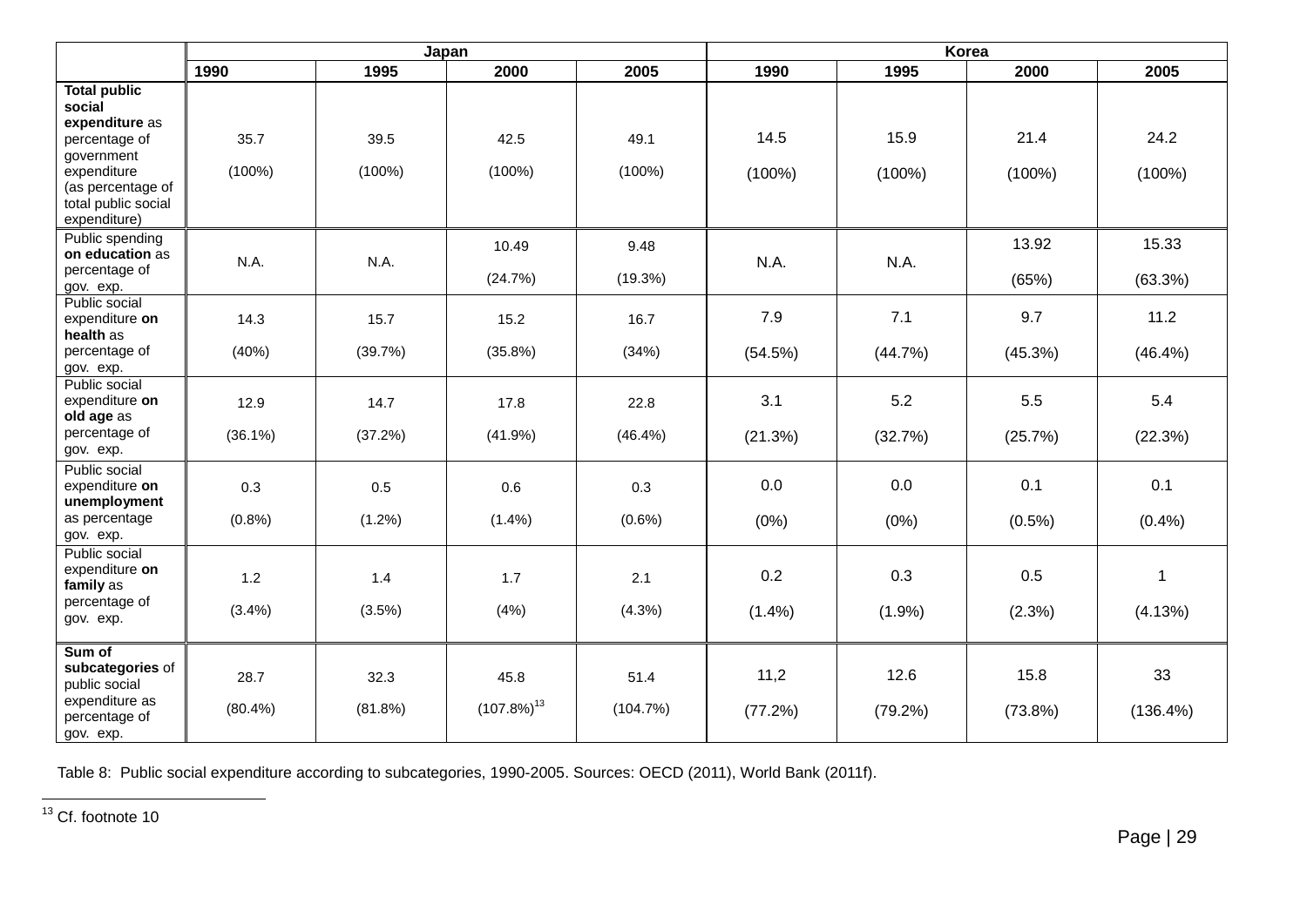#### d) Relation of public and private provisions

Turning to the important relationship between public and private market provisions in social welfare, first of all the general private voluntarily and mandatory shares are compared. As already stated above the public social expenditure increased continuously over the 15 years period. In contrast to that the mandatory and especially the private social expenditures rose in Japan from 1995 to 2000 by 680%, but fell in both countries again afterwards. This is a strong indication that during the time of the Asian financial crisis the people had to rely on their own resources to benefit their welfare and that the increase was not due to a change in policy outputs. If the value of the public social expenditure is set as 100% it can be calculated how big the private social expenditure is in comparison to the public social expenditure. Mandatory private provisions do not increase as predicted, while the voluntary expenditures only decrease from the crisis high in 1995/2000 and not compared to 1990.

|                                                   |           |           | Japan   |           |        |           | Korea   |           |
|---------------------------------------------------|-----------|-----------|---------|-----------|--------|-----------|---------|-----------|
|                                                   | 1990      | 1995      | 2000    | 2005      | 1990   | 1995      | 2000    | 2005      |
| Total public social<br>expenditure (% gov         | 35.7      | 39.5      | 42.5    | 49.1      | 14.5   | 15.9      | 21.4    | 24.2      |
| Exp)                                              | (100%)    | $(100\%)$ | (100%)  | $(100\%)$ | (100%) | (100%)    | (100%)  | (100%)    |
| <b>Mandatory</b><br>private<br>social expenditure | 1.1       | 1.2       | 1.8     | 1.4       | 1.3    | 1.5       | 3.3     | 2.2       |
| $%$ gov $Exp$                                     | $(3.1\%)$ | $(3.0\%)$ | (4.3%)  | $(2.9\%)$ | (9.0%) | $(9.4\%)$ | (15.4%) | $(9.1\%)$ |
| <b>Voluntary</b><br>private<br>social expenditure | N.A.      |           | 7.8     | 6.6       | 0.6    | 9.6       | 9.1     | 6.6       |
| $%$ gov Ex)                                       |           | $(2.5\%)$ | (18.4%) | (13.4%)   | (4.1%) | (60.3%)   | (42.5%) | (27.3%)   |

Table 9: Public and private social expenditure (as % of total government expenditure), 1990-2005. Source: OECD (2011)

As the World Bank provides additional data on public and private health expenditure these will be included in the analysis as well. Please note that these shares are percentages of the GDP and not as most OECD data percentages of the total government expenditure. When the total health expenditure is set as 100% the shares of public and private expenditure can be calculates and are indicated in brackets in Table 10.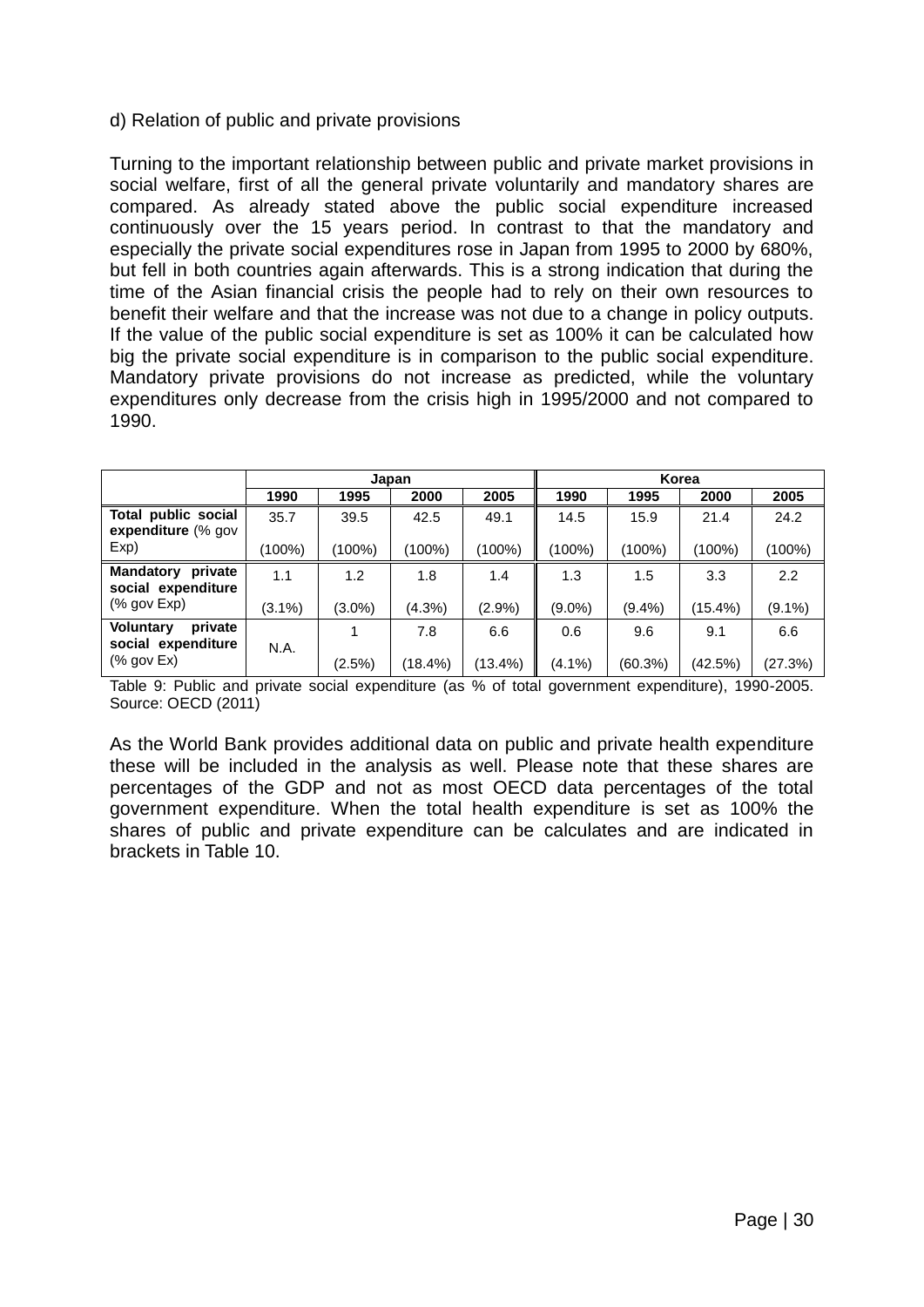|                                                                             |                   | Japan            |                  | <b>Singapore</b> |                  |                  | Korea             |                  |                |
|-----------------------------------------------------------------------------|-------------------|------------------|------------------|------------------|------------------|------------------|-------------------|------------------|----------------|
|                                                                             | 1995              | 2000             | 2005             | 1995             | 2000             | 2005             | 1995              | 2000             | 2005           |
| <b>Total health</b><br>expenditure,<br>(% of GDP)                           | 6.9<br>$(100\%)$  | 7.9<br>$(100\%)$ | 8.2<br>$(100\%)$ | 3.0<br>$(100\%)$ | 2.8<br>$(100\%)$ | 3.0<br>$(100\%)$ | 3.9<br>$(100\%)$  | 4.8<br>$(100\%)$ | 5.7<br>(100%)  |
| <b>Public</b><br>health                                                     | 5.7               | 6.3              | 6.6              | 1.5              | 1.3              | 1.0              | 1.4               | 2.2              | 2.9            |
| expenditure,<br>(% of GDP)                                                  | (82.6%)           | (79.7%)          | (80.5%)          | (50%)            | $(46.4\%)$       | (33.3%)          | $(35.9\%)$        | $(45.9\%)$       | $(50.9\%)$     |
| <b>Private</b><br>health<br>expenditure,<br>(% of GDP)                      | 1.2<br>$(17.4\%)$ | 1.4<br>(17.7%)   | 1.4<br>(17%)     | 1.5<br>(50%)     | 1.5<br>(53.6%)   | 2.0<br>(66.7%)   | 2.5<br>$(64.1\%)$ | 2.6<br>(54.2%)   | 2.5<br>(43.9%) |
| Out-of-<br>pocket<br>health<br>expenditure<br>(% of private<br>health exp.) | 90.2              | 90.0             | 82.4             | 96.8             | 95.8             | 93.2             | 85.6              | 83.1             | 89.4           |

Table 10: Public and private health expenditure (as % of GDP), 1995-2005. Source: World Bank (2011f).

In Singapore and South Korea the measured private health expenses reach at any given time over 50% of the total health expenditure. Only in Japan the private expenditure is quite low with a maximum of 17.7% in 2000. There is no general trend for the share of private expenditure in comparison to public expenditure on health. In Japan the percentage is steady, in South Korea decreasing and in Singapore increasing. When treating Singapore as an exceptional city state one could try to argue with Korea for an increase of public health provisions in comparison to private ones in East Asia.

The biggest portion (from 82-96%) of private expenditure on health needs to be paid out-of-pocket and leaves the households with incalculable risks for their financial planning.

Summarizing the results with regards to the second hypothesis it has been shown in the empirical data that the East Asian nations were indeed severely hit by the Asian financial crisis of 1997/8, with Japan affected the least. Public social expenditure expanded as predicted, especially in the years from 1995-2005. That the financial crisis fell exactly in this timeframe is not just coincidentally and might indicate changes in policy as well as a sole increase in the social need. As pension programs saw a greatly enlargement, but only partially due to policy reasons, and unemployment expenditure does not significantly increase the hypothesis about the direction of welfare state enlargement is not proven. The prediction that family ties in East Asia are weakening could be verified in regards to an increase in public family expenditure and a decrease in contributing family workers. Furthermore women seem to be rather equal with their male counterparts in regards to the labour market. A raise in public spending in comparison to especially voluntary private expenditure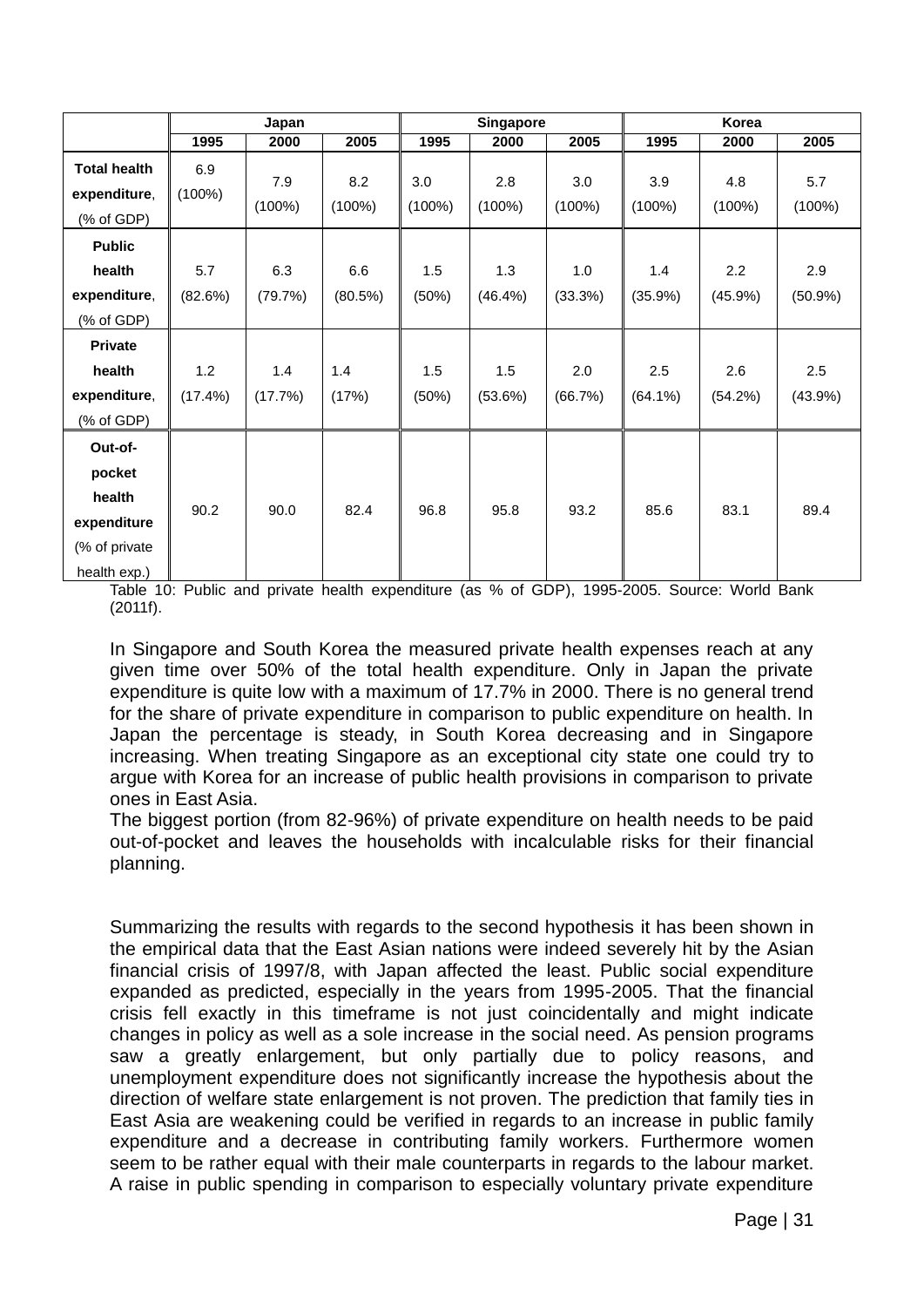could not be shown in the long run. Enlargements were only documented due to the financial crisis in 1997 and fall again afterwards. The only evidence could be shown by Korea with an increase of the share of public health provisions.

Therefore the second hypothesis can partially be proven wrong in regards to the predicted enlargement of pensions and unemployment and of the public provisions in comparison to private ones.

## 6. Conclusion

The research question of this bachelor thesis was whether it is possible to prove with empirical data that there exists a distinct East Asian welfare regime in comparison to the ones found in Europe and how this specific type has changed over time due to the Asian financial crisis in 1997.

Starting from the general theory of welfare state typology and Esping-Andersen"s (1990) famous ideal types the scientific literature was reviewed to find a distinct set of features commonly shared by East Asian welfare states. These constitute the productivist welfare regime, an extension of Esping-Andersen's typology. Subsequently possible developments after the Asian financial crisis were shortly discussed before the concept of the productivist welfare regime was operationalized and a two-folded statistical analysis conducted. The first part dealt with the comparison of the European and the East Asian countries, while the second one focused on the inter-Asian developments.

Regarding the first part of the research question the results of Chapter 5.1 clearly indicate that empirical data proves the existence of a distinct productivist welfare regime in East Asia with the above mentioned criteria. Chapter 5.2 analyzed the long term developments between 1990 and 2005 of the East Asian countries as representatives of the productivist welfare regime and noted that they did not completely change as expected. Nevertheless they did change towards a higher social expenditure. Unfortunately the data could only show the decrease in social investment (health and education expenditure) but did not clearly state to which other social programmes these shares were transferred. Family ties seem to loosen over the whole period and the change in the relation between public and private provisions depends greatly on the selected country and can"t be generalized

The question remains how these result fit into the existing research.

The empirical result that there exists a distinct East Asian welfare regime, in comparison to the "traditional" ones in Europe was immensely theorized in the literature (as seen in Chapter 2.2.1 and especially 2.2.2), but seldom proven in a quantitative study. Although the empirical analysis in this bachelor thesis remains relatively small (in sample size and variables) it nevertheless adds to the quantitative evidence that the ideal type of a "productivist" welfare state can be found in the reality of aggregated country data in East Asia, at least up to a certain degree. Especially the period between 2000 and 2005 has not been yet been included in the more extensive comparative welfare studies in this field (Lee & Ku, 2007, and Croissant, 2004).

To link the observed changes in the productivist welfare regime, especially after the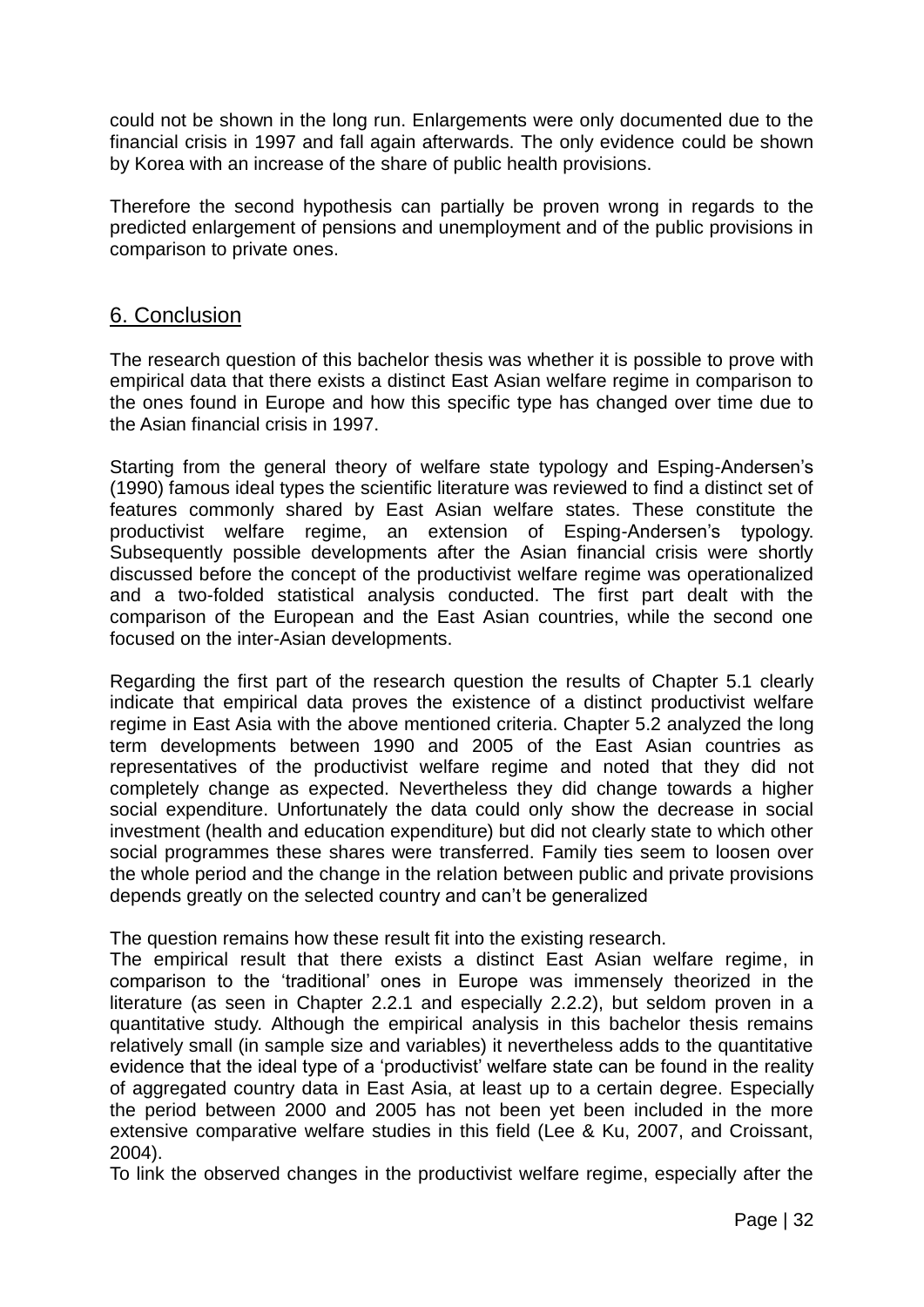financial crisis of 1997/8, with the literature is more difficult. Referring back to the theory section in Chapter 2.2.3 social scientists outlined especially two possible directions of development: While both ways indicate an enlargement of public social welfare provisions due to economic recession and an aging population the first one argues that these changes will develop within the framework of the productivist welfare state (cf. Holliday, 2000) while the other argues for a convergence towards one of the three European welfare regimes (Hort & Kuhnle, 2000; Croissant, 2004; Gough, 2004). The empirics in this bachelor thesis indicate that especially Japan is moving towards the conservative welfare regime. Its social expenditure only lies slightly under the European nations, education expenditure is already on the same level as well as labour participation rate and the share of public vs. private health spending. Korea on the other hand reassambles the productivist ideal type better, but is also moving towards the European welfare regimes in general. While Korea"s total public social expenditure expands the share of social investment decreases and the public provisions overtake private ones. Family ties remain strong, but decline slowely. While these developments are directed towards the European regimes one can"t make any prediction yet to which regime in particulate they will settle nearest, because the European types tend to cluster quite near together. Despite these adjustments towards Europe the economic outlook for the East Asian countries in regards to GDP growth and unemployment remains at the point of 2005 far more positive than any of their European counterparts.

As the empirical analysis of this thesis was heavily constrained by missing data sources and in some incidents imprecise operationalization further research should be done within the field of quantitative comparison of the East Asian welfare regimes to verify the findings in a broader context and to indicate if they still hold valid for countries not included in the first tier of tiger states.

But data has to be collected carefully to gain enough statistical material on the one hand side and on the other obtain truly comparable data, so that one variable is always measured exactly in the same way. As mentioned earlier even the World Bank and OECD data vary on the same variable. Furthermore it is very important to obtain datasets with as many cases (years and countries) as possible, but at the same time with as few missing values as possible. By carefully reviewing national data with the international databases the number of missing values could be decreased. It would also be helpful to include and categorize rather qualitative variables, like what kind of social welfare programs are present in a country.<sup>14</sup> This would in general maximize construct validity as more aspects of the productivist welfare regime construct could be covered, for example whether benefits are granted on merit base or universal, in cash or in kind.

<sup>&</sup>lt;u>.</u>  $14$  These different kinds could then for example be labeled in n categories and be presented on an ordinal scale from most universal to least universal.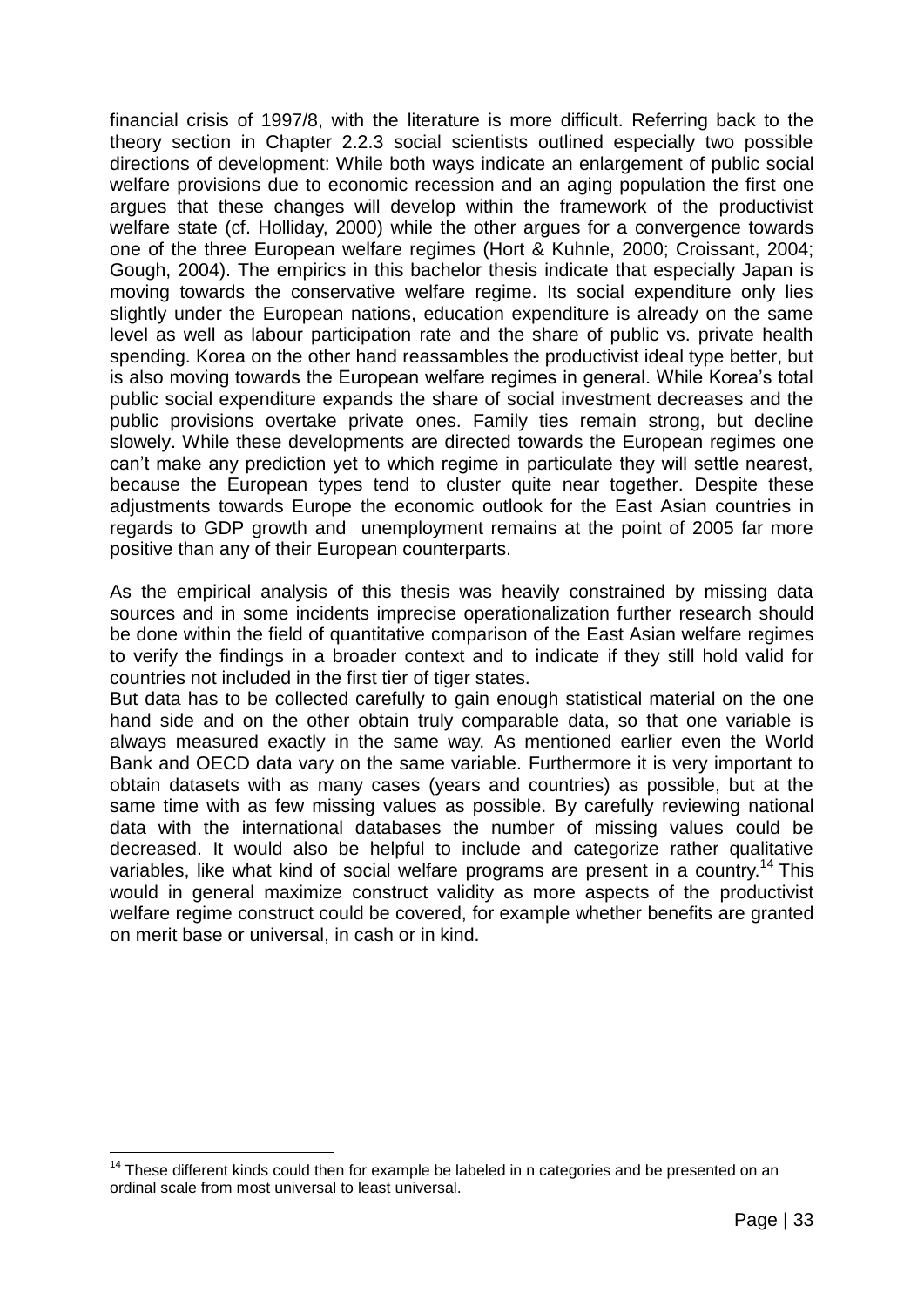## 6. Bibliography:

Aspalter, C. (Ed.). (2002). *Discovering the Welfare State in East Asia.* Westport: Praeger.

Aspalter, C. (2006). The East asian welfare Model. *International journal of social welfare, 15* (4), 290-310.

Bonoli, G. (2007). Too narrow and too wide at once: the welfare state as dependent variable in policy analysis. In J. Clasen, & N. Siegel (Eds.), *Investing Welfare State Change. The 'Dependent Variable Problem' in Comparative Analysis.* Cheltenham: Edgar Elgar.

Briggs, A. (1961). The Welfare State in Historical Perspective. *European Journal of Sociology* (2), 221-258.

Chang, H. (2004). The Role of Social Policy in Economic Development: Some Theoretical Reflections and Lessons from East Asia. In T. Mkandawire (Ed.), *Social Policy in a Development Context* (pp. 246-261). New York: Palgrave Macmillan.

Clasen, J., & Siegel, N. (Eds.) (2007). *Investigating welfare state change. The 'Dependent Variable Problem' in Comparative Analysis.* Cheltenham: Edgar Elgar.

Cochrane, A., Clarke, J., & Gewirtz, S. (Eds.) (2001). *Comparing Welfare States.* London: Sage.

Croissant, A. (2004). Changing Welfare Regimes in East and Southeast Asia: Crisis, Change and Challenge. *Social Policy and Administration, 38* (5), 504-524.

Dornbusch, R. (2002). A Primer on Emerging Market Crises. In *Preventing Currency Crises in Emerging Markets* (pp. 743-754). National Bureau of Economic Research.

Esping-Andersen, G. (1990). *The Three Worlds of Welfare Capitalism.* New Hersey: Princeton University Press.

Goodman, R. & Peng, I. (1996). The East Asian Welfare State. In G. Esping-Andersen (Ed.), *Welfare States in Transition: National Adaptions in Global Economies* (pp. 192-224). London: Sage.

Gough, I. (2004). East Asia: The Limits of Productivist Regimes. In Gough, I. & G. Wood (Eds.), *Insecurity and Welfare Regimes in Asia, Africa and Latin America* (pp. 169-201). Cambridge: Cambridge University Press.

Gough, I. & Wood, G. (Eds.) (2004). *Insecurity and Welfare Regimes in Asia, Africa, and Latin America: Social policy in developmental contexts.* Cambridge university Press.

Haggard, S. & Kaufman, R. (2008). *Development, Democracy and Welfare States: Latin America, East Asia, and Eastern Europe.* New Jersey: Princeton university Press.

Holliday, I. (2005). East Asia Social Policy in the Wake of Financial Crisi: Farewell to Productivism. *Policy and Politics , 33* (1), 145-162.

Holliday, I. (2000). Productivist Welfare Capitalism: Social Policy in East Asia. *Political Studies , 48*, 706-723.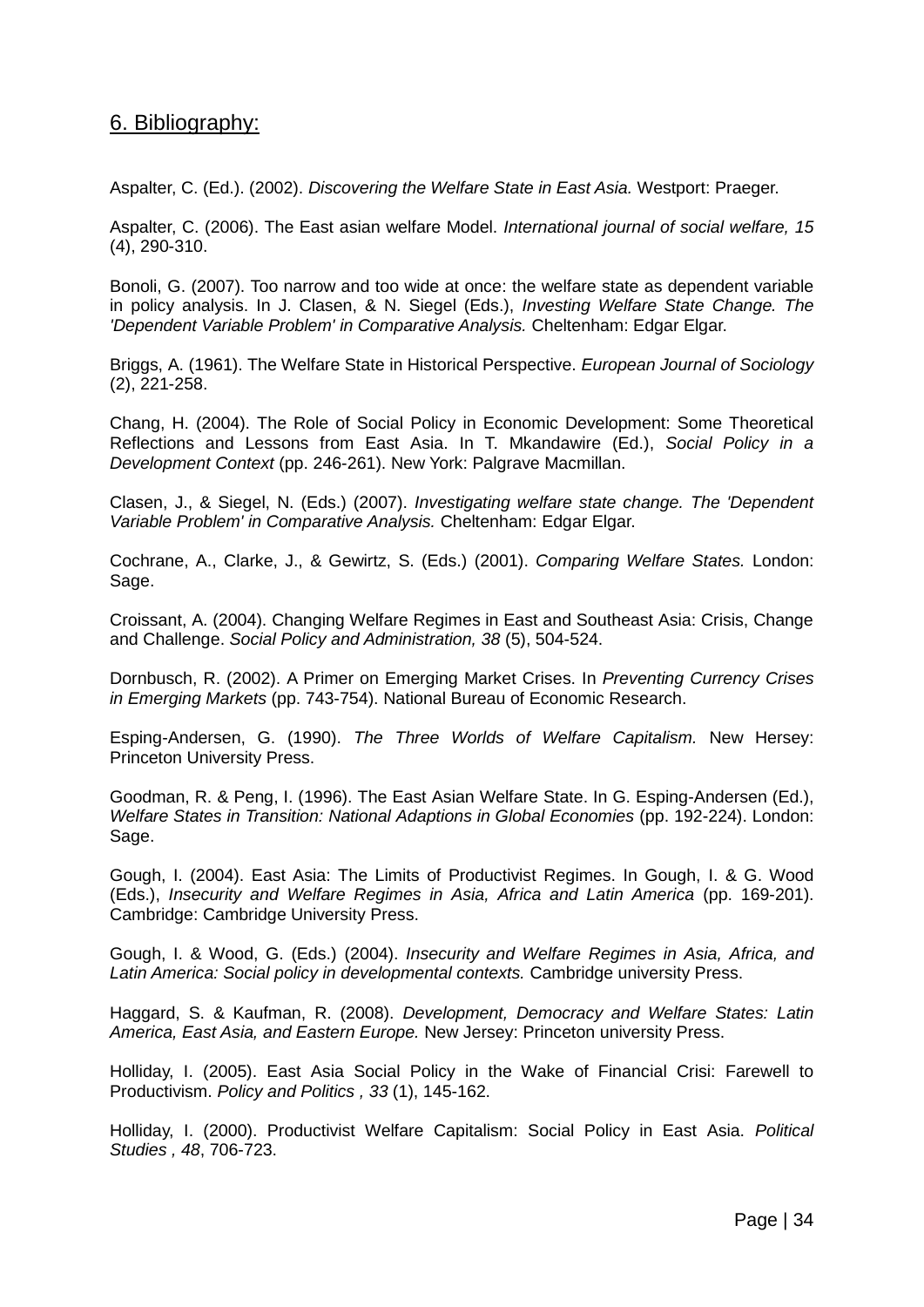Hort, S. & Kuhnle, S. (2000). The coming of East and South-East Asian welfare states. *Journal of European Social Policy , 10* (2), 162-184.

International Labour Organization (2011). *Social Security Department.* Retrieved July, 30, 2011 from SECSOC http://www.ilo.org/dyn/ilossi/ssimain.home?p\_lang=en&p\_geoaid=670

Jacobs, D. (1998). Social Welfare Systems in East Asia. *CASE Paper* (10).

Kaufman, G., Krueger, T. & Hunter, W. (1999). *The Asian Financial Crisis: Origins, Implications and Solutions.* New York: Springer.

Kwon, H. (1997). Beyond European Welfare Regimes: Comparative Perspectives on East Asian welfare Systems. *Journal of Social policy , 26* (4), 467-484.

Kwon, H. (2004). The Economic Crisis and the politics of welfare Reform in Korea. In T. Mkandawire (Ed.), *Social Policy in a Development Context* (pp. 262-283). New York: Palgrave Macmillan.

Kwon, H. (2007). Transforming the developmental welfare states in East Asia. *DESA Working Paper , 40*, 1-15.

Kwon, S. & Holliday, I. (2007). The Korean welfare state: a paradox of expansion in an era of globalisation and economic crisis. *International Journal of Social Welfare* (16), 242-248.

Lee, Y.-J. & Ku, Y.-W. (2007). East Asian Welfare Regimes: testing the Hypothesis of the Developmental Welfare State. *Social Policy and Administration , 41* (2), 197-212.

Midgley, J. & Tang, K.-l. (2001). Social policy, economic growth and developmental welfare. *International Journal of Social Welfare , 10*, 244-252.

OECD (2011). Retrieved August 25, 2011, from OECD.Stat Extracts: http://stats.oecd.org

Park, C.-U. & Jung, D. (2009). Making Sense of the Asian Welfare Regimes with the Western Typology. *Korean Journal of Sociology , 43* (3), 57-85.

Peng, I. (2000). A Fresh Look at the Japanese Welfare State. *Social Policy and Administration , 34* (1), 87-114.

Shadish, W., Cook, T. & Campbell, D. (2001). *Experimental and Quasi-Experimental designs for Generalized causal Inference.* Boston: Houghton-Mifflin.

Siegel, N. (2007). When (only) money matter: the pros and cons of expenditure analysis. In J. Clasen & N. Siegel (Eds.), *Investing Welfare State Change. The 'Dependent Variable Problem' in Comparative Analysis* (pp. 43-71). Cheltenham: Edgar Elgar.

Song, H. (2003). The birth of a welfare state in korea: The unfinished symphony of democratization and globalization. *Journal of East Asian Studies, 3*, 405-432.

Titmuss, R. (1974). *Social Policy: An introduction.* (B. Abel-Smith & K. Titmuss, Eds.) London: Allen and Unwin.

UNESCAP (2011). *Advancing Statistics for Development*. Retrieved July, 25, 2011, from UNESCAP Statistics: http://www.unescap.org/stat/index.asp

United States Social security Administration (2010), *Social Security Programs Throughout*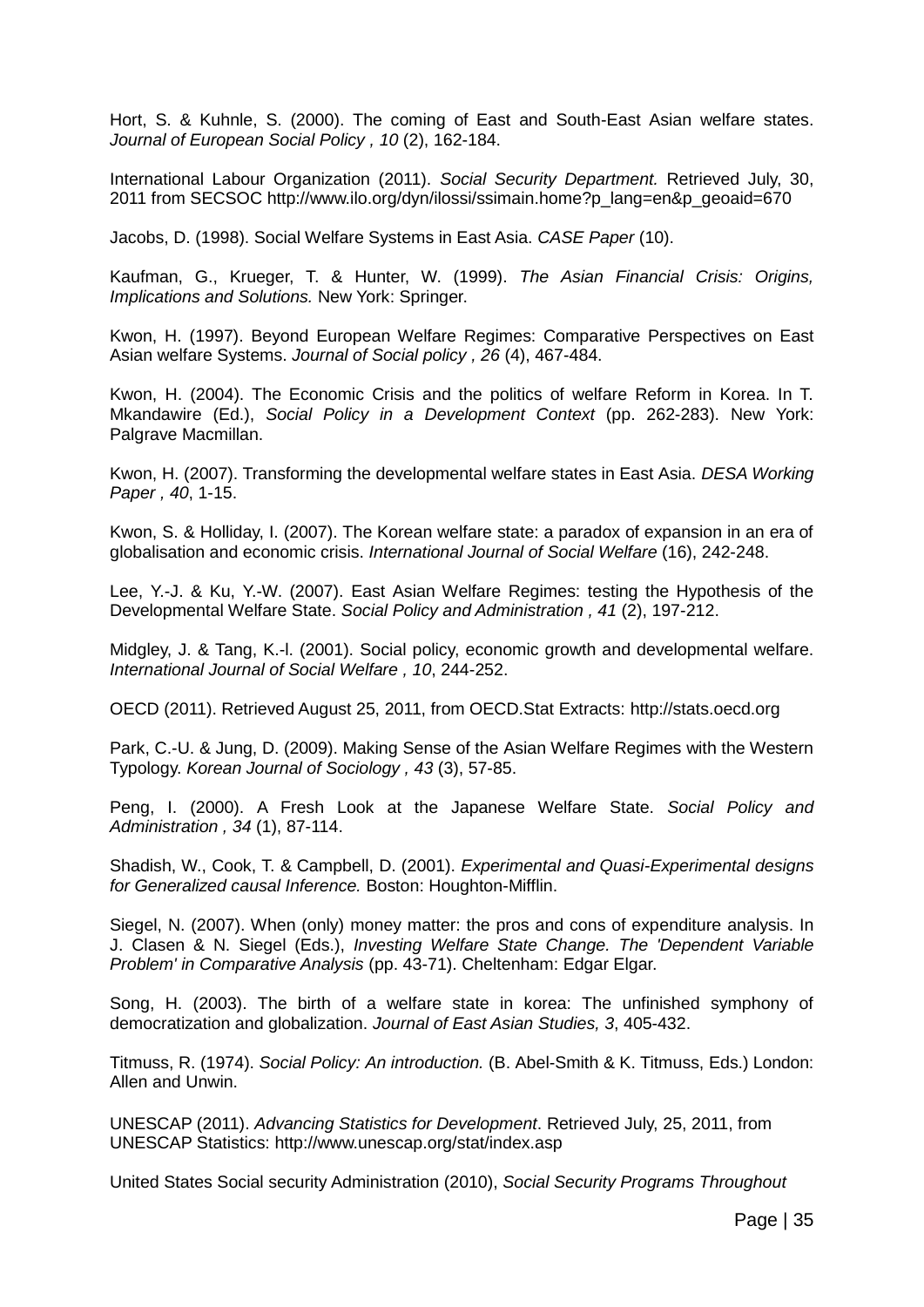*the World, Asia and the Pacific.* Washington, D.C.: Social Security Administration.

Vogel, E. F. (1991). *The Four Little Dragons: The Spread of Industrialization in East Asia.* Cambridge: Harvard University Press.

Watkins, T. (n.d.). *The Bubble Economy of Japan* . Retrieved September 17, 2011, from San José State University Department of Economics: http://www.sjsu.edu/faculty/watkins/bubble.htm

*Welfare State* (n.d.). Retrieved July 15, 2011, from Oxford Dictionary: http://oxforddicttionaries.com/definition/welfare+state

World Bank (1993). *The East Asian Miracle: Economic Growth and Public Policy.* Oxford: Oxford University Press.

World Bank (2011a). *Out-of-pocket health expenditure (% of private expenditure on health)* . Retrieved July 3, 2011, from World Bank data: http://data.worldbank.org/indicator/SH.XPD.OOPC.ZS

World Bank (2011b, July). *World Development Indicators*. Retrieved July 14, 2011, from World Bank Data: http://data.worldbank.org/data-catalog/world-development-indicators

World Bank (2011c). *Contributing family workers, total (% of total employed)*. Retrieved July 30, 2011, from World Bank Data: http://data.worldbank.org/indicator/SL.FAM.WORK.ZS

World Bank (2011d). *Compensation of employees (% of expense)*. Retrieved July 30, 2011, from World Bank Data: http://data.worldbank.org/indicator/GC.XPN.COMP.ZS

World Bank (2011e). *Data Availability and Coverage*. Retrieved July 30, 2011, from World Bank Data: http://data.worldbank.org/about/faq/data-availability

World Bank (2011f). *World dataBank*. Retrieved August 23, 2011, from World dataBank: http://databank.worldbank.org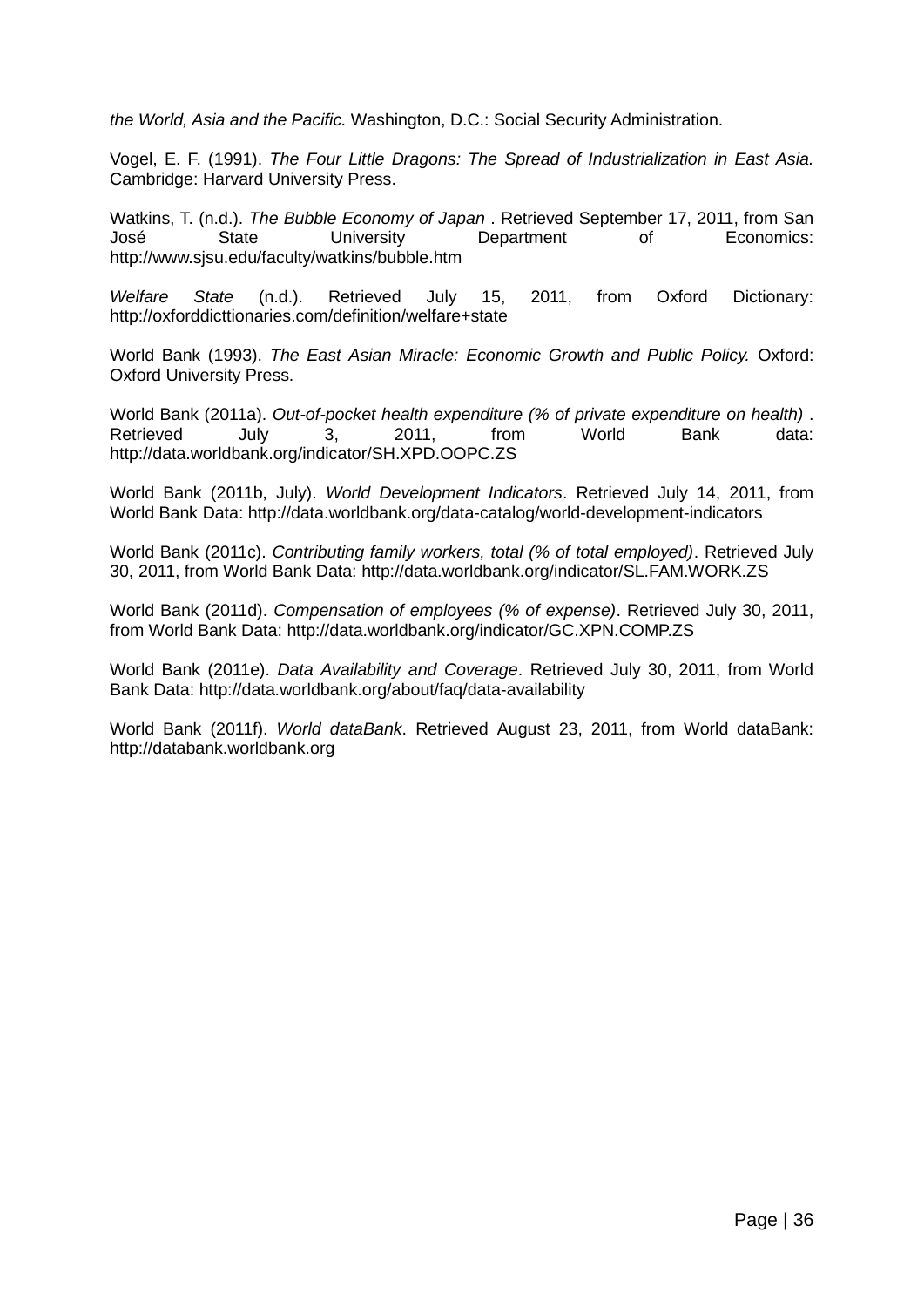## 7. Appendix



Figure 1.2: GDP growth per annum,1990-2005. Source: World Bank (2011f).

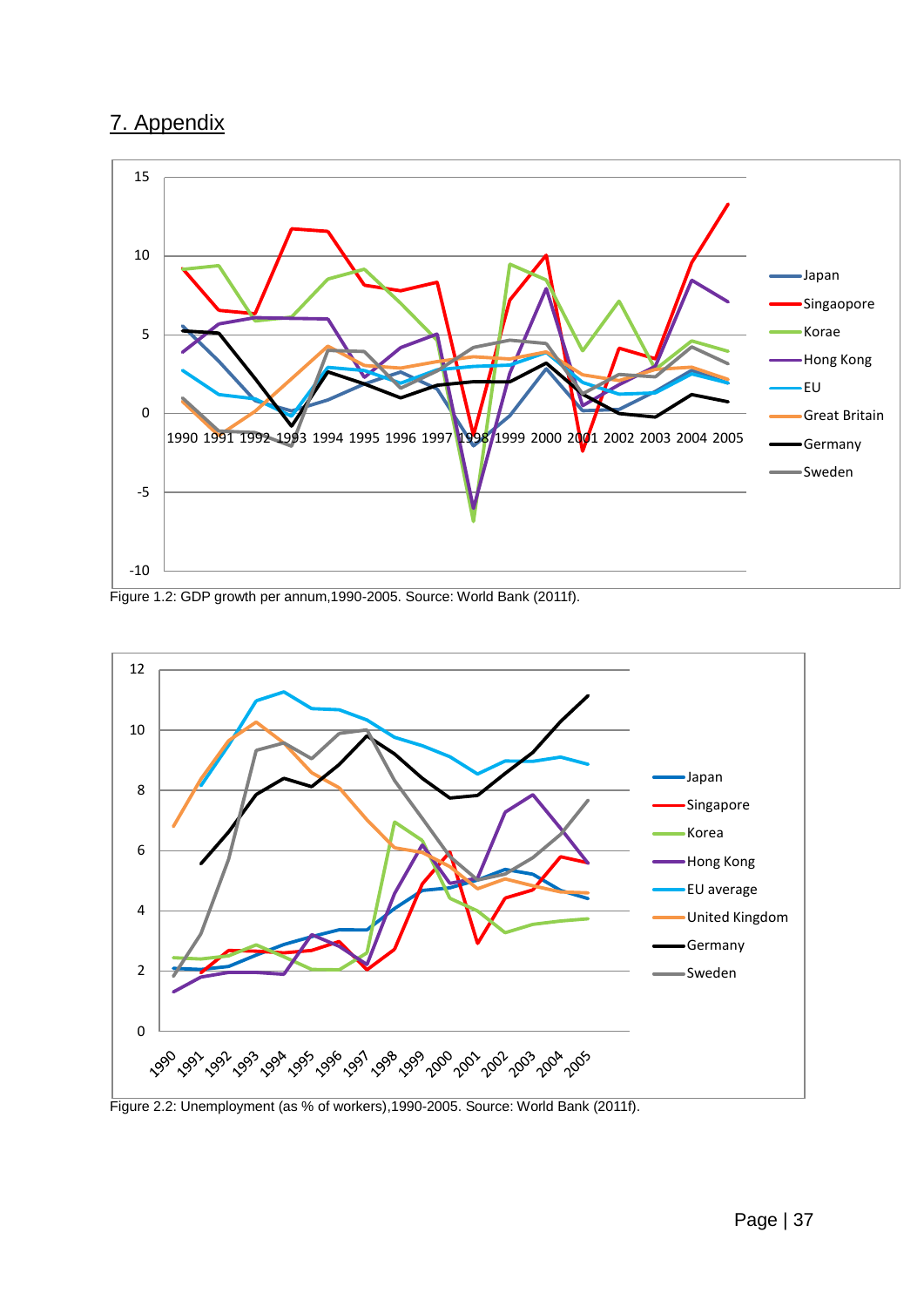|                       | Minimum            | Maximum   | Mean             | Std. Deviation |
|-----------------------|--------------------|-----------|------------------|----------------|
| Japan                 | $-2,05$            | 5,57      | 1,50             | 1,75           |
| Singapore             | $-2,40$            | 13,30     | 7,11             | 4,38           |
| Korea                 | $-6,85$            | 9,49      | 5,85             | 4,05           |
| HongKong              | $-6,03$            | 8,47      | 4,04             | 3,51           |
| EU average            | $-0,16$            | 3,88      | 2,13             | 1,03           |
| <b>United Kingdom</b> | $-1,39$            | 4,28      | 2,42             | 1,48           |
| Germany               | $-0,8$             | 5,26      | 1,83             | 1,68           |
| Sweden<br>_           | $-2,07$<br>$- - -$ | 4,66<br>. | 2,23<br>$\cdots$ | 2,16           |

Table 1: descriptive statistics for GDP growth,1990-2005. Source: World Bank (2011f)

|                       | Minimum | Maximum | Mean | Std. Deviation |
|-----------------------|---------|---------|------|----------------|
| Japan                 | 4.4     | 8.3     | 5.8  | 1.12           |
| Korea                 | 6.6     | 11.4    | 9.3  | l .4           |
| <b>United Kingdom</b> | 0.3     | 1.8     | 0.5  | 0.38           |
| Germany               |         | 1.4     |      | 0.33           |
| Sweden                | 0.3     | 0.5     | 0.4  | 0.08           |

Table 5: Contributing family workers (as % of workers), 1990-2005. Source: World Bank (2011f)

|           |         |       | GDP growth rate |       |                   | <b>Unemployment rate</b> |      |      |       |                   |
|-----------|---------|-------|-----------------|-------|-------------------|--------------------------|------|------|-------|-------------------|
|           | Min.    | Max.  | Mean            | Range | Std.<br>Deviation | Min.                     | Max. | Mean | Range | Std.<br>Deviation |
| Japan     | $-2.05$ | 5.57  | 1.50            | 7.6   | 1.75              | 2.06                     | 5.38 | 3.7  | 3.3   | 1.17              |
| Singapore | $-2.40$ | 13.30 | 7.11            | 15.7  | 4.38              | 1.95                     | 5.96 | 3.64 | 4     | 1.4               |
| Korea     | $-6.85$ | 9.49  | 5.85            | 16.3  | 4.05              | 2.05                     | 6.96 | 3.46 | 4.9   | 1.43              |
| HongKong  | $-6.03$ | 8.47  | 4.04            | 14.5  | 3.51              | 1.31                     | 7.86 | 4.09 | 6.5   | 2.2               |

Table 6: Deskriptive statistics of GDP growth and unemployment, 1990-2005. Source: World Bank (2011f).



Figure 8: Population above 65 years (as % of total population), 1990-2005. Source: World Bank  $(2011f)$ .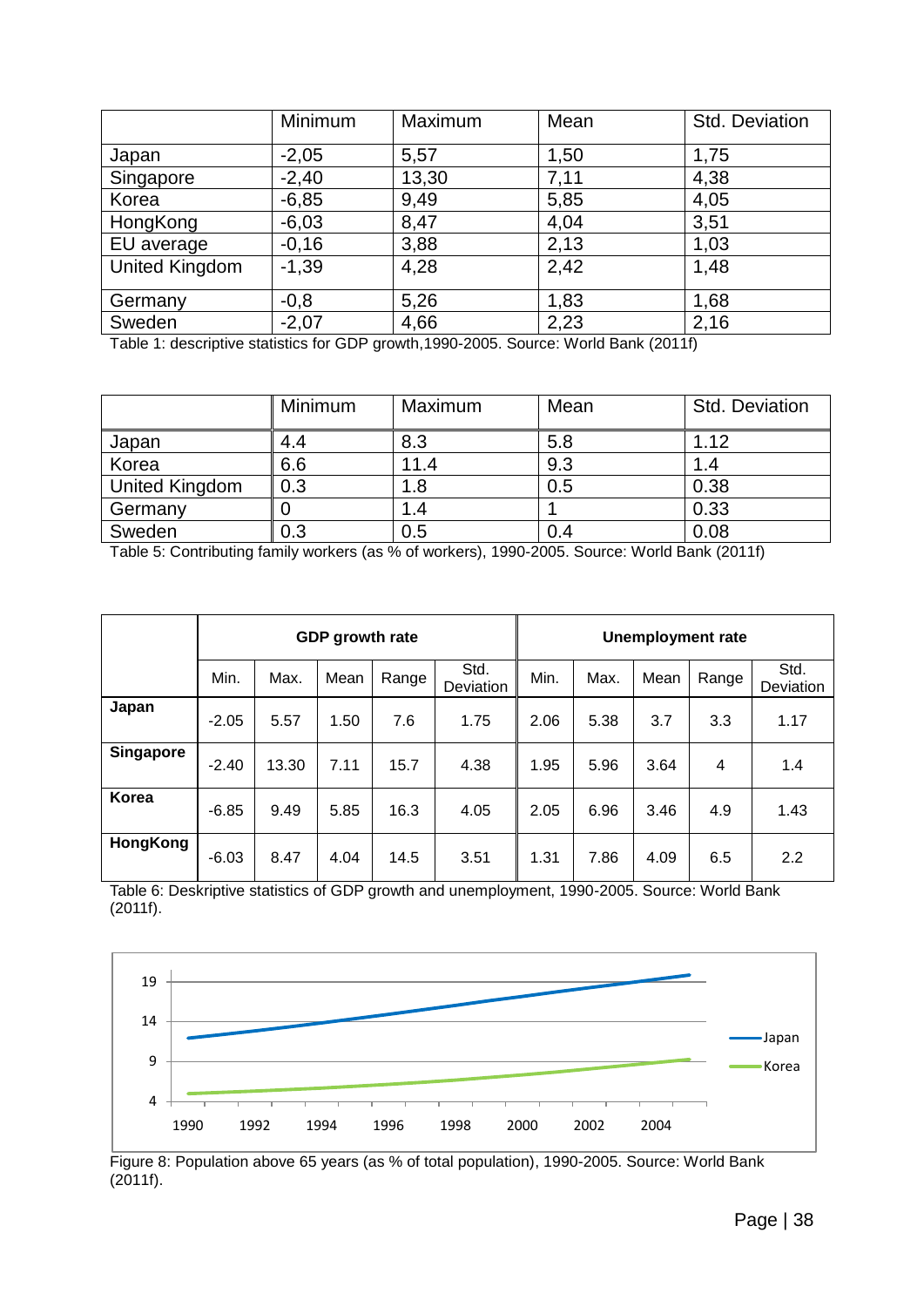| Name             | Label                                                         | Source           |
|------------------|---------------------------------------------------------------|------------------|
| CountryName      | Country                                                       |                  |
| Year             | Year                                                          |                  |
| v001             | GDP growth (annual %)                                         | WorldBank        |
| v002             | Inflation, consumer prices (annual %)                         | <b>WorldBank</b> |
| v003             | Foreign direct investment, net inflows (% of GDP)             | <b>WorldBank</b> |
| v004             | Unemployment, total (% of total labor force)                  | <b>WorldBank</b> |
| v005             | Unemployment, female (% of female labor force)                | WorldBank        |
| v006             | Unemployment, male (% of male labor force)                    | WorldBank        |
| v007             | government spending total (%GDP)                              | <b>WorldBank</b> |
| v008             | public social expenditure total (% gov Ex)                    | <b>OECD</b>      |
| v009             | public social expenditure total (% GDP)                       | <b>OECD</b>      |
| v010             | mandatory private social expenditure total (% gov Ex)         | <b>OECD</b>      |
| v <sub>011</sub> | mandatory private social expenditure total (%GDP)             | <b>OECD</b>      |
| v012             | voluntary private social expenditure total (% gov Ex)         | <b>OECD</b>      |
| v013             | voluntary private social expenditure total (%GDP)             | <b>OECD</b>      |
| v014             | Public spending on education, total (% of GDP)                | <b>WorldBank</b> |
| v015             | Public spending on education, total (% of gov expenditure)    | <b>WorldBank</b> |
| v016             | Expenditure per student primary (%GDP)                        | WorldBank        |
| v017             | Expenditure per student, secondary (% GDP)                    | WorldBank        |
| v018             | Pupil-teacher ratio, primary                                  | <b>WorldBank</b> |
| v019             | Pupil-teacher ratio, secondary                                | WorldBank        |
| v020             | Health expenditure, total (% of GDP)                          | WorldBank        |
| v021             | Health expenditure, public (% of GDP)                         | <b>WorldBank</b> |
| v022             | Health expenditure, public (% of government expenditure)      | <b>WorldBank</b> |
| v023             | Health expenditure, public (% of total health expenditure)    | WorldBank        |
| v024             | public social expenditure health total (% gov expenditure)    | <b>OECD</b>      |
| v025             | public social expenditure health total (% GDP)                | <b>OECD</b>      |
| v026             | public social expenditure health total (% gov Ex)             | <b>OECD</b>      |
| v027             | public social expenditure health total (% GDP)                | <b>OECD</b>      |
| v028             | Hospital beds (per 1,000 people)                              | <b>WorldBank</b> |
| v029             | Physicians (per 1,000 people)                                 | WorldBank        |
| v030             | Health expenditure, private (% of GDP)                        | WorldBank        |
| v031             | Out-of-pocket health expenditure (% of private exp on health) | WorldBank        |
| v032             | Out-of-pocket health expenditure (% of total exp on health)   | WorldBank        |
| v033             | public social expenditure old age total (% gov expenditure)   | <b>OECD</b>      |
| v034             | public social expenditure old age total (%GDP)                | <b>OECD</b>      |
| v035             | public social expenditure old age cash (% gov expenditure)    | <b>OECD</b>      |
| v036             | public social expenditure old age in kind (% gov expenditure) | <b>OECD</b>      |
| v037             | mandatory private social expenditure old age (%GDP)           | <b>OECD</b>      |
| v038             | public social expenditure unemployment total (% gov Ex)       | <b>OECD</b>      |
| v039             | public social expenditure unemployment total (% GDP)          | <b>OECD</b>      |
| v040             | Contributing family workers, total (% of total employed)      | WorldBank        |
| v041             | Labor participation rate, female (% of female ages 15+)       | WorldBank        |
| v042             | Labor participation rate, male (% of male ages 15+)           | WorldBank        |
| v043             | Labor force, female (% of total labor force)                  | WorldBank        |
| v044             | Long-term unemployment (% of total unemployment)              | WorldBank        |